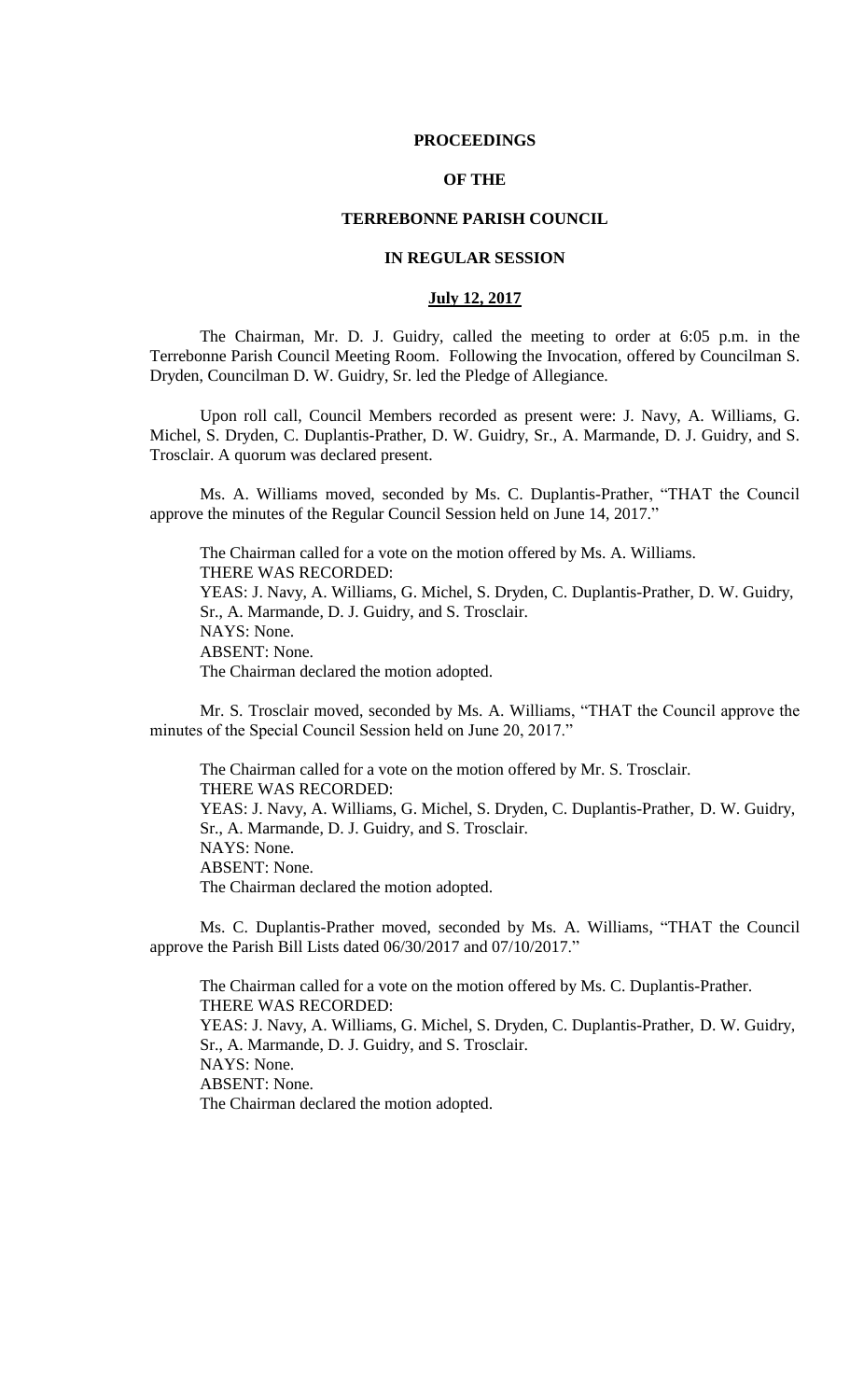| <b>OFFERED BY:</b>  | MS. |
|---------------------|-----|
| <b>SECONDED BY:</b> | MR. |

A. WILLIAMS D. W. GUIDRY, SR.

#### **RESOLUTION NO. 17-227**

A resolution approving the holding of an election in Recreation District No. 9 of the Parish of Terrebonne, State of Louisiana, on Saturday, November 18, 2017, to authorize the levy of a special tax therein.

**WHEREAS**, the Board of Commissioners the ("Governing Authority) of Recreation District No. 9 of the Parish of Terrebonne, State of Louisiana, acting as the governing authority of said District, adopted a resolution on June 13, 2017, calling a special election in the District on Saturday, November 18, 2017, to authorize the levy of a special tax therein; and

**WHEREAS**, the Governing Authority has requested that this Parish Council, acting as the governing authority of the Parish of Terrebonne, State of Louisiana, give its consent and authority for the District to hold the aforesaid election, and in the event that the election carries to continue to levy and collect the special tax provided for therein; and

**WHEREAS**, as required by Article VI, Section 15 of the Constitution of the State of Louisiana of 1974, it is now the desire of this Parish Council to approve the holding of said election and in the event that the election carries, to continue to levy and collect the special tax provided for therein;

**NOW, THEREFORE, BE IT RESOLVED** by the Parish Council of the Parish of Terrebonne, State of Louisiana, acting as the governing authority of said Parish, that:

SECTION 1. In compliance with the provisions of Article VI, Section 15 of the constitution of the State of Louisiana of 1974 and R.S. 33:1415, and in accordance with the request of the Board of Commissioners of Recreation District No. 9 of the Parish of Terrebonne, State of Louisiana, this Parish Council hereby approves the holding of an election in the District, on Saturday, November 18, 2017, at which election there will be submitted the following proposition, to-wit:

## **PROPOSITION (IN-LIEU MILLAGE)**

Shall Recreation District No. 9 of the Parish of Terrebonne, State of Louisiana (the "District"), levy and collect a special tax of fifteen (15) mills on all property subject to taxation in said District (an estimated \$770,000 reasonably expected at this time to be collected from the levy of the tax for an entire year), for a period of ten (10) years, beginning with the year 2018 and ending with the year 2027, for the purpose of acquiring, constructing, improving, maintaining and operating recreation facilities in said District, including the purchase of equipment therefor, said tax to be in lieu of the similar 10 mills tax authorized at a special election held on July 21, 2001?

SECTION 2. In the event the election carries, this Parish Council does hereby further consent to and authorize the District to continue to levy and collect the special tax provided for therein.

This resolution having been submitted to a vote, the vote thereon was as follows: **THERE WAS RECORDED:**

YEAS: J. Navy, A. Williams, G. Michel, S. Dryden, C. Duplantis-Prather, D. W. Guidry, Sr., A. Marmande, D. J. Guidry, and S. Trosclair.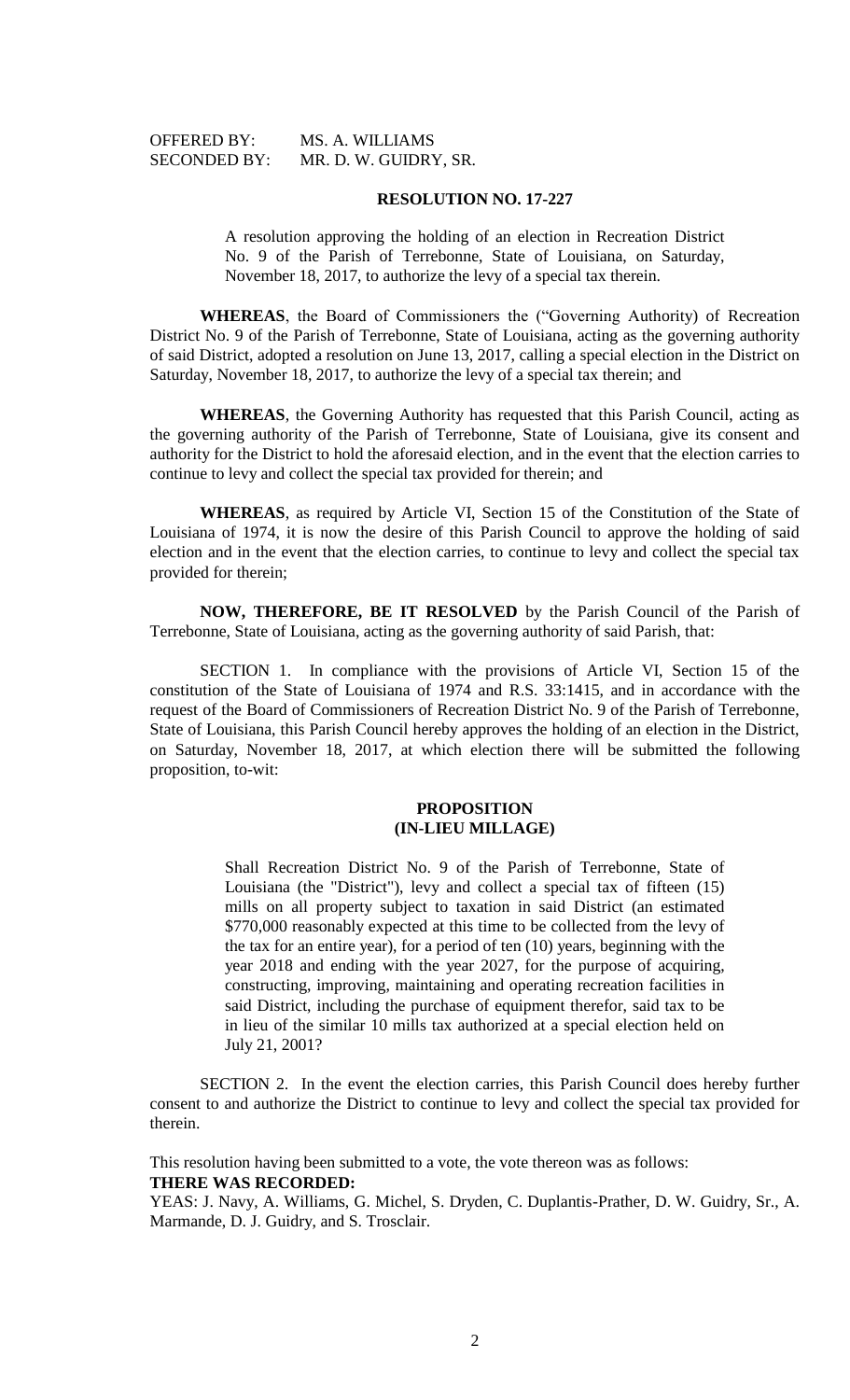NAYS: None. ABSTAINING: None. ABSENT: None. And the resolution was declared adopted on this the  $12<sup>th</sup>$  day of July, 2017.

Mr. Charles Bass, Levron Street resident, spoke to the Council in reference to a trucking permit on Levron and Routier Streets. Mr. Bass commented on road work done over the past 3 years, voiced his concern for holes in the roads that might be associated with water leaks, and asked that the Council revoke the permit based on documentation he presented.

Upon request, Mr. Al Levron, Parish Manager, verified that he was not aware of any utility failures associated with the issuance of the vehicle permit in question. He also explained the process for road inspection an the issuance of said permit by the Public Works Department.

Mr. Bass commented on previous road repairs and a potential connection to water leaks, then offered explanations for the discrepancy in road conditions.

Councilwoman A. Williams then proposed that she would meet with the Waterworks Department alongside Mr. Bass to ask for an explanation of the previous water leaks and to discuss the issue.

The Chairman called for a report on the Budget and Finance Committee meeting held on 07/10/17, whereupon the Committee Chairwoman, noting ratification of minutes and calling public hearings on July 26, 2017 at 6:30 p.m., rendered the following:

## **BUDGET & FINANCE COMMITTEE**

#### JULY 10, 2017

The Chairwoman, Arlanda Williams, called the Budget & Finance Committee meeting to order at 5:37 p.m. in the Terrebonne Parish Council Meeting Room with an Invocation offered by Committee member J. Navy and the Pledge of Allegiance led by Committee member S. Trosclair. Upon roll call, Committee Members recorded as present were: J. Navy, A. Williams, G. Michel, S. Dryden, C. Duplantis-Prather, D. W. Guidry, Sr., A, Marmande, D. J. Guidry and S. Trosclair. A quorum was declared present.

OFFERED BY: MR. D. J. GUIDRY SECONDED BY: MR. A. MARMANDE

#### **RESOLUTION NO. 17-228**

AUTHORIZING THE EXECUTION OF CHANGE ORDER NO. 1 TO BID 16- ANSHLTR-80 PURCHASE AND INSTALLATION OF NEW/UNUSED FENCING FOR THE PERIMETER OF THE NEW ANIMAL SHELTER **FACILITY** 

**WHEREAS,** the Terrebonne Parish Consolidated Government (TPCG) on February 10, 2017 awarded Hamp's Construction, LLC for the Purchase and Installation of New/Unused Fencing for the Perimeter of the New Animal Shelter Facility for the Animal Shelter Division of the Utilities Department, and

**WHEREAS,** after installing the specified self closing wooden gate it has been determined that an issue with the weight of the gate must be addressed to ensure proper operation of the gate motor at a cost of Three Thousand and Fifty Dollars (\$3,050.00) as per attached documents, and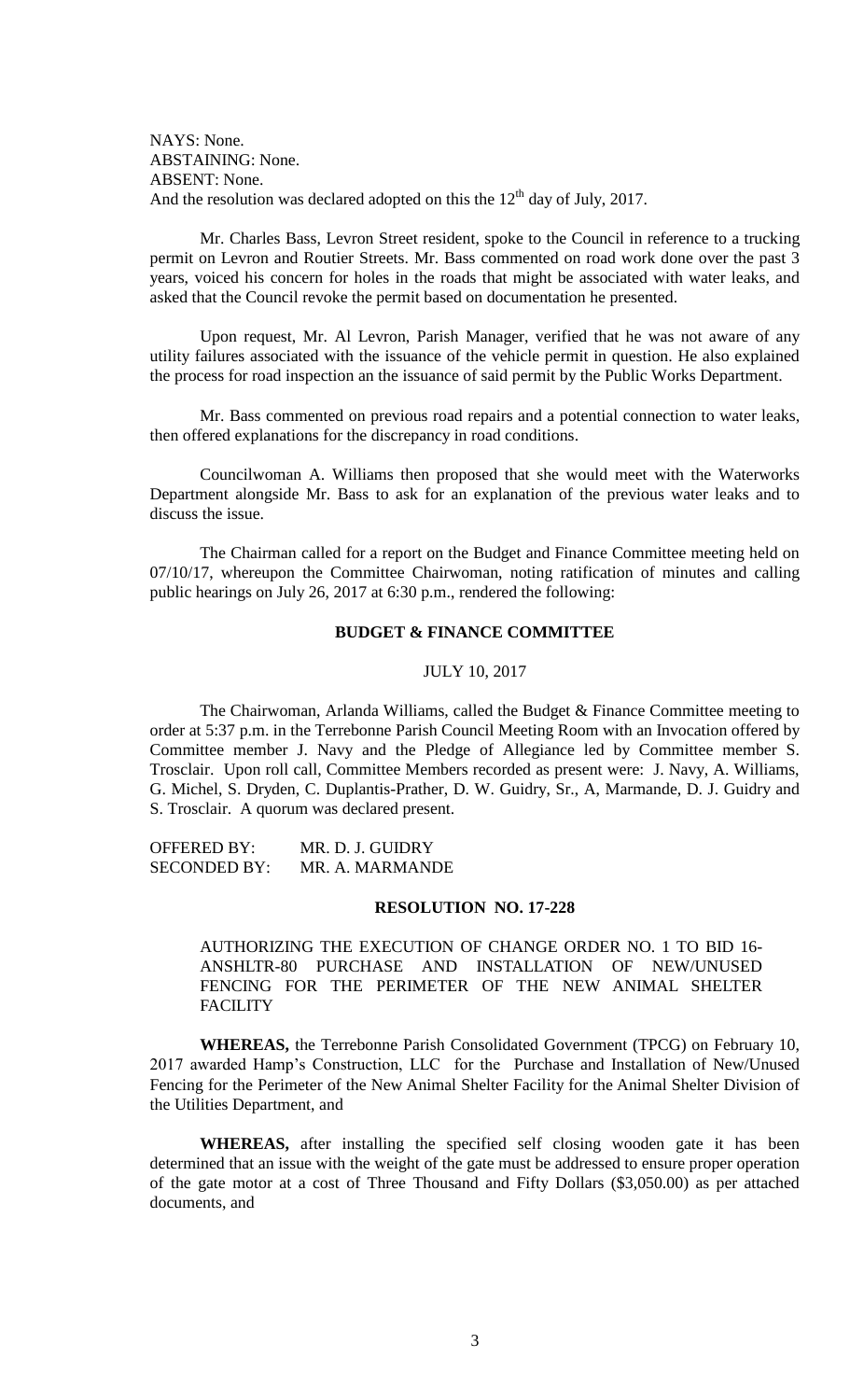**NOW, THEREFORE BE IT RESOLVED** by the Terrebonne Parish Council, on behalf of the Terrebonne Parish Consolidated Government does hereby approve and authorize the execution Change Order No. 1 by Parish President Gordon E. Dove for Bid 16-NSHLTR-80 Purchase and Installation of New/Unused Fencing for the Perimeter of the New Animal Shelter Facility, as per attached documents.

## **THERE WAS RECORDED:**

YEAS: J. Navy, A. Williams, G. Michel, S. Dryden, C. Duplantis-Prather, D. W. Guidry, Sr., A. Marmande, D. J. Guidry, and S. Trosclair. NAYS: None. ABSTAINING: None. ABSENT: None. The Chairwoman declared the resolution adopted on this the 10th day of July 2017.

\* \* \* \* \* \* \* \* \*

Mr. G. Michel moved, seconded by Mr. A. Marmande, "THAT, the Budget and Finance Committee approve the co-sponsorship (insurance and/or trash collection) request from the World Hope Foundation for the Son Rise Christian Music Fest at the Houma-Terrebonne Civic Center on October 7, 2017."

The Chairwoman called for the vote on the motion offered by Mr. G. Michel. THERE WAS RECORDED: YEAS: J. Navy, A. Williams, G. Michel, S. Dryden, C. Duplantis-Prather, D. W. Guidry, Sr., A. Marmande, D. J. Guidry and S. Trosclair. NAYS: None. ABSENT: None. The Chairwoman declared the motion adopted.

Mr. D. W. Guidry, Sr. moved, seconded by Mr. S. Trosclair, "THAT, the Budget & Finance Committee introduce an ordinance amending the 2017 Budget of The Terrebonne Parish Consolidated Government so as to adjust the 2017 Adopted Beginning Fund Balances and the Net Positions to actual as per the 2016 Audited Financial Statements and call a public hearing on said matter on July 26, 2017 at 6:30 p.m."

The Chairwoman called for the vote on the motion offered by Mr. D. W. Guidry, Sr. THERE WAS RECORDED: YEAS: J. Navy, A. Williams, G. Michel, S. Dryden, C. Duplantis-Prather, D. W. Guidry, Sr., A. Marmande, D. J. Guidry and S. Trosclair. NAYS: None. ABSENT: None. The Chairwoman declared the motion adopted.

Ms. C. Duplantis-Prather moved, seconded by Mr. D. W. Guidry, Sr., "THAT, the Budget & Finance Committee introduce an ordinance to amend the 2017 Adopted Operating Budget and 5-year Capital Outlay Budget of the Terrebonne Parish Consolidated Government for the following items and to provide for related matters.

Houma Fire Department, \$500 Houma Police Dept. – Maple Street Cameras, \$21,000 LePetit Theater Facility Improvements, (\$688,000) Drainage, \$125,000 Terrebonne Homeless Shelter, \$5,277 General Fund – Summer Camp Programs, \$10,000

and call a public hearing on said matter on July 26, 2017 at 6:30 p.m."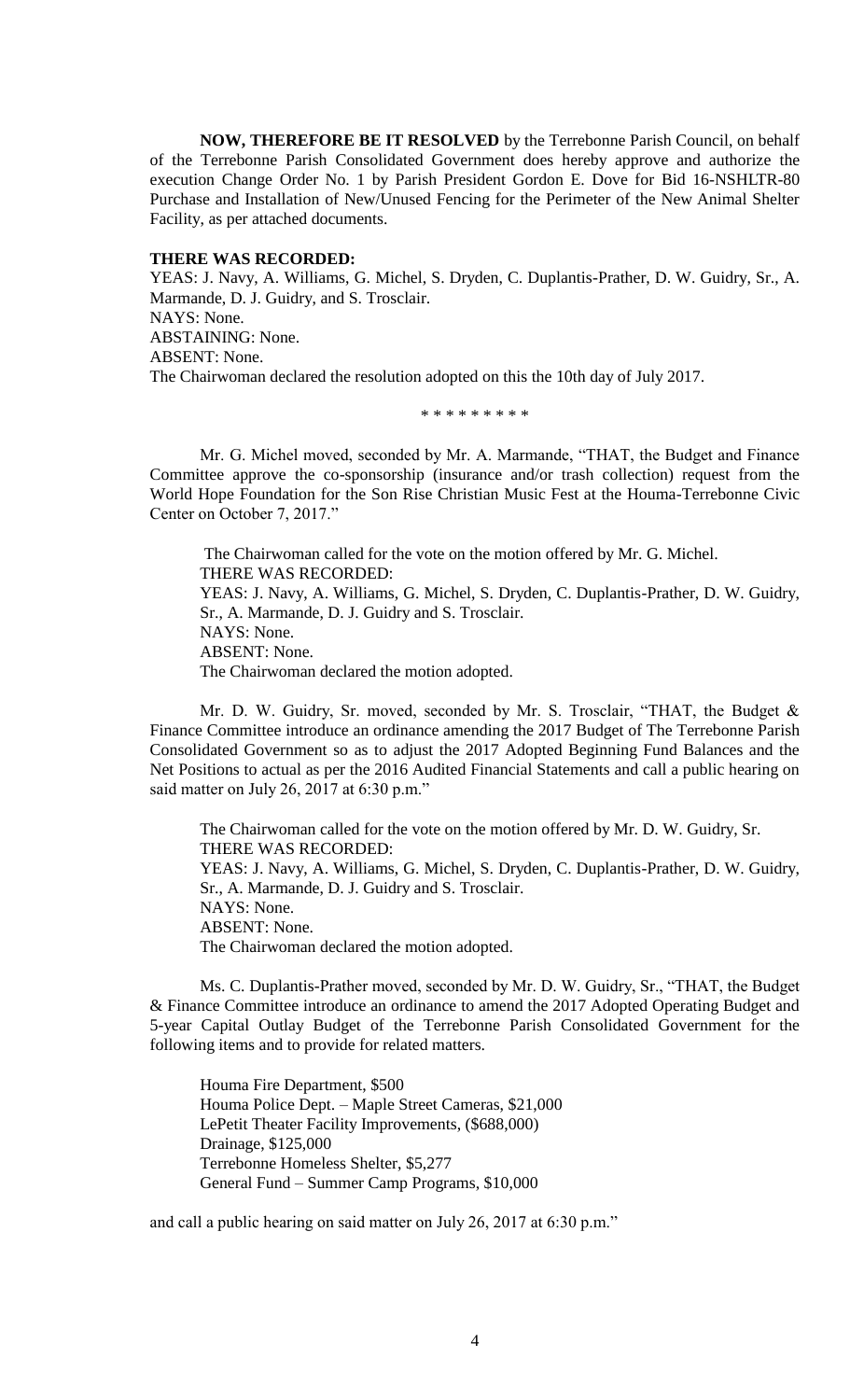The Chairwoman called for the vote on the motion offered by Ms. C. Duplantis-Prather. THERE WAS RECORDED: YEAS: J. Navy, A. Williams, G. Michel, S. Dryden, C. Duplantis-Prather, D. W. Guidry, Sr., A. Marmande, D. J. Guidry and S. Trosclair. NAYS: None. ABSENT: None. The Chairwoman declared the motion adopted.

Ms. C. Duplantis-Prather moved, seconded by Mr. G. Michel, "THAT, the Budget & Finance Committee introduce an ordinance that will authorize TPCG to donate a surplus Ford F250 Pick Up Truck to Terrebonne Churches United Foodbank, Inc. and call a public hearing on July 26, 2017 at 6:30 p.m.'

The Chairwoman called for the vote on the motion offered by Ms. C. Duplantis-Prather. THERE WAS RECORDED:

YEAS: J. Navy, A. Williams, G. Michel, S. Dryden, C. Duplantis-Prather, D. W. Guidry, Sr., A. Marmande, D. J. Guidry and S. Trosclair. NAYS: None.

ABSENT: None.

The Chairwoman declared the motion adopted.

Mr. S. Trosclair moved, seconded by Mr. J. Navy, "THAT, there being no further business to come before the Budget & Finance Committee, the meeting be adjourned."

The Chairwoman called for the vote on the motion offered by Mr. S. Trosclair. THERE WAS RECORDED:

YEAS: J. Navy, A. Williams, G. Michel, S. Dryden, C. Duplantis-Prather, D. W. Guidry, Sr., A. Marmande, D. J. Guidry and S. Trosclair.

NAYS: None. ABSENT: None.

The Chairwoman declared the motion adopted and the meeting was adjourned at 5:40

p.m.

Arlanda J. Williams, Chairwoman

Tammy E. Triggs, Minute Clerk

Ms. A. Williams moved, seconded by Ms. C. Duplantis-Prather, "THAT the Council accept and ratify the minutes of the Budget and Finance Committee meeting held on 07/10/17."

The Chairman called for a vote on the motion offered by Ms. A. Williams. THERE WAS RECORDED: YEAS: J. Navy, A. Williams, G. Michel, S. Dryden, C. Duplantis-Prather, D. W. Guidry, Sr., A. Marmande, D. J. Guidry, and S. Trosclair. NAYS: None. ABSENT: None. The Chairman declared the motion adopted.

The Chairman called for a report on the Public Services Committee meeting held on 07/10/17, whereupon the Committee Chairman, noting ratification of minutes and calling public hearings on July 26, 2017 at 6:30 p.m., rendered the following:

## PUBLIC SERVICES COMMITTEE

### JULY 10, 2017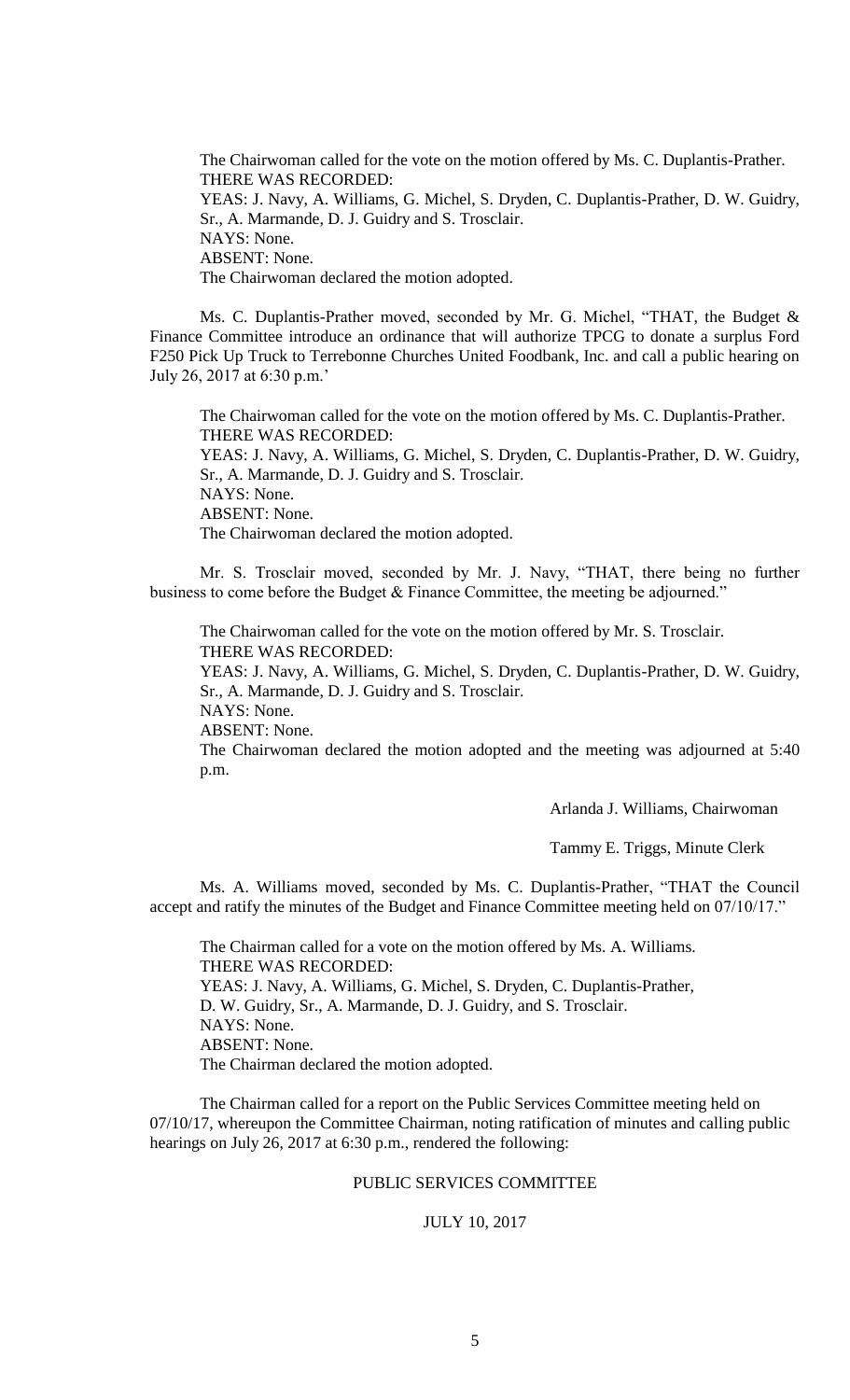The Chairman, Alidore "Al" Marmande, called the Public Services Committee meeting to order at 5:42 p.m. in the Terrebonne Parish Council Meeting Room with an Invocation offered by Committee member S. Dryden and the Pledge of Allegiance led by Committee member J. Navy. Upon roll call, Committee Members recorded as present were: J. Navy, A. Williams, G. Michel, S. Dryden, C. Duplantis-Prather, D. W. Guidry, Sr., A. Marmande, D. J. Guidry and S. Trosclair. A quorum was declared present.

Ms. C. Duplantis-Prather moved, seconded by Mr. D. W. Guidry, Sr., "THAT, the Public Services Committee introduce an ordinance to revoke the dedication of the 40 Foot Wide Unimproved Portion of Katherine Street between the eastern Right-Of-Way of Pecan Street to its terminus at the Gulf Intracoastal Waterway; and call a public hearing on July 26, 2017 at 6:30 p.m."

The Chairman called for the vote on the motion offered by Ms. C. Duplantis-Prather. THERE WAS RECORDED: YEAS: J. Navy, A. Williams, G. Michel, S. Dryden, C. Duplantis-Prather, D. W. Guidry, Sr., A. Marmande, D. J. Guidry and S. Trosclair. NAYS: None. ABSENT: None. The Chairman declared the motion adopted.

Mr. S. Dryden moved, seconded by Mr. G. Michel, "THAT, the Public Services Committee introduce an ordinance to create a 'No Parking Zone' in front of 1810 Ridgefield Avenue and call a public hearing on said matter on Wednesday, July 26, 2017 at 6:30 p.m."

The Chairman called for the vote on the motion offered by Mr. S. Dryden. THERE WAS RECORDED: YEAS: J. Navy, A. Williams, G. Michel, S. Dryden, C. Duplantis-Prather, D. W. Guidry, Sr., A. Marmande, D. J. Guidry and S. Trosclair. NAYS: None. ABSENT: None. The Chairman declared the motion adopted.

Committee member J. Navy asked that Agenda Item No. 2 -Discussion and possible action with regards to complaints and maintenance of Parish property off of Short Street- be taken off the agenda until further notice because they are still trying to determine whether ownership belongs to the parish or the state. He noted that Public Works Director Mike Toups and his staff are still maintaining the property.

| <b>OFFERED BY:</b>  | MS. C. DUPLANTIS-PRATHER |
|---------------------|--------------------------|
| <b>SECONDED BY:</b> | MR. S. DRYDEN            |

## **RESOLUTION NO. 17-229**

**BE IT RESOLVED** by the Terrebonne Parish Council (Public Services Committee), on behalf of the Terrebonne Parish Consolidated Government, that Gordon E. Dove, Parish President, is hereby authorized and empowered to execute a Cooperative Endeavor Agreement with Louisiana Department of Transportation and Development for the Federal Off-System Bridge Rehabilitation and Replacement Program for Terrebonne Parish, Louisiana.

## **THERE WAS RECORDED:**

YEAS: J. Navy, A. Williams, G. Michel, S. Dryden, C. Duplantis-Prather, D. W. Guidry, Sr., A. Marmande, D. J. Guidry, and S. Trosclair. NAYS: None.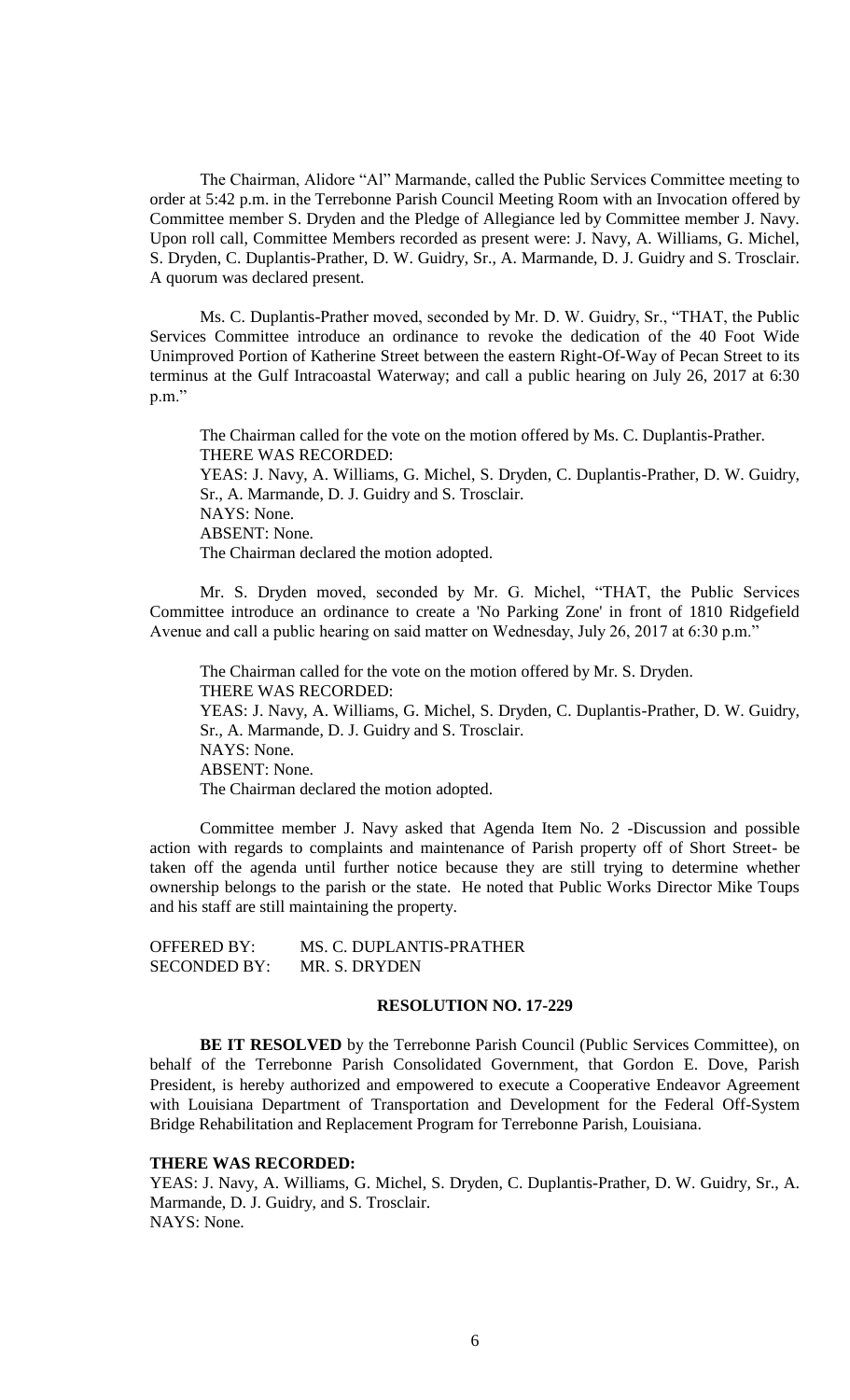ABSTAINING: None. ABSENT: None.

The Chairwoman declared the resolution adopted on this the 10th day of July 2017.

\* \* \* \* \* \* \* \* \*

OFFERED BY: MR. S. DRYDEN SECONDED BY: MS. C. DUPLANTIS-PRATHER

#### **RESOLUTION NO. 17-330**

A resolution providing approvals of the Federal Off-System Bridge Priority List for the 2017-2019 Federal Off-System Highway Bridge Program.

**WHEREAS**, every three years otherwise known as a selection cycle, an Off-System Bridge Priority List is adopted by the Parish Government as a requirement to receive allocations from the Federal Off-System Highway Bridge Program, and

**WHEREAS**, this list includes the bridge name, the length and width of the bridge, the type of bridge, and other pertinent information, and

**WHEREAS**, the projected available funds for the 2017-2019 Federal Off-System Bridge Program selection cycle is \$1,418,471.00, and

**WHEREAS**, all qualifying bridges were reviewed and prioritized by Mr. David Rome, Roads and Bridges Superintendent based on available funds, qualifying structures, and current structural condition, and

**WHEREAS**, the Country Estates Drive Bridge located on Country Estates Drive is recommended for replacement in the 2017-2019 Federal Off-System Bridge Program.

**NOW, THEREFORE BE IT RESOLV**ED by the Terrebonne Parish Council (Public Services Committee), on behalf of the Terrebonne Parish Consolidated Government, that the Priority List prepared by the Parish Administration be accepted and approved as submitted. **THERE WAS RECORDED:**

YEAS: J. Navy, A. Williams, G. Michel, S. Dryden, C. Duplantis-Prather, D. W. Guidry, Sr., A. Marmande, D. J. Guidry, and S. Trosclair.

NAYS: None.

ABSTAINING: None.

ABSENT: None.

The Chairwoman declared the resolution adopted on this the 10th day of July 2017.

\* \* \* \* \* \* \* \* \*

OFFERED BY: MR. D. J. GUIDRY SECONDED BY: MR. S. TROSCLAIR

## **RESOLUTION NO. 17-331**

Authorizing the execution of Change Order No. 4 for the Construction Agreement for Parish Project No. 10-CDBG-R-LEV-63; Ward 7 Levee Improvements & Extension Phase III, Boudreaux Canal to Lashbrook Pump Station, Terrebonne Parish, Louisiana.

**WHEREAS**, the Terrebonne Parish Consolidated Government entered into a contract dated January 26, 2016, with Phylway Construction, LLC, for the Ward 7 Levee Improvements & Extension Phase III, Boudreaux Canal to Lashbrook Pump Station, Parish Project No. 10- CDBG-R-LEV-63, Terrebonne Parish, Louisiana, and

**WHEREAS**, this change order is required to increase contract time by Sixty-Three (63) calendar days due time required to conduct a geotechnical investigation and evaluation and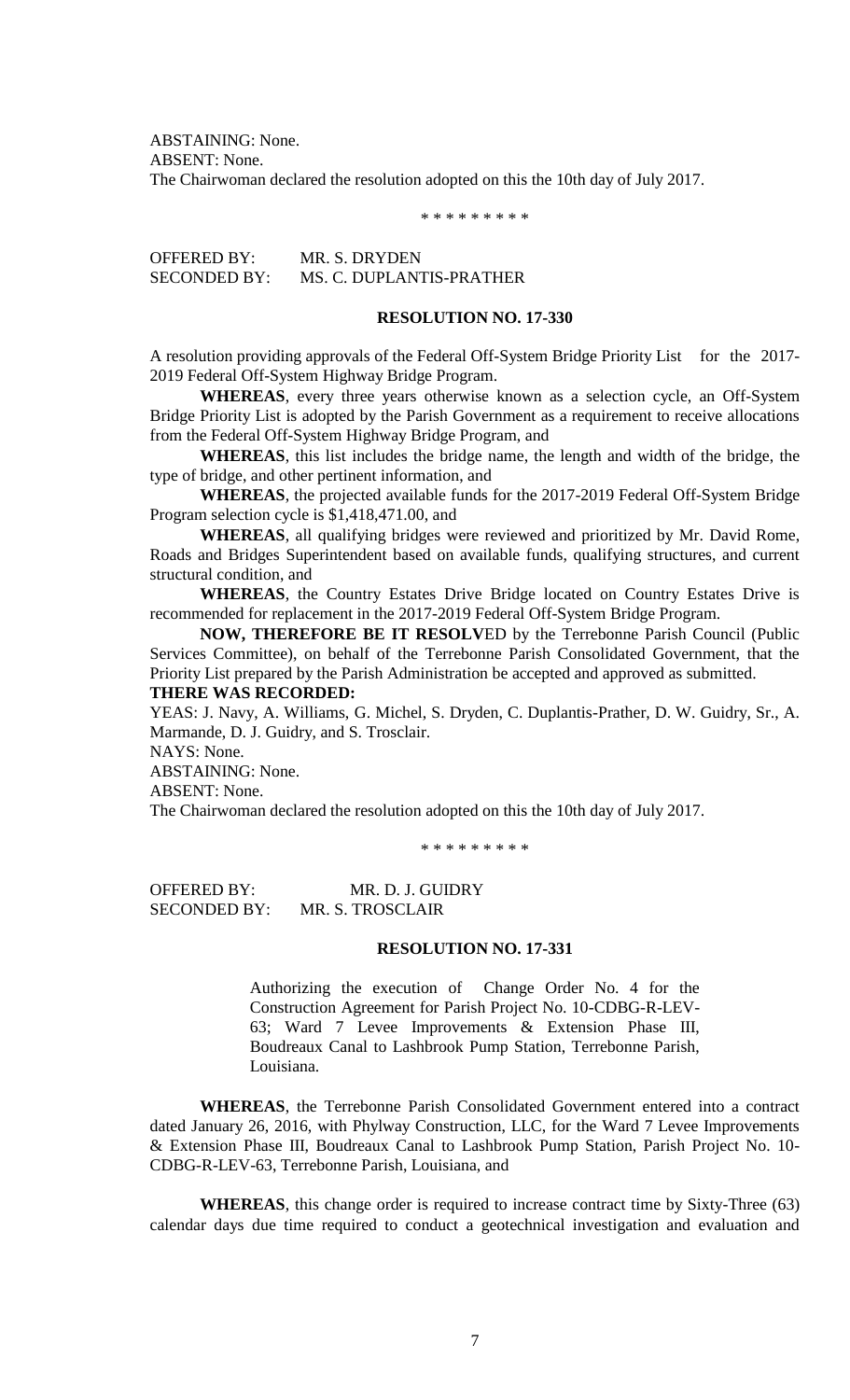process a change order, and

**WHEREAS,** this change order will not change the Construction Cost, and

**WHEREAS**, this change order has been approved by the Louisiana Office of Community Development (OCD), and

**WHEREAS**, this Change Order No. 4 has been recommended by the ENGINEER for this project, CB&I Coastal, Inc.

**NOW, THEREFORE BE IT RESOLVED** that the Terrebonne Parish Council, on behalf of the Terrebonne Parish Consolidated Government, does hereby approve and authorize the execution by Terrebonne Parish President Gordon E. Dove of Change Order No. 4 to the construction agreement with Phylway Construction, LLC, increasing the construction time by Sixty-Three (63) calendar days with no change in Construction Cost, and

**BE IT FURTHER RESOLVED** that a certified copy of the resolution be forwarded to the Engineer, CB&I Coastal, Inc.

#### **THERE WAS RECORDED:**

YEAS: J. Navy, A. Williams, G. Michel, S. Dryden, C. Duplantis-Prather, D. W. Guidry, Sr., A. Marmande, D. J. Guidry, and S. Trosclair. NAYS: None. ABSTAINING: None. ABSENT: None. The Chairwoman declared the resolution adopted on this the 10th day of July 2017.

\* \* \* \* \* \* \* \* \*

OFFERED BY: MS. C. DUPLANTIS-PRATHER SECONDED BY: MR. D. W. GUIDRY, SR.

## **RESOLUTION NO. 17-332**

Awarding and authorizing the signing of the construction Contract for Parish Project No. 16- HMGP-29, Critical Facilities Hardening – Generating Station, Terrebonne Parish Consolidated Government, Terrebonne Parish, Louisiana, and authorizing the issuance of the Notice to Proceed.

**WHEREAS**, the Terrebonne Parish Consolidated Government did receive construction bids on Parish Project No. 16-HMGP-29, Critical Facilities Hardening – Generating Station, Terrebonne Parish, Louisiana, and,

**WHEREAS**, the lowest and best bid was that submitted by Thomassie Construction, Inc., in the amount of \$338,745.00, and

**NOW, THEREFORE, BE IT RESOLVED** that the Terrebonne Parish Consolidated Government wishes to award the construction contract to Thomassie Construction, Inc., in the amount of \$338,745.00, and

**BE IT FURTHER RESOLVED,** that the President of Terrebonne Parish Consolidated Government, be and he is hereby authorized and empowered to sign a construction contract for and on behalf of the Terrebonne Parish Consolidated Government with Thomassie Construction, Inc., upon receipt of the performance bond in the amount of the contract price, and

**BE IT FURTHER RESOLVED**, that upon receipt of required certificates of insurance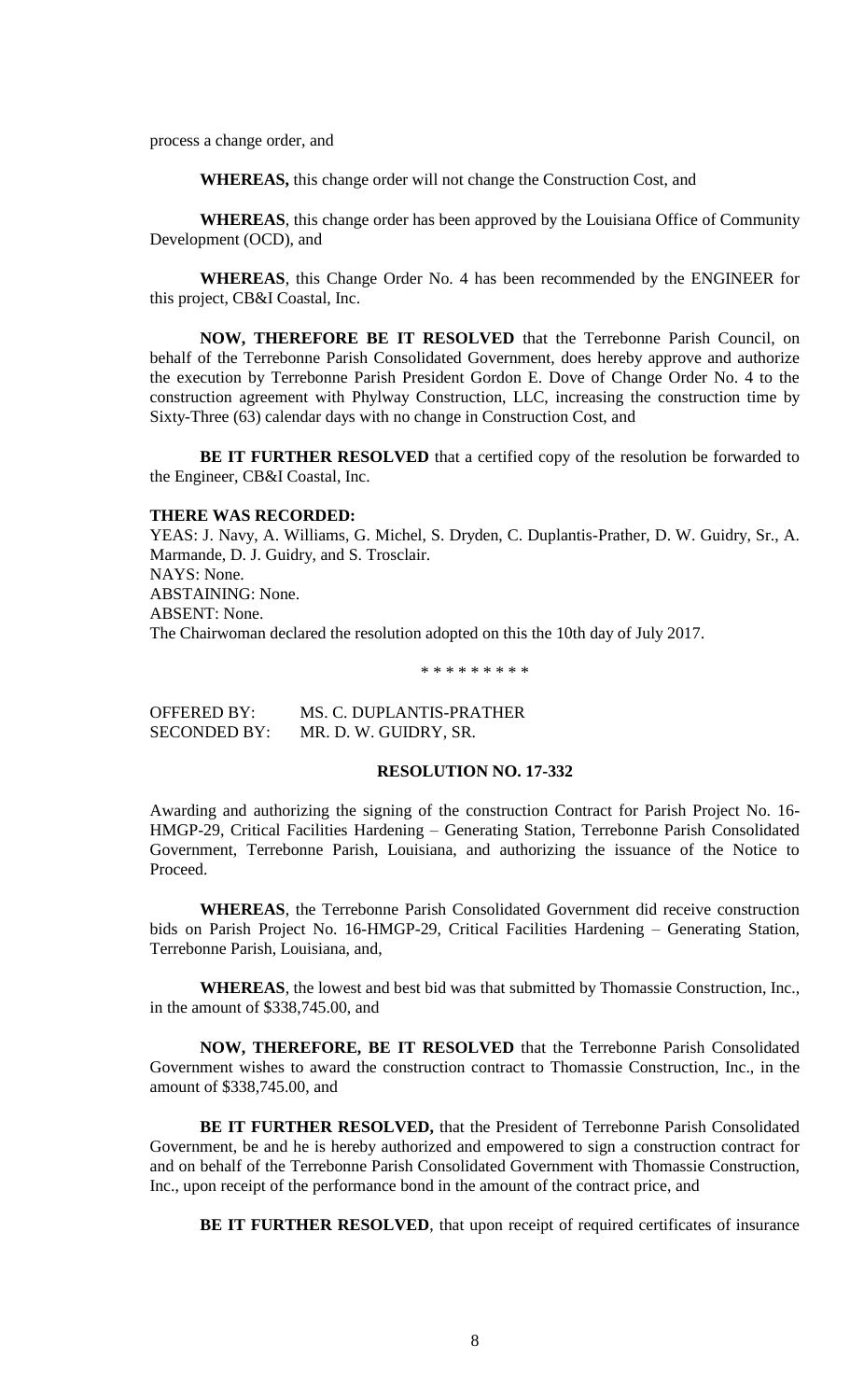evidencing coverage as provided in the project specifications and upon execution and recordation of all contract documents, that the Engineer is hereby authorized to issue the Notice to Proceed to the Contractor to commence construction of the project, and

**WHEREUPON** the motion was put to a vote and the vote thereon was as follows:

#### **THERE WAS RECORDED:**

YEAS: J. Navy, A. Williams, G. Michel, S. Dryden, C. Duplantis-Prather, D. W. Guidry, Sr., A. Marmande, D. J. Guidry, and S. Trosclair. NAYS: None. ABSTAINING: None. ABSENT: None. The Chairwoman declared the resolution adopted on this the 10th day of July 2017.

\* \* \* \* \* \* \* \*

OFFERED BY: MR. S. TROSCLAIR SECONDED BY: MR. D. J. GUIDRY

#### **RESOLUTION NO. 17-333**

AUTHORIZING PARISH PRESIDENT GORDON E. DOVE TO EXECUTE AMENDMENT NO. 2 TO THE COOPERATIVE ENDEAVOR AGREEMENT WITH THE TERREBONNE LEVEE AND CONSERVATION DISTRICT (TLCD) FOR THE PURPOSE OF RESTORING THE FALGOUT CANAL ROAD

**BE IT RESOLVED**, by the Terrebonne Parish Council, on behalf of the Terrebonne Parish Consolidated Government, that Parish President Gordon E. Dove, is hereby authorized to execute Amendment No. 2 to the Cooperative Endeavor Agreement with Terrebonne Levee and Conservation District relative to the restoration/repair of Falgout Canal Road upon the completion of Reach E of the Morganza Levee Project.

#### **THERE WAS RECORDED:**

YEAS: J. Navy, A. Williams, G. Michel, S. Dryden, C. Duplantis-Prather, D. W. Guidry, Sr., A. Marmande, D. J. Guidry, and S. Trosclair. NAYS: None.

ABSTAINING: None. ABSENT: None. The Chairwoman declared the resolution adopted on this the 10th day of July 2017.

\* \* \* \* \* \* \* \* \*

OFFERED BY: MR. G. MICHEL SECONDED BY: MR. S. DRYDEN

### **RESOLUTION NO. 17-334**

Providing approval of Amendment No. 6 to the Engineering Agreement for Parish Project No. **13-DRA-32**, **St. Louis Canal Road Drainage Improvements**, Terrebonne Parish, Louisiana.

**WHEREAS**, the Terrebonne Parish Consolidated Government did enter into an original engineering agreement with All South Consulting Engineers, L.L.C. dated August 26, 2013, recordation number 1435434, for the St. Louis Canal Road Drainage Improvements identified as Parish Project 13-DRA-32, and

**WHEREAS**, the Engineering Agreement between OWNER and ENGINEER provides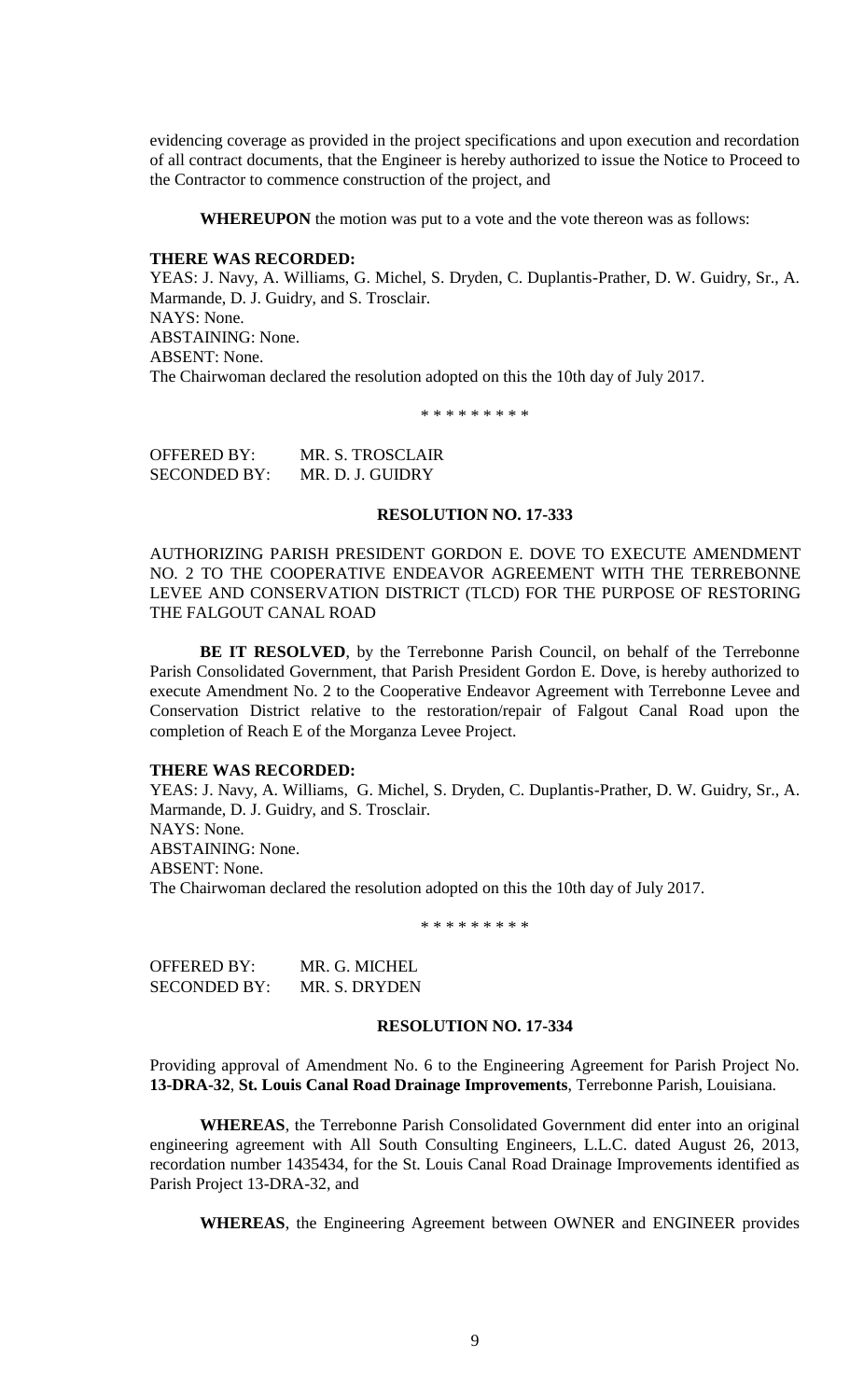for certain limitations for Basic Services and specific Additional Services, and

**WHEREAS,** the Contractor has exceeded the contract time and the Engineer had to spend an inordinate amount of time on construction administration and project representation, and

**WHEREAS**, it is estimated the Contractor will complete the construction of the project in 12 weeks, and

**WHEREAS,** the Engineer has requested an additional Seventeen Thousand, Twenty-One Dollars, and Sixty Cents (\$17,021.60) for construction administration and Thirty-Nine Thousand, Two Hundred and Seventeen Dollars and Zero Cents (\$39,217.00) for project representation, and

**WHEREAS**, the TPCG is desirous of having these services continued so that there is a need for additional funds to be added to the contract, and

**WHEREAS**, this above work will increase the additional services section of the contract by an additional \$56,238.60.

**NOW, THEREFORE BE IT RESOLVED** that the Terrebonne Parish Council, on behalf of the Terrebonne Parish Consolidated Government, does hereby approve this Amendment No. 6 to the Engineering Agreement for an increase of \$56,238.60 in Additional Services, and authorizes Parish President Gordon E. Dove to execute this Amendment No. 6 to the Engineering Agreement for the St. Louis Canal Road Drainage Improvements Project Parish Project No. 13-DRA-32, with All South Consulting Engineers, L.L.C., and

**BE IT FURTHER RESOLVED** that a certified copy of the resolution be forwarded to the Engineer, All South Consulting Engineers, L.L.C.

#### **THERE WAS RECORDED:**

YEAS: J. Navy, A. Williams, G. Michel, S. Dryden, C. Duplantis-Prather, D. W. Guidry, Sr., A. Marmande, D. J. Guidry, and S. Trosclair. NAYS: None. ABSTAINING: None. ABSENT: None. The Chairwoman declared the resolution adopted on this the 10th day of July 2017.

\* \* \* \* \* \* \* \* \*

OFFERED BY: MS. A. WILLIAMS SECONDED BY: MR. D. W. GUIDRY, SR.

## **RESOLUTION NO. 17-335**

Providing for the ratification of the appointment and by Parish President Gordon E. Dove of the firm of GIS Coastal Design & Engineering to provide professional services to determine the feasibility and public purpose of flood protection in the vicinity of Ellendale Subdivision and adjacent developments.

**WHEREAS**, the Terrebonne Parish Consolidated Government would like to proceed with professional services in the preparation of a report that will focus on existing flood protection and drainage system of the Ellendale subdivision, and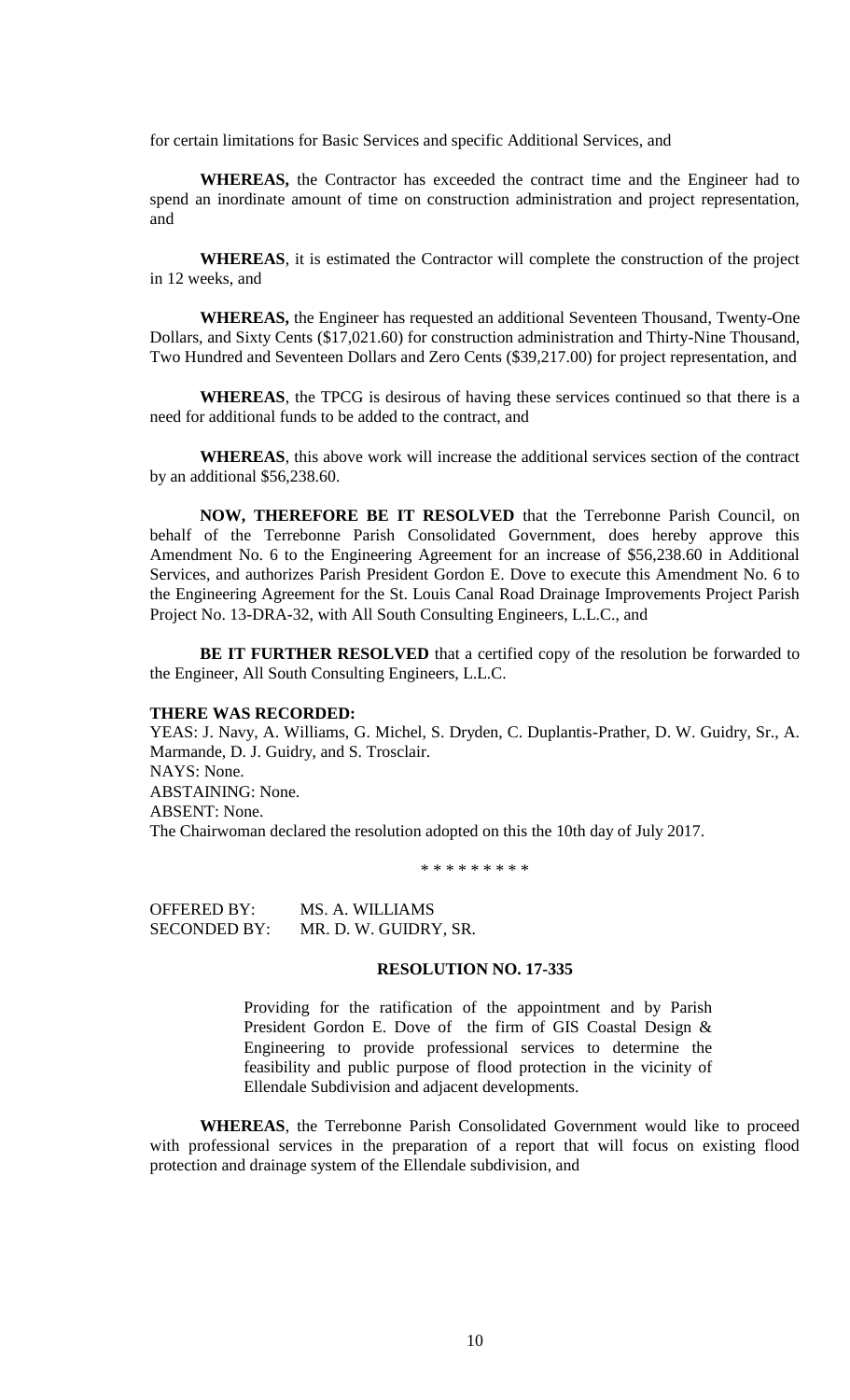**WHEREAS**, the Engineer is tasked to determine the feasibility and public purpose of flood protection in the vicinity of Ellendale Subdivision and adjacent developments, and the potential impacts to connecting the proposed levee to existing TPCG maintained levees.

**NOW, THEREFORE BE IT RESOLVED**, that the Terrebonne Parish Council, on behalf of the Terrebonne Parish Consolidated Government, that the appointment and contracting with the firm of GIS Coastal Design & Engineering be ratified Project and that Parish President Gordon E. Dove be authorized to execute any and all documents with said firm for this project.

## **THERE WAS RECORDED:**

YEAS: J. Navy, A. Williams, G. Michel, S. Dryden, C. Duplantis-Prather, D. W. Guidry, Sr., A. Marmande, D. J. Guidry, and S. Trosclair. NAYS: None. ABSTAINING: None. ABSENT: None. The Chairwoman declared the resolution adopted on this the 10th day of July 2017.

\* \* \* \* \* \* \* \* \*

| OFFERED BY:         | MS. C. DUPLANTIS-PRATHER |
|---------------------|--------------------------|
| <b>SECONDED BY:</b> | MR. D. W. GUIDRY, SR.    |

#### **RESOLUTION NO. 17-336**

CALLING A CONDEMNATION HEARING ON THE COMMERCIAL STRUCTURE SITUATED AT 100 HOWARD/8696 MAIN STREET, A TRACT LOCATED ON THE SOUTHWEST CORNER OF EAST MAIN STREET AND HOWARD AVE; SECTION 8, T17S-R17E LESS PARCEL 2-10 SOLD TO LA DOTD, FOR MONDAY, JULY 24, 2017, AT 5:30 P.M. AND ADDRESSING OTHER MATTERS RELATIVE THERETO.

 **WHEREAS**, on May 11, 2017, the Department of Planning and Zoning was notified of extensive violations to the Terrebonne Parish Nuisance Abatement Ordinance occurring at 100 HOWARD/8696 MAIN STREET; and

 **WHEREAS**, from an inspection of the property conducted by the Department of Planning and Zoning on May 19, 2017, it was found that the structure located at 100 HOWARD/8696 MAIN STREET was, in fact, in such condition that it has been formally declared a dilapidated and dangerous structure, as defined under Section 14-26 of the Terrebonne Parish Code of Ordinances and, therefore, constitutes a nuisance; and

 **WHEREAS**, the owner of record has been issued the required warning via certified mail by the Department of Planning and Zoning, of the violations occurring on the property; and

 **WHEREAS**, subsequent to the required publication of the nuisance warning and numerous inspections of the property, the last of which occurring on June 29, 2017, no work to remedy the violations has occurred.

 **NOW, THEREFORE, BE IT RESOLVED** by the Terrebonne Parish Council that a condemnation hearing on the Commercial Structure located at 100 HOWARD/8696 MAIN STREET be called for Monday, July 24, 2017, at 5:30 p. m.; and

**BE IT FURTHER RESOLVED** that the appropriate notice be sent to the property owner(s) requiring him/her to show just cause at the hearing as to why the structure should not be condemned; and

**BE IT FURTHER RESOLVED** that the Parish President is hereby authorized to appoint an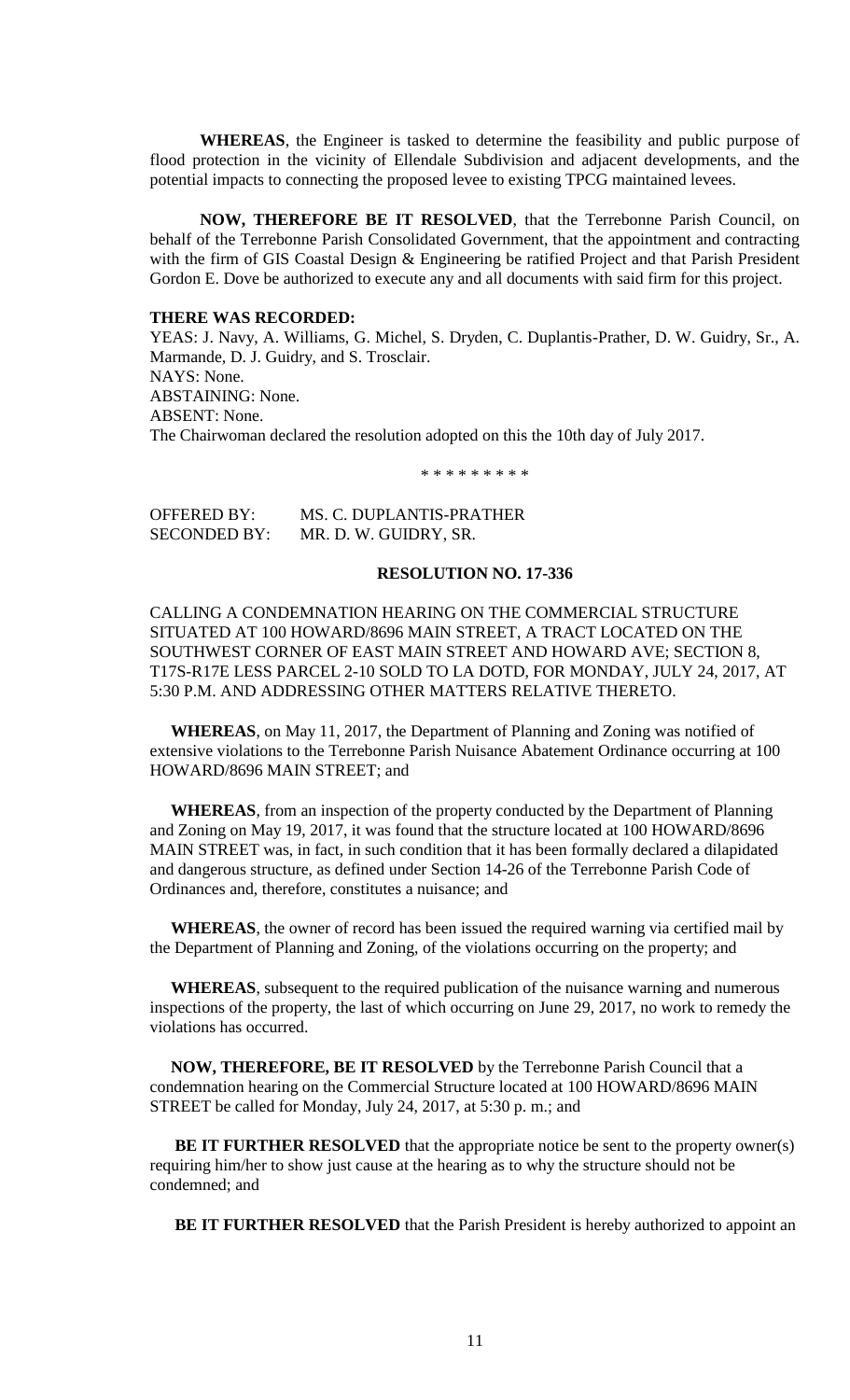attorney ad hoc to ensure that the property owner(s) are given proper notice and representation, if needed.

### **THERE WAS RECORDED:**

YEAS: J. Navy, A. Williams, G. Michel, S. Dryden, C. Duplantis-Prather, D. W. Guidry, Sr., A. Marmande, D. J. Guidry, and S. Trosclair. NAYS: None. ABSTAINING: None. ABSENT: None. The Chairwoman declared the resolution adopted on this the 10th day of July 2017.

\* \* \* \* \* \* \* \* \*

Mr. S. Trosclair moved, seconded by Mr. D. J. Guidry, "THAT, the Public Services Committee introduce an ordinance that will establish a 'No Wake Zone' in the Houma Navigational Canal approximately 200 yards north from Four Point Landing in Dulac and call a public hearing on July 26, 2017 at 6:30 p.m."

The Chairman called for the vote on the motion offered by Mr. S. Trosclair. THERE WAS RECORDED: YEAS: J. Navy, A. Williams, G. Michel, S. Dryden, C. Duplantis-Prather, D. W. Guidry, Sr., A. Marmande, D. J. Guidry and S. Trosclair. NAYS: None. ABSENT: None. The Chairman declared the motion adopted.

Upon questioning from Committee member D. J. Guidry, Public Works Director M. Toups explained that the "No Wake" signage for Bayou Petite Caillou has been completed and they are working toward getting all of the signs posted.

Mr. S. Trosclair moved, seconded by Mr. G. Michel, "THAT, there being no further business to come before the Public Services Committee, the meeting be adjourned."

The Chairman called for the vote on the motion offered by Mr. S. Trosclair. THERE WAS RECORDED:

YEAS: J. Navy, A. Williams, G. Michel, S. Dryden, C. Duplantis-Prather, D. W. Guidry, Sr., A. Marmande, D. J. Guidry and S. Trosclair.

NAYS: None.

ABSENT: None.

The Chairman declared the motion adopted and the meeting was adjourned at 5:50 p.m.

## Alidore Marmande, Chairman

Tammy E. Triggs, Minute Clerk

Mr. A. Marmande moved, seconded by Mr. S. Dryden, "THAT the Council accept and ratify the minutes of the Public Services Committee meeting held on 07/10/17."

The Chairman called for a vote on the motion offered by Mr. A. Marmande. THERE WAS RECORDED: YEAS: J. Navy, A. Williams, G. Michel, S. Dryden, C. Duplantis-Prather, D. W. Guidry, Sr., A. Marmande, D. J. Guidry, and S. Trosclair. NAYS: None. ABSENT: None. The Chairman declared the motion adopted.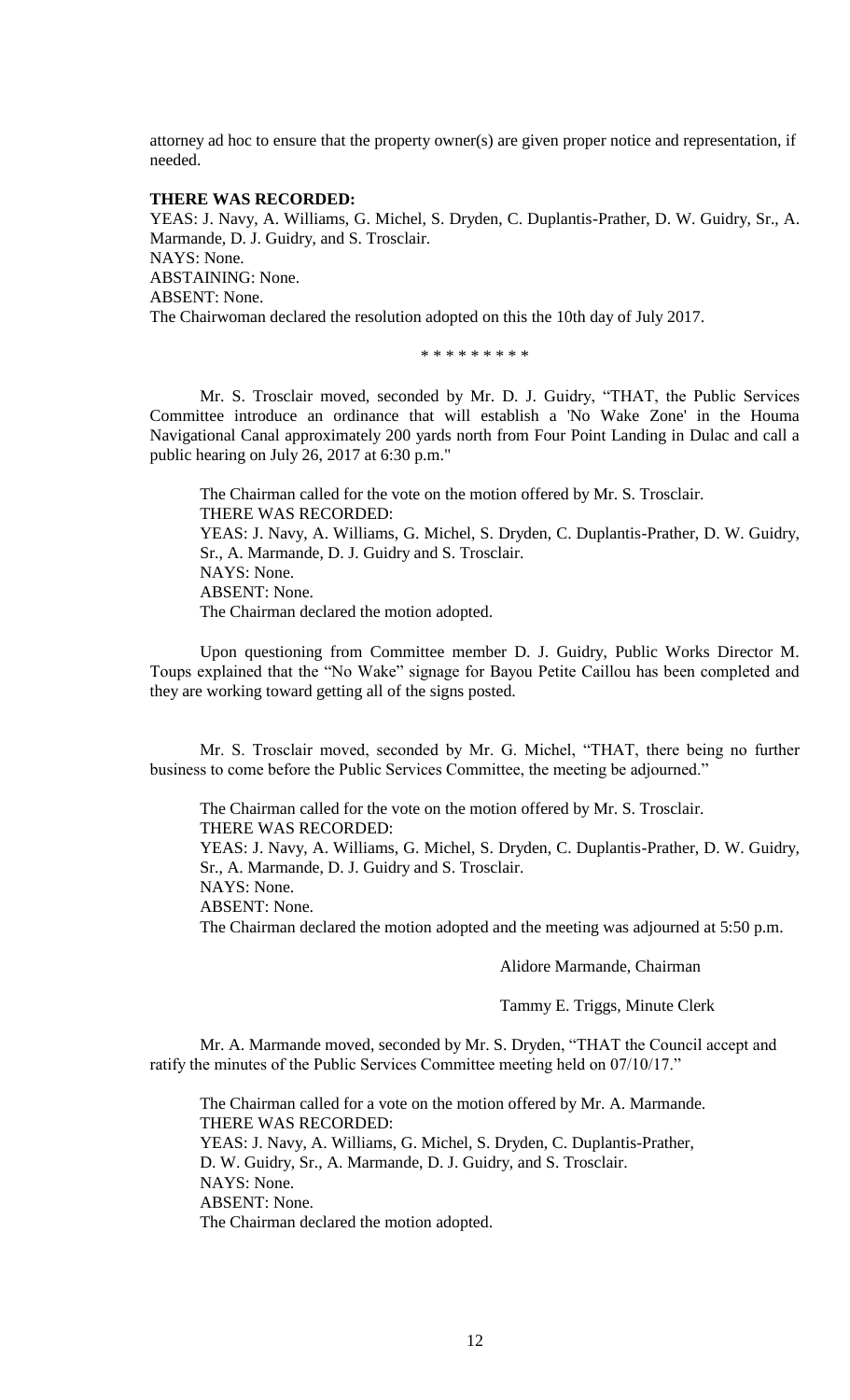The Chairman called for a report on the Community Development and Planning Committee meeting held on 07/10/17, whereupon the Committee Chairman noting ratification of minutes and calling condemnation hearings on July 24, 2017 at 5:30 rendered the following:

## **COMMUNITY DEVELOPMENT & PLANNING COMMITTEE**

## **JULY 10, 2017**

The Chairman, Steve Trosclair, called the Community Development & Planning Committee meeting to order at 5:42 p.m. in the Terrebonne Parish Council Meeting Room with an Invocation offered by Committee member J. Navy and the Pledge of Allegiance by Committee member A. Williams. Upon roll call, Committee Members recorded as present were: J. Navy, A. Williams, G. Michel, S. Dryden, C. Duplantis-Prather, D. W. Guidry, Sr., A. Marmande, D. J. Guidry and S. Trosclair. A quorum was declared present.

OFFERED BY: MS. A. WILLIAMS SECONDED BY: MS. C. DUPLANTIS-PRATHER

#### **RESOLUTION NO. 17-337**

CALLING A CONDEMNATION HEARING ON THE RESIDENTIAL STRUCTURE SITUATED AT 605 ELIZA ST, 70360, LOT 9 BLOCK 7 ADDEN. 1 WEST END SUBD., FOR MONDAY, JULY 24, 2017, AT 5:30 P.M. AND ADDRESSING OTHER MATTERS RELATIVE THERETO.

**WHEREAS**, on March 20, 2017, the Department of Planning and Zoning was notified of extensive violations to the Terrebonne Parish Nuisance Abatement Ordinance occurring at 605 ELIZA ST, 70360; and

**WHEREAS**, from an inspection of the property conducted by the Department of Planning and Zoning on March 22, 2017, it was found that the structure located at 605 ELIZA ST, 70360 was, in fact, in such condition that it has been formally declared a dilapidated and dangerous structure, as defined under Section 14-26 of the Terrebonne Parish Code of Ordinances and, therefore, constitutes a nuisance; and

**WHEREAS**, the owner of record has been issued the required warning via certified mail by the Department of Planning and Zoning, of the violations occurring on the property; and

**WHEREAS**, subsequent to the required publication of the nuisance warning and numerous inspections of the property, the last of which occurring on May 02, 2017, no work to remedy the violations has occurred.

**NOW, THEREFORE, BE IT RESOLVED** by the Terrebonne Parish Council that a condemnation hearing on the Residential Structure located at 605 ELIZA ST, 70360 be called for Monday, July 24, 2017, at 5:30 p. m.; and

**BE IT FURTHER RESOLVED** that the appropriate notice be sent to the property owner(s) requiring him/her to show just cause at the hearing as to why the structure should not be condemned; and

**BE IT FURTHER RESOLVED** that the Parish President is hereby authorized to appoint an attorney ad hoc to ensure that the property owner(s) are given proper notice and representation, if needed.

#### **THERE WAS RECORDED:**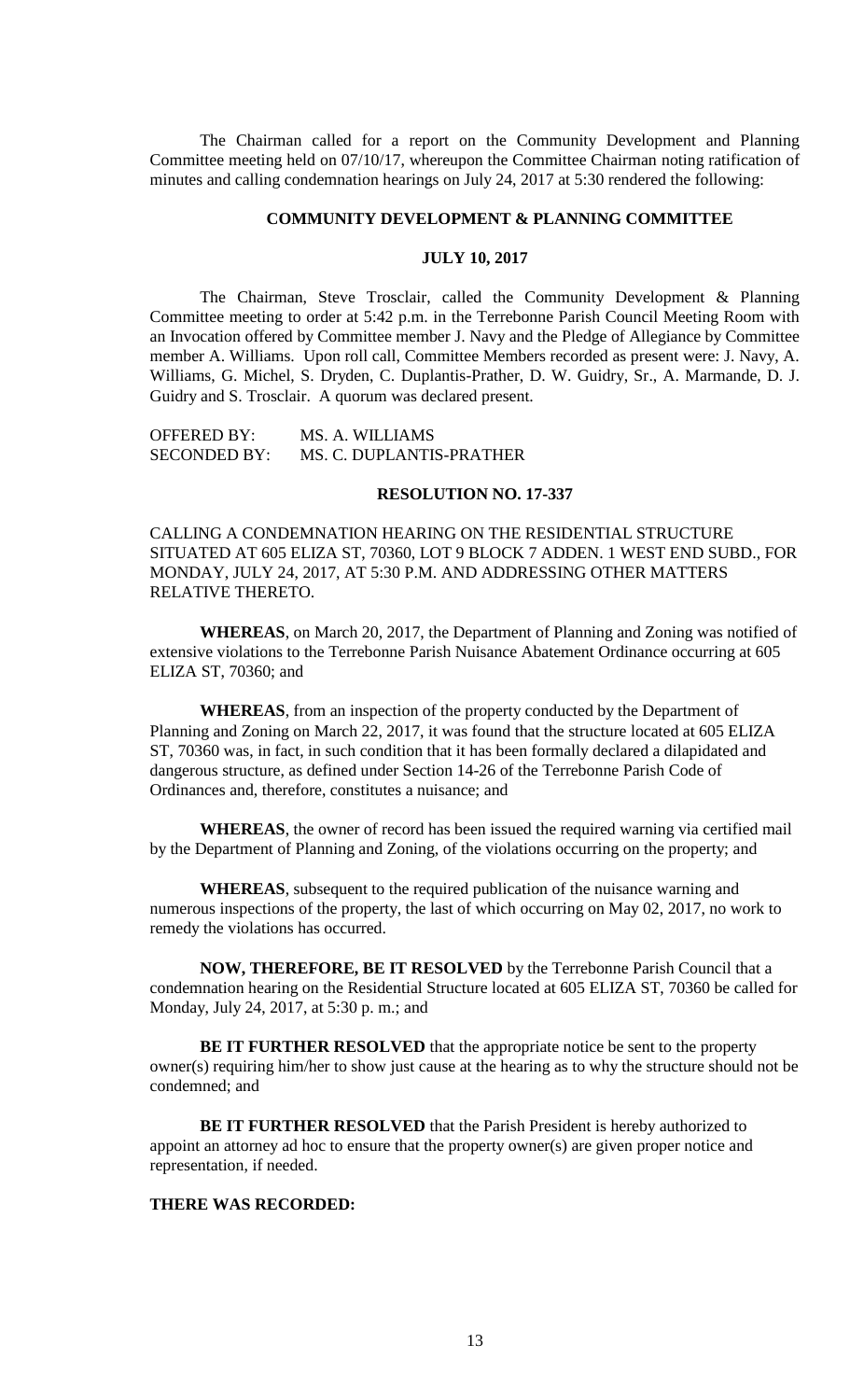YEAS: J. Navy, A. Williams, G. Michel, S. Dryden, C. Duplantis-Prather, D. W. Guidry, Sr., A. Marmande, D. J. Guidry, and S. Trosclair. NAYS: None. ABSTAINING: None. ABSENT: None. The Chairwoman declared the resolution adopted on this the 10th day of July 2017.

**\* \* \* \* \* \* \* \* \***

OFFERED BY: MS. A. WILLIAMS SECONDED BY: MS. C. DUPLANTIS-PRATHER

#### **RESOLUTION NO. 17-338**

CALLING A CONDEMNATION HEARING ON THE RESIDENTIAL STRUCTURE SITUATED AT 101 HELENA DR, 70363, LOTS 1 AND 2 BLOCK 3 LORRAINE PARK, FOR MONDAY, JULY 24, 2017, AT 5:30 P.M., AND ADDRESSING OTHER MATTERS RELATIVE THERETO.

**WHEREAS**, on January 26, 2017, the Department of Planning and Zoning was notified of extensive violations to the Terrebonne Parish Nuisance Abatement Ordinance occurring at 101 HELENA DR, 70363; and

**WHEREAS**, from an inspection of the property conducted by the Department of Planning and Zoning on February 06, 2017, it was found that the structure located at 101 HELENA DR, 70363 was, in fact, in such condition that it has been formally declared a dilapidated and dangerous structure, as defined under Section 14-26 of the Terrebonne Parish Code of Ordinances and, therefore, constitutes a nuisance; and

**WHEREAS**, the owner of record has been issued the required warning via certified mail by the Department of Planning and Zoning, of the violations occurring on the property; and

**WHEREAS**, subsequent to the required publication of the nuisance warning and numerous inspections of the property, the last of which occurring on May 18, 2017, no work to remedy the violations has occurred.

**NOW, THEREFORE, BE IT RESOLVED** by the Terrebonne Parish Council that a condemnation hearing on the Residential Structure located at 101 HELENA DR, 70363 be called for Monday, July 24, 2017, at 5:30 p. m.; and

**BE IT FURTHER RESOLVED** that the appropriate notice be sent to the property owner(s) requiring him/her to show just cause at the hearing as to why the structure should not be condemned; and

**BE IT FURTHER RESOLVED** that the Parish President is hereby authorized to appoint an attorney ad hoc to ensure that the property owner(s) are given proper notice and representation, if needed.

#### **THERE WAS RECORDED:**

YEAS: J. Navy, A. Williams, G. Michel, S. Dryden, C. Duplantis-Prather, D. W. Guidry, Sr., A. Marmande, D. J. Guidry, and S. Trosclair. NAYS: None. ABSTAINING: None. ABSENT: None. The Chairwoman declared the resolution adopted on this the 10th day of July 2017.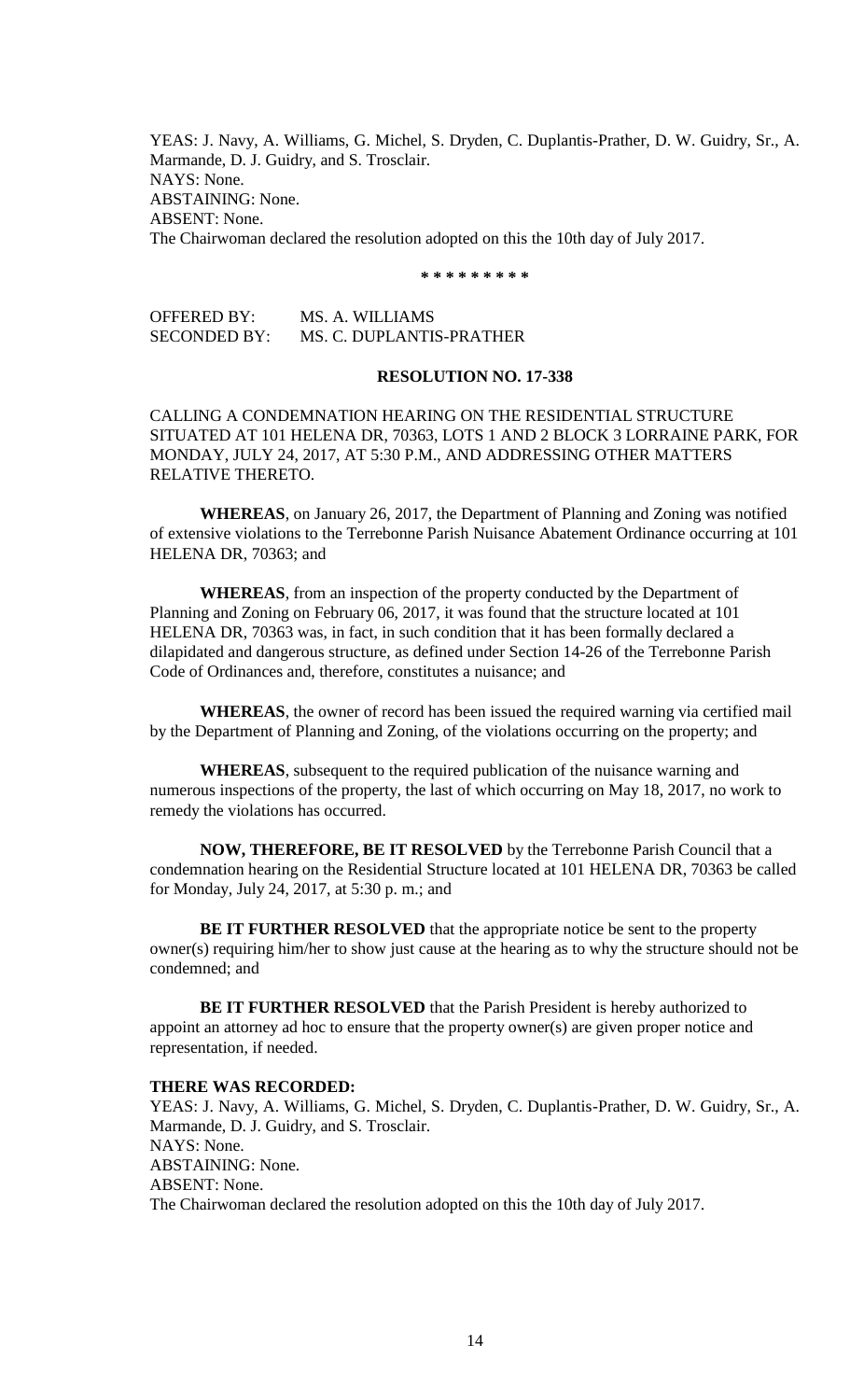## OFFERED BY: MS. C. DUPLANTIS-PRATHER SECONDED BY: MR. D. W. GUIDRY, SR.

### **RESOLUTION NO. 17-339**

CALLING A CONDEMNATION HEARING ON THE COMMERCIAL STRUCTURE SITUATED AT 104 HOWARD AVE, TRACT LOCATED ON SOUTHWEST CORNER OF EAST MAIN STREET AND HOWARD AVENUE; SECTION 8, T17S-R17E LESS PARCEL 2-10 SOLD TO LA DOTD, FOR MONDAY, JULY 24, 2017, AT 5:30 P.M. AND ADDRESSING OTHER MATTERS RELATIVE THERETO.

**WHEREAS**, on November 07, 2016, the Department of Planning and Zoning was notified of extensive violations to the Terrebonne Parish Nuisance Abatement Ordinance occurring at 104 HOWARD AVE; and

**WHEREAS**, from an inspection of the property conducted by the Department of Planning and Zoning on November 17, 2016, it was found that the structure located at 104 Howard Avenue was, in fact, in such condition that it has been formally declared a dilapidated and dangerous structure, as defined under Section 14-26 of the Terrebonne Parish Code of Ordinances and, therefore, constitutes a nuisance; and

**WHEREAS**, the owner of record has been issued the required warning via certified mail by the Department of Planning and Zoning, of the violations occurring on the property; and

**WHEREAS**, subsequent to the required publication of the nuisance warning and numerous inspections of the property, the last of which occurring on June 01, 2017, no work to remedy the violations has occurred.

**NOW, THEREFORE, BE IT RESOLVED** by the Terrebonne Parish Council that a condemnation hearing on the Commercial Structure located at 104 Howard Avenue be called for Monday, July 24, 2017, at 5:30 p. m.; and

**BE IT FURTHER RESOLVED** that the appropriate notice be sent to the property owner(s) requiring him/her to show just cause at the hearing as to why the structure should not be condemned; and

**BE IT FURTHER RESOLVED** that the Parish President is hereby authorized to appoint an attorney ad hoc to ensure that the property owner(s) are given proper notice and representation, if needed.

## **THERE WAS RECORDED:**

YEAS: J. Navy, A. Williams, G. Michel, S. Dryden, C. Duplantis-Prather, D. W. Guidry, Sr., A. Marmande, D. J. Guidry, and S. Trosclair. NAYS: None. ABSTAINING: None. ABSENT: None. The Chairwoman declared the resolution adopted on this the 10th day of July 2017.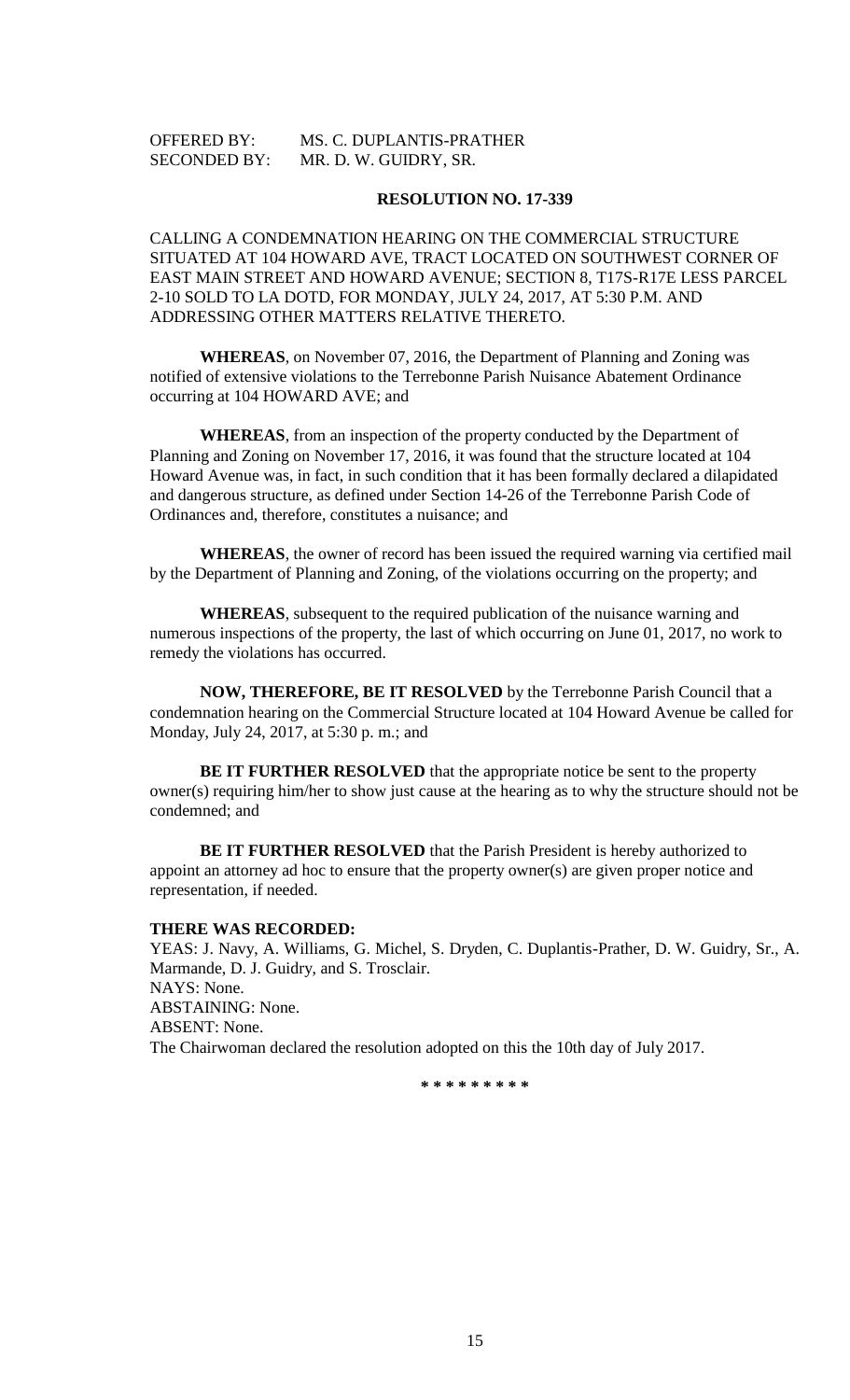| <b>OFFERED BY:</b>  | MS. C. DUPLANTIS-PRATHER |
|---------------------|--------------------------|
| <b>SECONDED BY:</b> | MR. S. DRYDEN            |

CALLING A CONDEMNATION HEARING ON THE RESIDENTIAL STRUCTURE SITUATED AT 804 PEACH ST , LOTS 1, 2, & 3, BLOCK 40 ADDENDUM 3 CONNELY SUBD., FOR MONDAY, JULY 24, 2017, AT 5:30 P.M. AND ADDRESSING OTHER MATTERS RELATIVE THERETO.

**WHEREAS**, on June 21, 2016, the Department of Planning and Zoning was notified of extensive violations to the Terrebonne Parish Nuisance Abatement Ordinance occurring at 804 Peach Street; and

**WHEREAS**, from an inspection of the property conducted by the Department of Planning and Zoning on June 28, 2016, it was found that the structure located at 804 Peach Street was, in fact, in such condition that it has been formally declared a dilapidated and dangerous structure, as defined under Section 14-26 of the Terrebonne Parish Code of Ordinances and, therefore, constitutes a nuisance; and

**WHEREAS**, the owner of record has been issued the required warning via certified mail by the Department of Planning and Zoning, of the violations occurring on the property; and

**WHEREAS**, subsequent to the required publication of the nuisance warning and numerous inspections of the property, the last of which occurring on June 02, 2017, no work to remedy the violations has occurred.

**NOW, THEREFORE, BE IT RESOLVED** by the Terrebonne Parish Council that a condemnation hearing on the Residential Structure located at 804 Peach Street be called for Monday, July 24, 2017, at 5:30 p. m.; and

**BE IT FURTHER RESOLVED** that the appropriate notice be sent to the property owner(s) requiring him/her to show just cause at the hearing as to why the structure should not be condemned; and

**BE IT FURTHER RESOLVED** that the Parish President is hereby authorized to appoint an attorney ad hoc to ensure that the property owner(s) are given proper notice and representation, if needed.

#### **THERE WAS RECORDED:**

YEAS: J. Navy, A. Williams, G. Michel, S. Dryden, C. Duplantis-Prather, D. W. Guidry, Sr., A. Marmande, D. J. Guidry, and S. Trosclair. NAYS: None. ABSTAINING: None. ABSENT: None. The Chairwoman declared the resolution adopted on this the 10th day of July 2017.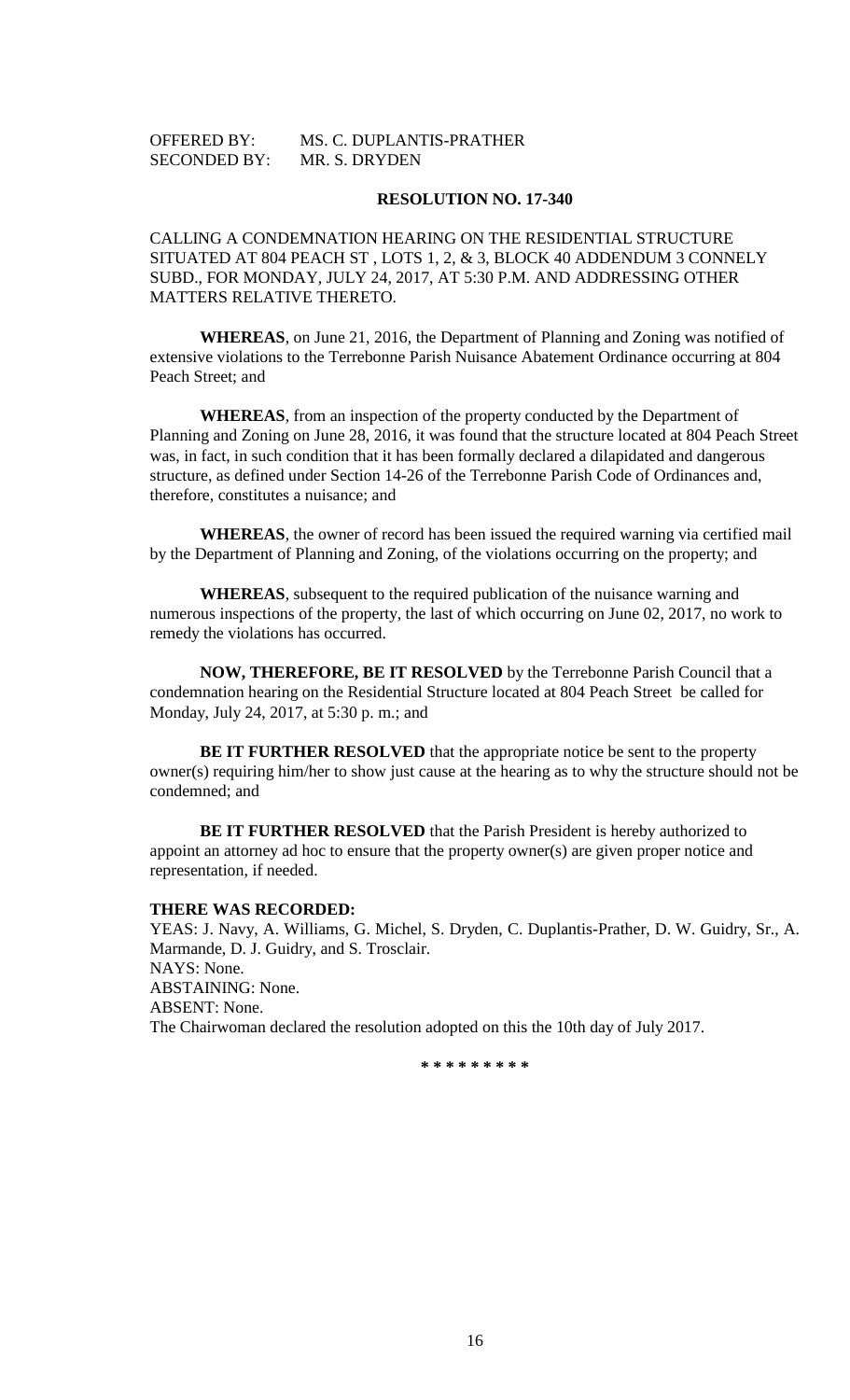| <b>OFFERED BY:</b>  | MR. D. J. GUIDRY |
|---------------------|------------------|
| <b>SECONDED BY:</b> | MR. S. DRYDEN    |

CALLING A CONDEMNATION HEARING ON THE RESIDENTIAL STRUCTURE SITUATED AT 124 PELLEGRIN ST , EAST 1/2 OF LOT 24, MILKA PELLEGRIN SUBD., PELLEGRIN STREET, FOR MONDAY, JULY 24, 2017, AT 5:30 P.M. AND ADDRESSING OTHER MATTERS RELATIVE THERETO.

**WHEREAS**, on September 29, 2016, the Department of Planning and Zoning was notified of extensive violations to the Terrebonne Parish Nuisance Abatement Ordinance occurring at 124 Pellegrin Street; and

**WHEREAS**, from an inspection of the property conducted by the Department of Planning and Zoning on October 06, 2016, it was found that the structure located at 124 Pellegrin Street was, in fact, in such condition that it has been formally declared a dilapidated and dangerous structure, as defined under Section 14-26 of the Terrebonne Parish Code of Ordinances and, therefore, constitutes a nuisance; and

**WHEREAS**, after attempts to contact the owner of record via certified mail, the Department of Planning and Zoning published the required warning giving the owner notice of the violations; and

**WHEREAS**, subsequent to the required publication of the nuisance warning and numerous inspections of the property, the last of which occurring on May 18, 2017, no work to remedy the violations has occurred.

**NOW, THEREFORE, BE IT RESOLVED** by the Terrebonne Parish Council that a condemnation hearing on the Residential Structure located at 124 Pellegrin Street be called for Monday, July 24, 2017, at 5:30 p. m.; and

**BE IT FURTHER RESOLVED** that the appropriate notice be sent to the property owner(s) requiring him/her to show just cause at the hearing as to why the structure should not be condemned; and

**BE IT FURTHER RESOLVED** that the Parish President is hereby authorized to appoint an attorney ad hoc to ensure that the property owner(s) are given proper notice and representation, if needed.

#### **THERE WAS RECORDED:**

YEAS: J. Navy, A. Williams, G. Michel, S. Dryden, C. Duplantis-Prather, D. W. Guidry, Sr., A. Marmande, D. J. Guidry, and S. Trosclair. NAYS: None. ABSTAINING: None. ABSENT: None. The Chairwoman declared the resolution adopted on this the 10th day of July 2017.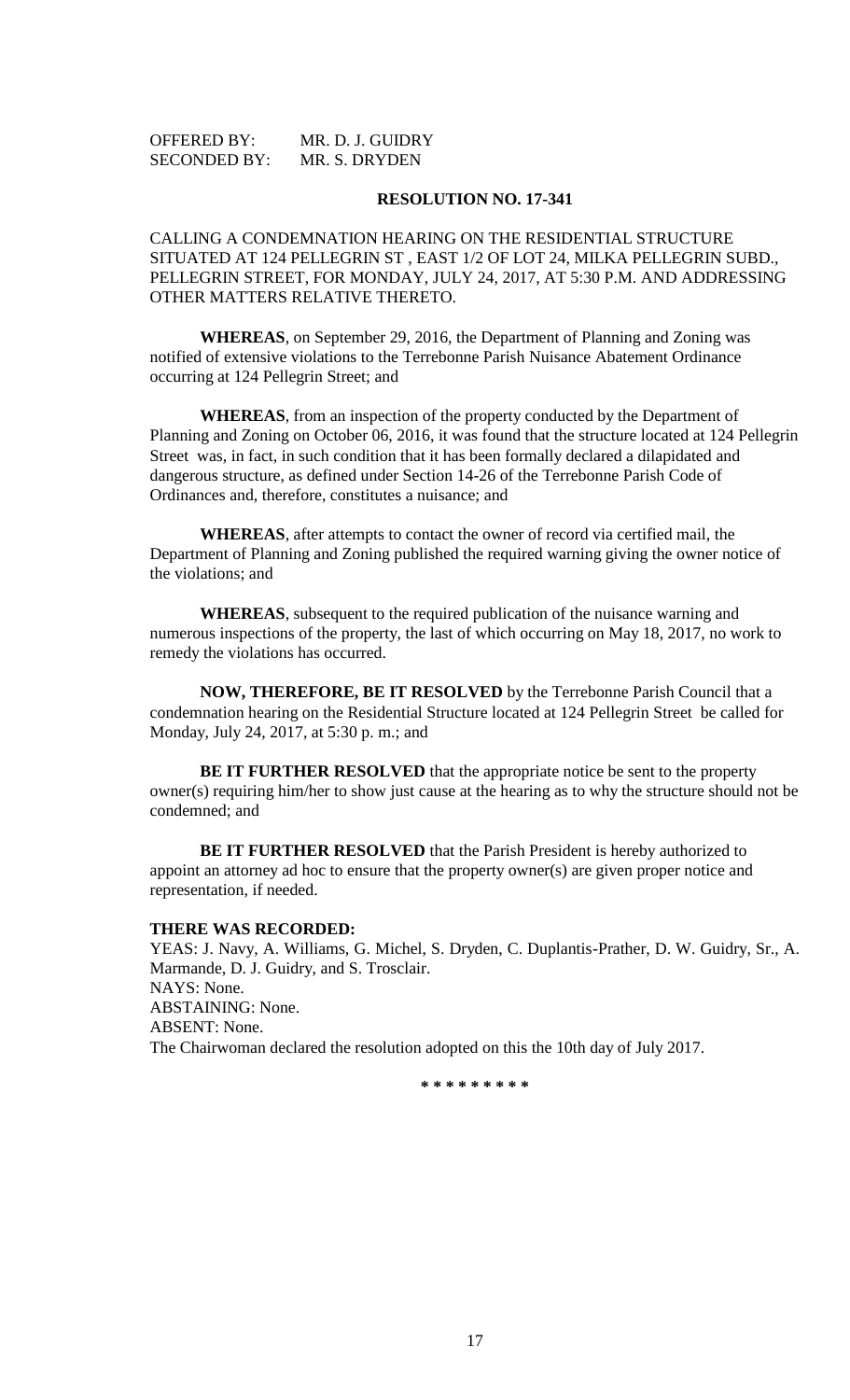| <b>OFFERED BY:</b>  | MS. C. DUPLANTIS-PRATHER |
|---------------------|--------------------------|
| <b>SECONDED BY:</b> | MR. S. DRYDEN            |

CALLING A CONDEMNATION HEARING ON THE RESIDENTIAL MOBILE HOME SITUATED AT 291 BERGERON ST, 70364, 219.245FT FRONT X 117.83FT;, FOR MONDAY, JULY 24, 2017, AT 5:30 P.M. AND ADDRESSING OTHER MATTERS RELATIVE THERETO.

**WHEREAS**, on February 21, 2017, the Department of Planning and Zoning was notified of extensive violations to the Terrebonne Parish Nuisance Abatement Ordinance occurring at 291 Bergeron Street, Houma, LA 70364; and

**WHEREAS**, from an inspection of the property conducted by the Department of Planning and Zoning on March 07, 2017, it was found that the structure located at 291 Bergeron Street, Houma, LA 70364 was, in fact, in such condition that it has been formally declared a dilapidated and dangerous structure, as defined under Section 14-26 of the Terrebonne Parish Code of Ordinances and, therefore, constitutes a nuisance; and

**WHEREAS**, after attempts to contact the owner of record via certified mail, the Department of Planning and Zoning published the required warning giving the owner notice of the violations; and

**WHEREAS**, subsequent to the required publication of the nuisance warning and numerous inspections of the property, the last of which occurring on May 16, 2017, no work to remedy the violations has occurred.

**NOW, THEREFORE, BE IT RESOLVED** by the Terrebonne Parish Council that a condemnation hearing on the Residential Mobile Home located at 291 Bergeron Street, Houma, LA, 70364 be called for Monday, July 24, 2017, at 5:30 p. m.; and

**BE IT FURTHER RESOLVED** that the appropriate notice be sent to the property owner(s) requiring him/her to show just cause at the hearing as to why the structure should not be condemned; and

**BE IT FURTHER RESOLVED** that the Parish President is hereby authorized to appoint an attorney ad hoc to ensure that the property owner(s) are given proper notice and representation, if needed.

#### **THERE WAS RECORDED:**

YEAS: J. Navy, A. Williams, G. Michel, S. Dryden, C. Duplantis-Prather, D. W. Guidry, Sr., A. Marmande, D. J. Guidry, and S. Trosclair. NAYS: None. ABSTAINING: None. ABSENT: None. The Chairwoman declared the resolution adopted on this the 10th day of July 2017.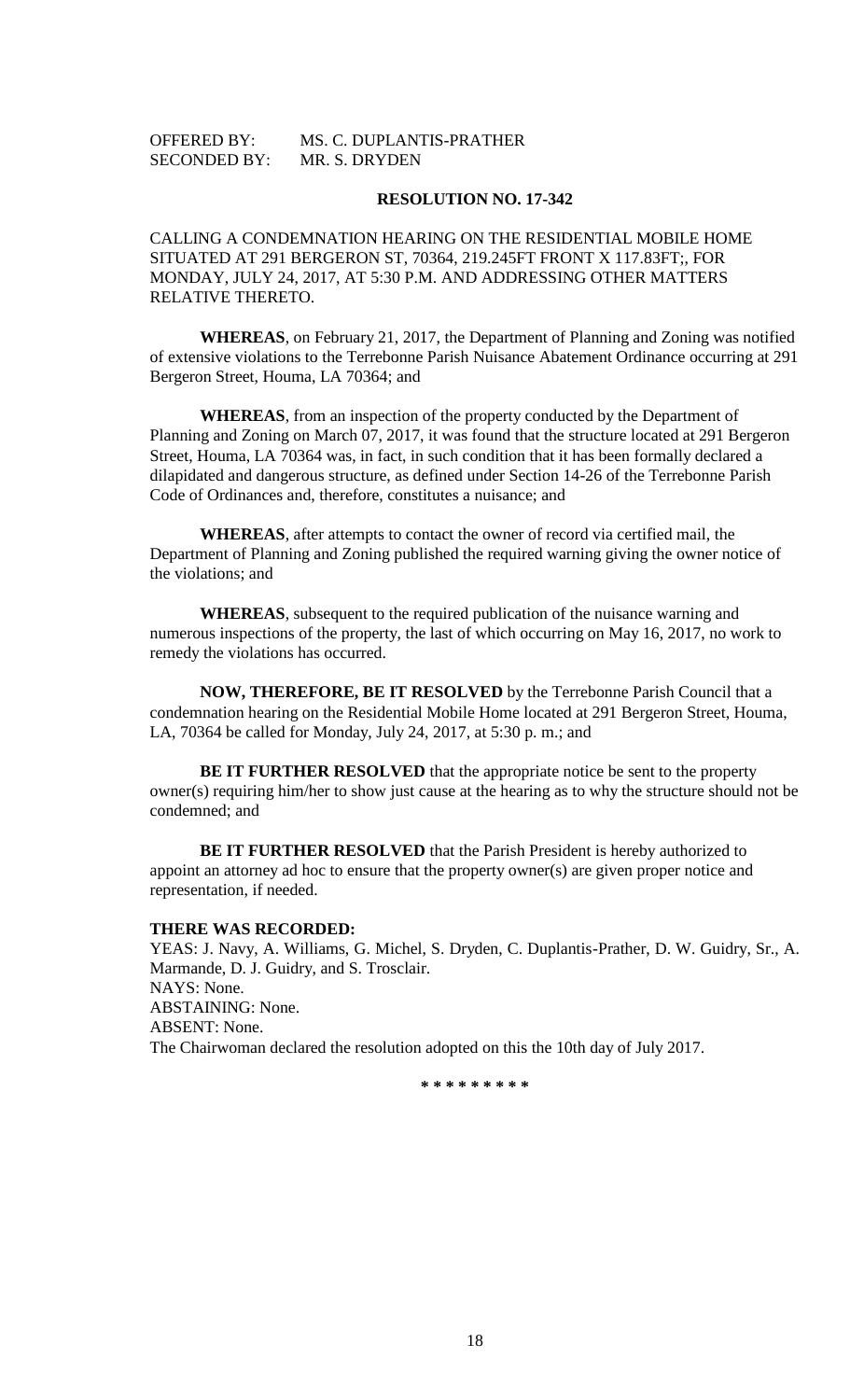| <b>OFFERED BY:</b>  | MR. A. MARMANDE |
|---------------------|-----------------|
| <b>SECONDED BY:</b> | MR. S. DRYDEN   |

CALLING A CONDEMNATION HEARING ON THE RESIDENTIAL MOBILE HOME SITUATED AT 5738 GRAND CAILLOU RD, 70363, 103 FT BATTURE LOT BEING TRACT 3 ON SURVEY AND PARTITION OF A PORTION OF THE PROPERTY OF EARL BONVILLAIN IN SECTION 1, T19S-R17E, FOR MONDAY, JULY 24, 2017, AT 5:30 P.M. AND ADDRESSING OTHER MATTERS RELATIVE THERETO.

**WHEREAS**, on January 26, 2017, the Department of Planning and Zoning was notified of extensive violations to the Terrebonne Parish Nuisance Abatement Ordinance occurring at 5738 Grand Caillou Road, Houma, LA, 70363; and

**WHEREAS**, from an inspection of the property conducted by the Department of Planning and Zoning on February 02, 2017, it was found that the structure located at 5738 Grand Caillou Road, Houma, LA, 70363 was, in fact, in such condition that it has been formally declared a dilapidated and dangerous structure, as defined under Section 14-26 of the Terrebonne Parish Code of Ordinances and, therefore, constitutes a nuisance; and

**WHEREAS**, after attempts to contact the owner of record via certified mail, the Department of Planning and Zoning published the required warning giving the owner notice of the violations; and

**WHEREAS**, subsequent to the required publication of the nuisance warning and numerous inspections of the property, the last of which occurring on May 01, 2017, no work to remedy the violations has occurred.

**NOW, THEREFORE, BE IT RESOLVED** by the Terrebonne Parish Council that a condemnation hearing on the Residential Mobile Home located at 5738 Grand Caillou Road, Houma, LA, 70363 be called for Monday, July 24, 2017, at 5:30 p. m.; and

**BE IT FURTHER RESOLVED** that the appropriate notice be sent to the property owner(s) requiring him/her to show just cause at the hearing as to why the structure should not be condemned; and

**BE IT FURTHER RESOLVED** that the Parish President is hereby authorized to appoint an attorney ad hoc to ensure that the property owner(s) are given proper notice and representation, if needed.

## **THERE WAS RECORDED:**

YEAS: J. Navy, A. Williams, G. Michel, S. Dryden, C. Duplantis-Prather, D. W. Guidry, Sr., A. Marmande, D. J. Guidry, and S. Trosclair. NAYS: None. ABSTAINING: None. ABSENT: None. The Chairwoman declared the resolution adopted on this the 10th day of July 2017.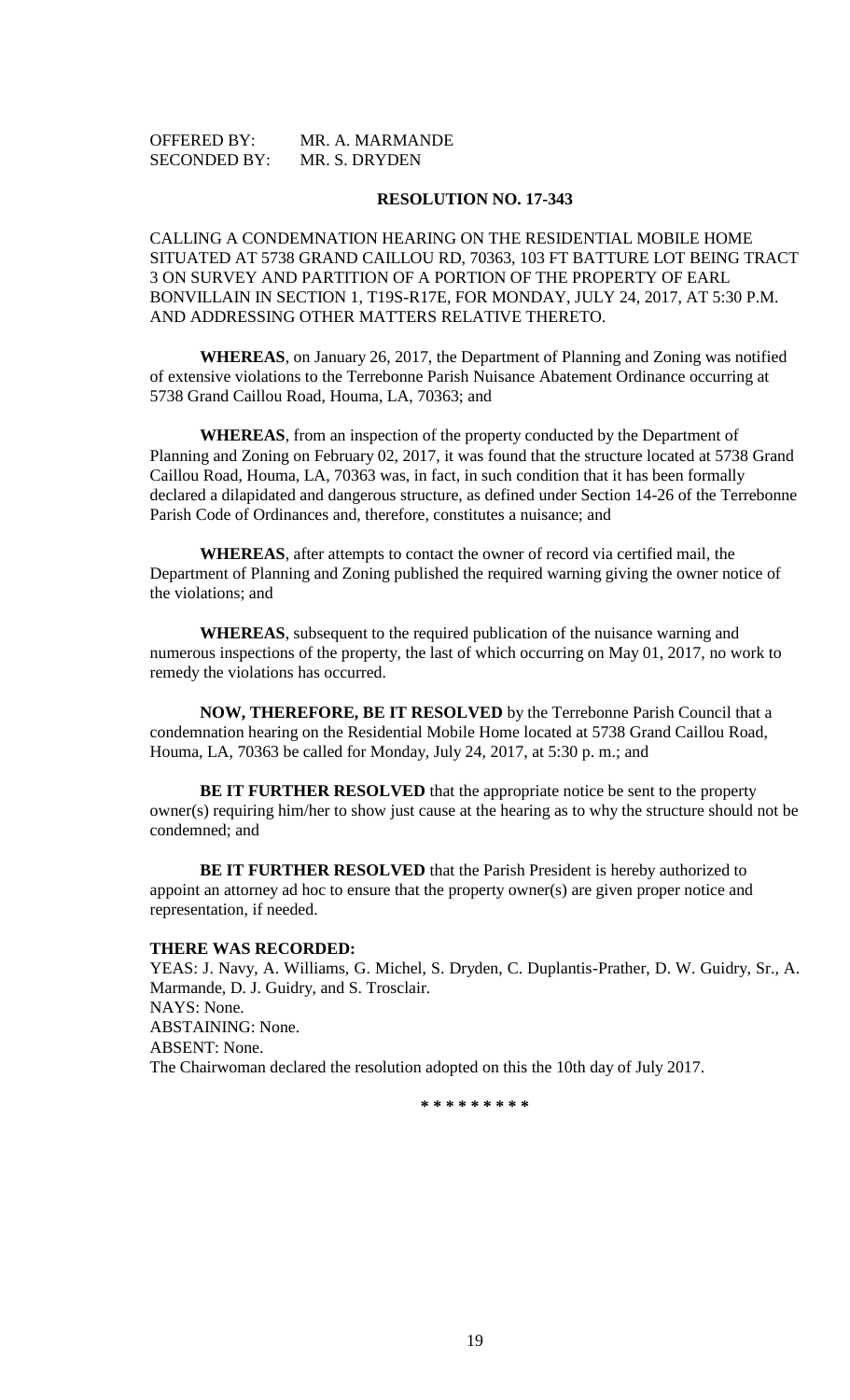| <b>OFFERED BY:</b>  | MR. S. DRYDEN    |
|---------------------|------------------|
| <b>SECONDED BY:</b> | MR. D. W. GUIDRY |

CALLING A CONDEMNATION HEARING ON THE RESIDENTIAL STRUCTURE SITUATED AT 512 BAYOU GARDENS DR, LOT 26 TALL TIMBERS., FOR MONDAY, JULY 24, 2017, AT 5:30 P.M. AND ADDRESSING OTHER MATTERS RELATIVE THERETO.

**WHEREAS**, on November 15, 2016, the Department of Planning and Zoning was notified of extensive violations to the Terrebonne Parish Nuisance Abatement Ordinance occurring at 512 BAYOU GARDENS DR; and

**WHEREAS**, from an inspection of the property conducted by the Department of Planning and Zoning on November 23, 2016, it was found that the structure located at 512 BAYOU GARDENS DR was, in fact, in such condition that it has been formally declared a dilapidated and dangerous structure, as defined under Section 14-26 of the Terrebonne Parish Code of Ordinances and, therefore, constitutes a nuisance; and

**WHEREAS**, after attempts to contact the owner of record via certified mail, the Department of Planning and Zoning published the required warning giving the owner notice of the violations; and

**WHEREAS**, subsequent to the required publication of the nuisance warning and numerous inspections of the property, the last of which occurring on May 18, 2017, no work to remedy the violations has occurred.

**NOW, THEREFORE, BE IT RESOLVED** by the Terrebonne Parish Council that a condemnation hearing on the Residential Structure located at 512 BAYOU GARDENS DR be called for Monday, July 24, 2017, at 5:30 p. m.; and

**BE IT FURTHER RESOLVED** that the appropriate notice be sent to the property owner(s) requiring him/her to show just cause at the hearing as to why the structure should not be condemned; and

**BE IT FURTHER RESOLVED** that the Parish President is hereby authorized to appoint an attorney ad hoc to ensure that the property owner(s) are given proper notice and representation, if needed.

## **THERE WAS RECORDED:**

YEAS: J. Navy, A. Williams, G. Michel, S. Dryden, C. Duplantis-Prather, D. W. Guidry, Sr., A. Marmande, D. J. Guidry, and S. Trosclair. NAYS: None. ABSTAINING: None. ABSENT: None. The Chairwoman declared the resolution adopted on this the 10th day of July 2017.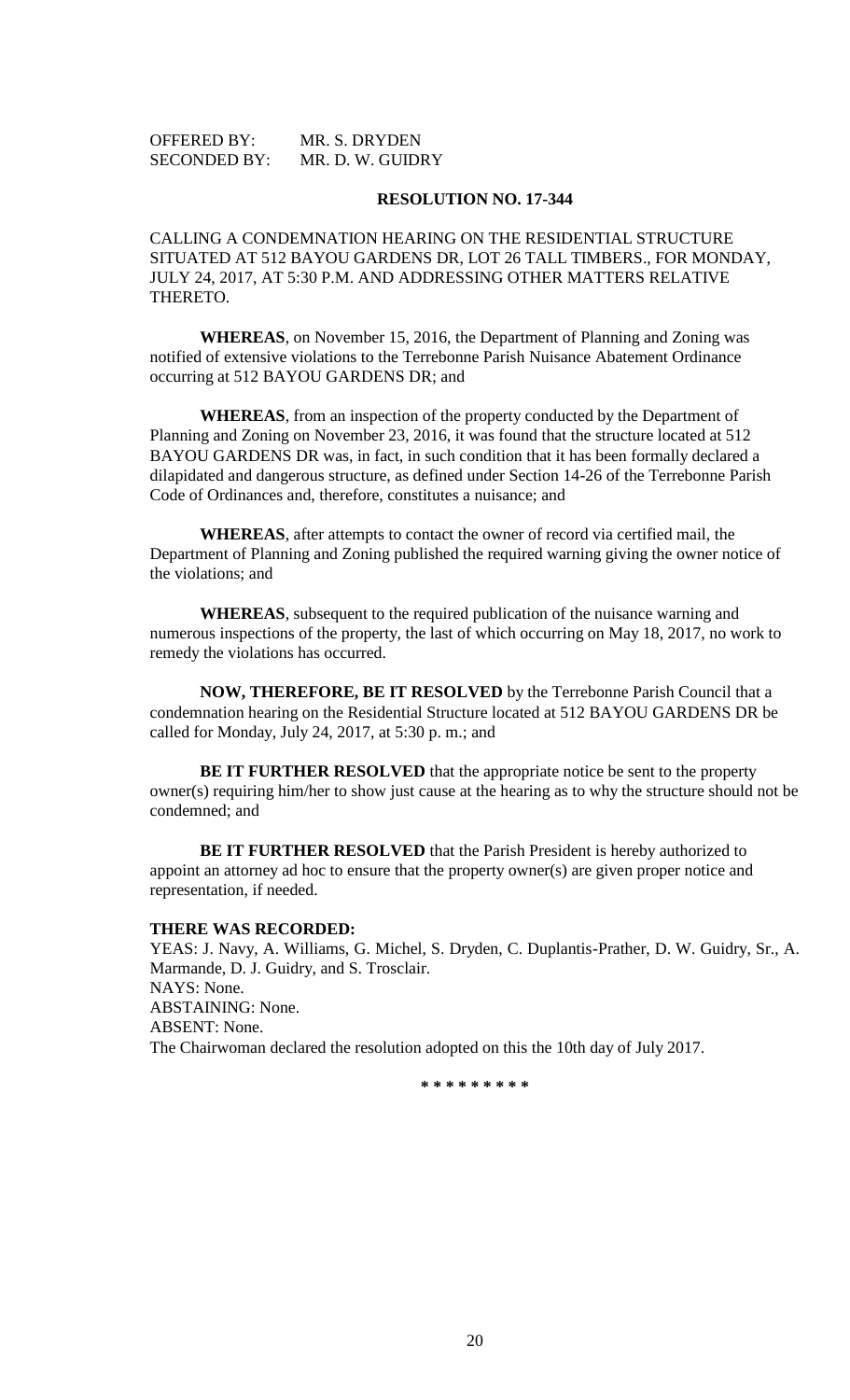| <b>OFFERED BY:</b>  | MR. J. NAVY     |
|---------------------|-----------------|
| <b>SECONDED BY:</b> | MS. A. WILLIAMS |

CALLING A CONDEMNATION HEARING ON THE TWO RESIDENTIAL STRUCTURES SITUATED AT 1931 BAYOU DULARGE RD , HAVING A FRONTAGE 1/2 ARPENT BY DEPTH 2 ARPENT, FOR MONDAY, JULY 24, 2017, AT 5:30 P.M. AND ADDRESSING OTHER MATTERS RELATIVE THERETO.

**WHEREAS**, on October 17, 2016, the Department of Planning and Zoning was notified of extensive violations to the Terrebonne Parish Nuisance Abatement Ordinance occurring at 1931 Bayou Dularge Road, Houma, LA 70363; and

**WHEREAS**, from an inspection of the property conducted by the Department of Planning and Zoning on October 19, 2016, it was found that the structure located at 1931 Bayou Dularge Road, Houma, LA 70363 was, in fact, in such condition that it has been formally declared a dilapidated and dangerous structure, as defined under Section 14-26 of the Terrebonne Parish Code of Ordinances and, therefore, constitutes a nuisance; and

**WHEREAS**, after attempts to contact the owner of record via certified mail, the Department of Planning and Zoning published the required warning giving the owner notice of the violations; and

**WHEREAS**, subsequent to the required publication of the nuisance warning and numerous inspections of the property, the last of which occurring on May 18, 2017, no work to remedy the violations has occurred.

**NOW, THEREFORE, BE IT RESOLVED** by the Terrebonne Parish Council that a condemnation hearing on the Residential Structure located at 1931 Bayou Dularge Road, Houma, LA 70363 be called for Monday, July 24, 2017, at 5:30 p. m.; and

**BE IT FURTHER RESOLVED** that the appropriate notice be sent to the property owner(s) requiring him/her to show just cause at the hearing as to why the structure should not be condemned; and

**BE IT FURTHER RESOLVED** that the Parish President is hereby authorized to appoint an attorney ad hoc to ensure that the property owner(s) are given proper notice and representation, if needed.

#### **THERE WAS RECORDED:**

YEAS: J. Navy, A. Williams, G. Michel, S. Dryden, C. Duplantis-Prather, D. W. Guidry, Sr., A. Marmande, D. J. Guidry, and S. Trosclair. NAYS: None. ABSTAINING: None. ABSENT: None. The Chairwoman declared the resolution adopted on this the 10th day of July 2017.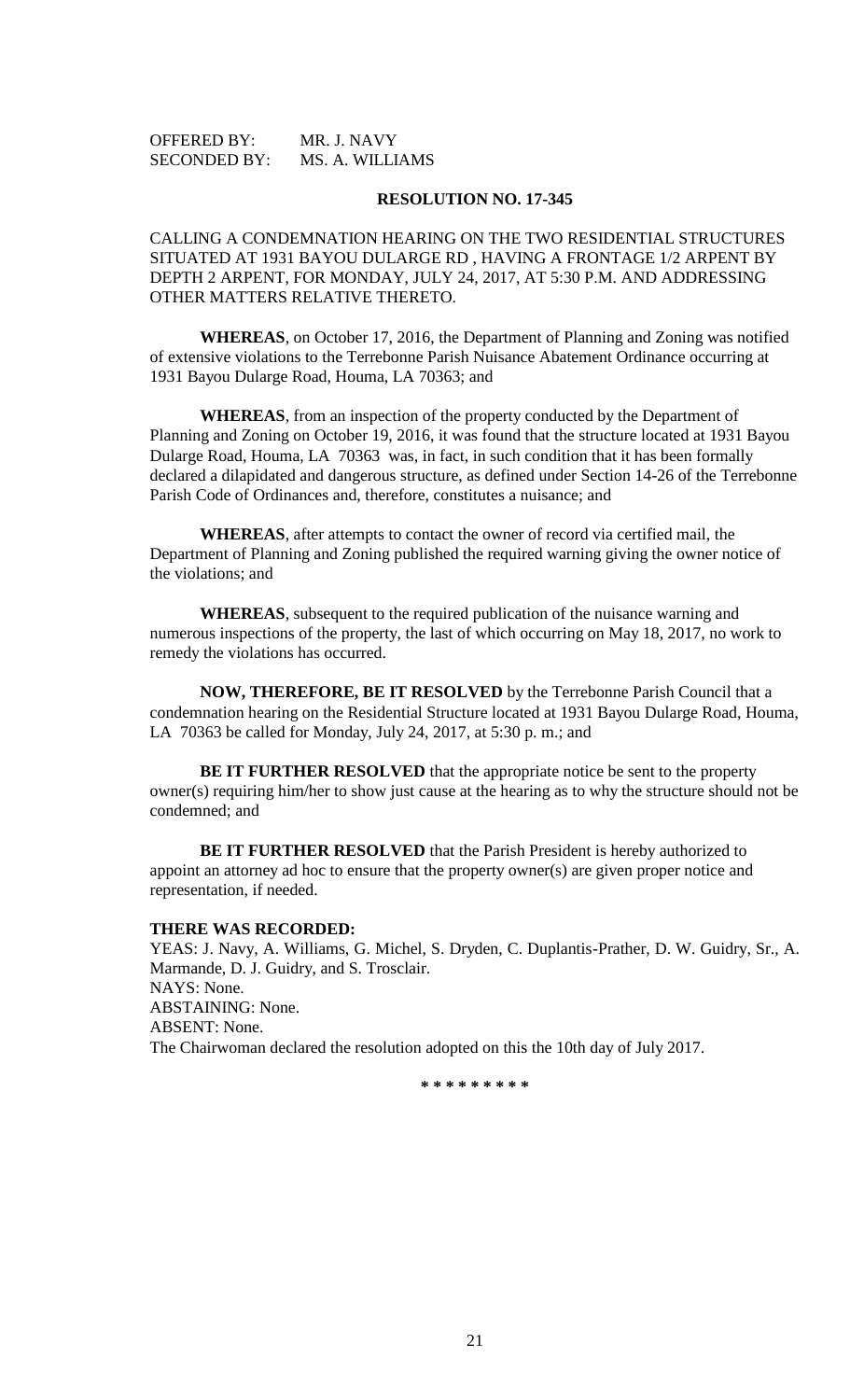## OFFERED BY: MS. A. WILLIAMS SECONDED BY: MS. C. DUPLANTIS-PRATHER

#### **RESOLUTION NO. 17-346**

CALLING A CONDEMNATION HEARING ON THE RESIDENTIAL STRUCTURE SITUATED AT 174 SMITH LN, 50 X 79 FT. S/2 OF LOT 11 WEST SIDE OF SMITH LANE - SMITHVILLE, FOR MONDAY, JULY 24, 2017, AT 5:30 P.M. AND ADDRESSING OTHER MATTERS RELATIVE THERETO.

**WHEREAS**, on September 20, 2016, the Department of Planning and Zoning was notified of extensive violations to the Terrebonne Parish Nuisance Abatement Ordinance occurring at 174 Smith Lane, Houma, LA 70360; and

**WHEREAS**, from an inspection of the property conducted by the Department of Planning and Zoning on SEPTEMBER 30, 2016, it was found that the structure located at 174 Smith Lane, Houma, LA 70360 was, in fact, in such condition that it has been formally declared a dilapidated and dangerous structure, as defined under Section 14-26 of the Terrebonne Parish Code of Ordinances and, therefore, constitutes a nuisance; and

**WHEREAS**, after attempts to contact the owner of record via certified mail, the Department of Planning and Zoning published the required warning giving the owner notice of the violations; and

**WHEREAS**, subsequent to the required publication of the nuisance warning and numerous inspections of the property, the last of which occurring on June 2, 2017, no work to remedy the violations has occurred.

**NOW, THEREFORE, BE IT RESOLVED** by the Terrebonne Parish Council that a condemnation hearing on the Residential Structure located at 174 Smith Lane, Houma, LA 70360 be called for Monday, July 24, 2017, at 5:30 p. m.; and

**BE IT FURTHER RESOLVED** that the appropriate notice be sent to the property owner(s) requiring him/her to show just cause at the hearing as to why the structure should not be condemned; and

**BE IT FURTHER RESOLVED** that the Parish President is hereby authorized to appoint an attorney ad hoc to ensure that the property owner(s) are given proper notice and representation, if needed.

## **THERE WAS RECORDED:**

YEAS: J. Navy, A. Williams, G. Michel, S. Dryden, C. Duplantis-Prather, D. W. Guidry, Sr., A. Marmande, D. J. Guidry, and S. Trosclair. NAYS: None. ABSTAINING: None. ABSENT: None. The Chairwoman declared the resolution adopted on this the 10th day of July 2017.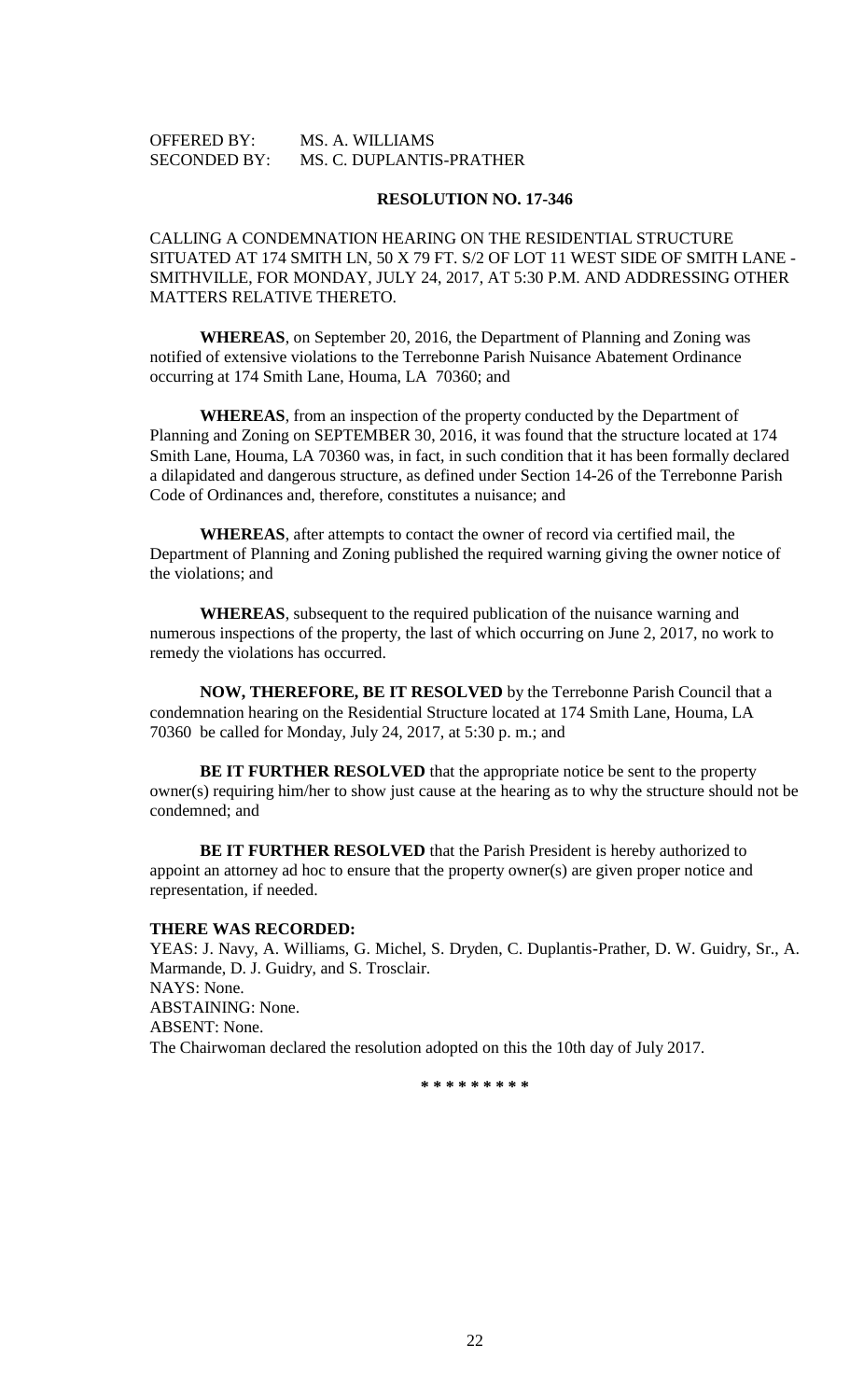| <b>OFFERED BY:</b>  | MR. S. DRYDEN    |
|---------------------|------------------|
| <b>SECONDED BY:</b> | MR. D. J. GUIDRY |

CALLING A CONDEMNATION HEARING ON THE RESIDENTIAL MOBILE HOME STRUCTURE SITUATED AT 202 REYNOLD STREET, LOTS 2 AND 3 BLOCK 13 MONTEGUT HEIGHTS SUBD., FOR MONDAY, JULY 24, 2017, AT 5:30 P.M. AND ADDRESSING OTHER MATTERS RELATIVE THERETO.

**WHEREAS**, on September 16, 2016, the Department of Planning and Zoning was notified of extensive violations to the Terrebonne Parish Nuisance Abatement Ordinance occurring at 202 Reynold Street; and

**WHEREAS**, from an inspection of the property conducted by the Department of Planning and Zoning on September 19, 2016, it was found that the structure located at 202 Reynold Street was, in fact, in such condition that it has been formally declared a dilapidated and dangerous structure, as defined under Section 14-26 of the Terrebonne Parish Code of Ordinances and, therefore, constitutes a nuisance; and

**WHEREAS**, after attempts to contact the owner of record via certified mail, the Department of Planning and Zoning published the required warning giving the owner notice of the violations; and

**WHEREAS**, subsequent to the required publication of the nuisance warning and numerous inspections of the property, the last of which occurring on May 31, 2017, no work to remedy the violations has occurred.

**NOW, THEREFORE, BE IT RESOLVED** by the Terrebonne Parish Council that a condemnation hearing on the Residential Mobile Home Structure located at 202 Reynold Street be called for Monday, July 24, 2017, at 5:30 p. m.; and

**BE IT FURTHER RESOLVED** that the appropriate notice be sent to the property owner(s) requiring him/her to show just cause at the hearing as to why the structure should not be condemned; and

**BE IT FURTHER RESOLVED** that the Parish President is hereby authorized to appoint an attorney ad hoc to ensure that the property owner(s) are given proper notice and representation, if needed.

## **THERE WAS RECORDED:**

YEAS: J. Navy, A. Williams, G. Michel, S. Dryden, C. Duplantis-Prather, D. W. Guidry, Sr., A. Marmande, D. J. Guidry, and S. Trosclair. NAYS: None. ABSTAINING: None. ABSENT: None. The Chairwoman declared the resolution adopted on this the 10th day of July 2017.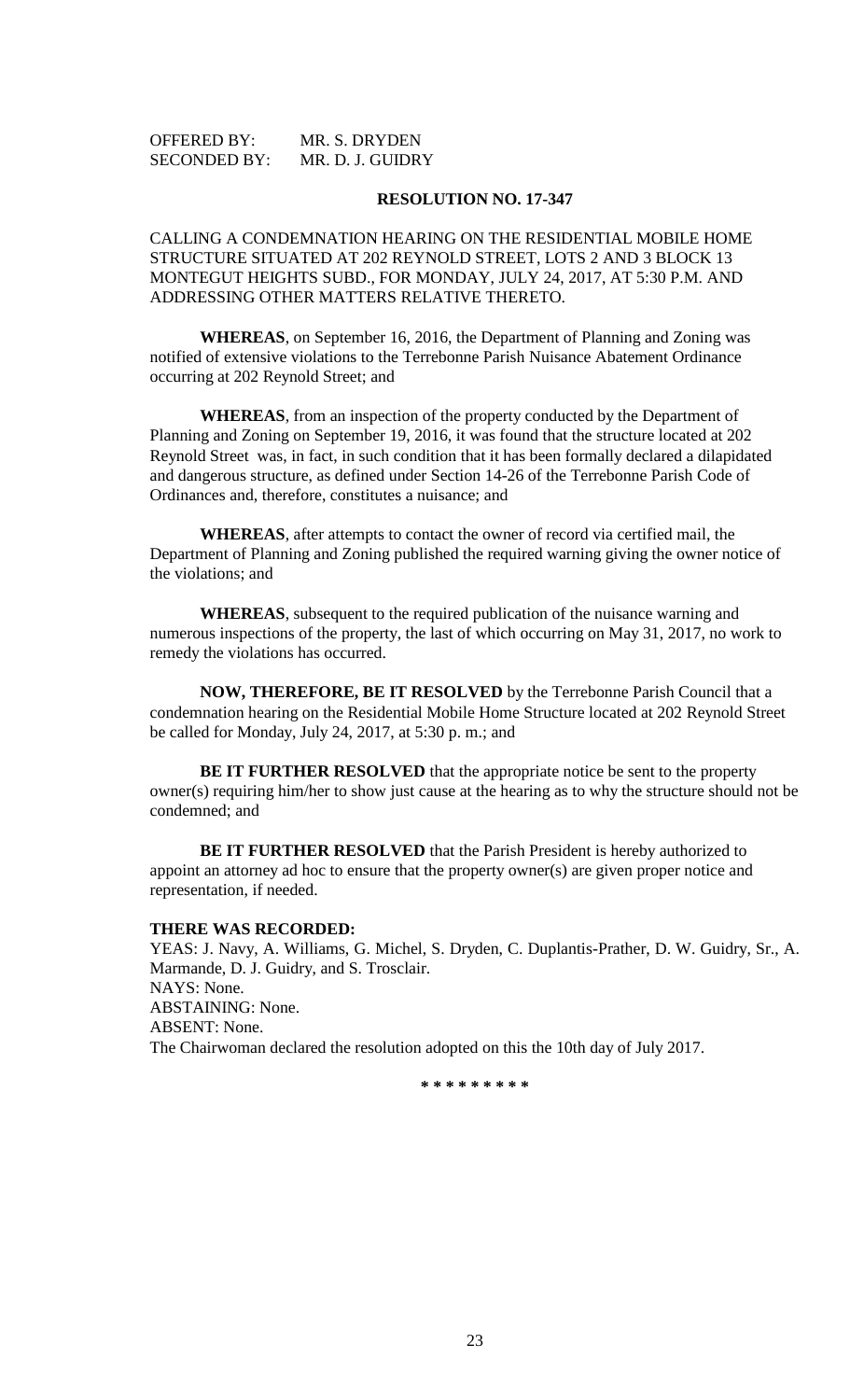| <b>OFFERED BY:</b>  | MR. D. J. GUIDRY |
|---------------------|------------------|
| <b>SECONDED BY:</b> | MR. S. DRYDEN    |

CALLING A CONDEMNATION HEARING ON THE RESIDENTIAL STRUCTURE SITUATED AT 5290 BAYOUSIDE DR., SOUTH 1/2 OF TRACT 6 CONTAINING 1.11O ACRES ON SOUTH COAST CORPORATION PROPERTY , FOR MONDAY, JULY 24, 2017, AT 5:30 P.M. AND ADDRESSING OTHER MATTERS RELATIVE THERETO.

**WHEREAS**, on October 19, 2016, the Department of Planning and Zoning was notified of extensive violations to the Terrebonne Parish Nuisance Abatement Ordinance occurring at 5290 Bayouside Drive; and

**WHEREAS**, from an inspection of the property conducted by the Department of Planning and Zoning on October 24, 2016, it was found that the structure located at 5290 Bayouside Drive was, in fact, in such condition that it has been formally declared a dilapidated and dangerous structure, as defined under Section 14-26 of the Terrebonne Parish Code of Ordinances and, therefore, constitutes a nuisance; and

**WHEREAS**, after attempts to contact the owner of record via certified mail, the Department of Planning and Zoning published the required warning giving the owner notice of the violations; and

**WHEREAS**, subsequent to the required publication of the nuisance warning and numerous inspections of the property, the last of which occurring on May 23, 2017, no work to remedy the violations has occurred.

**NOW, THEREFORE, BE IT RESOLVED** by the Terrebonne Parish Council that a condemnation hearing on the Residential Structure located at 5290 Bayouside Drive be called for Monday, July 24, 2017, at 5:30 p. m.; and

**BE IT FURTHER RESOLVED** that the appropriate notice be sent to the property owner(s) requiring him/her to show just cause at the hearing as to why the structure should not be condemned; and

**BE IT FURTHER RESOLVED** that the Parish President is hereby authorized to appoint an attorney ad hoc to ensure that the property owner(s) are given proper notice and representation, if needed.

#### **THERE WAS RECORDED:**

YEAS: J. Navy, A. Williams, G. Michel, S. Dryden, C. Duplantis-Prather, D. W. Guidry, Sr., A. Marmande, D. J. Guidry, and S. Trosclair. NAYS: None. ABSTAINING: None. ABSENT: None. The Chairwoman declared the resolution adopted on this the 10th day of July 2017.

**\* \* \* \* \* \* \* \* \***

Committee member J. Navy asked that Agenda Item No. 13 - Discussion and possible action with regards to CDBG funding and including Small Disadvantaged Businesses throughout the Parish in the process- be placed on the agenda to request that some type of training take place to inform small business owners of federal funding that may be available to help grow their businesses. He also requested that some type of oversight take place to insure that this training is done.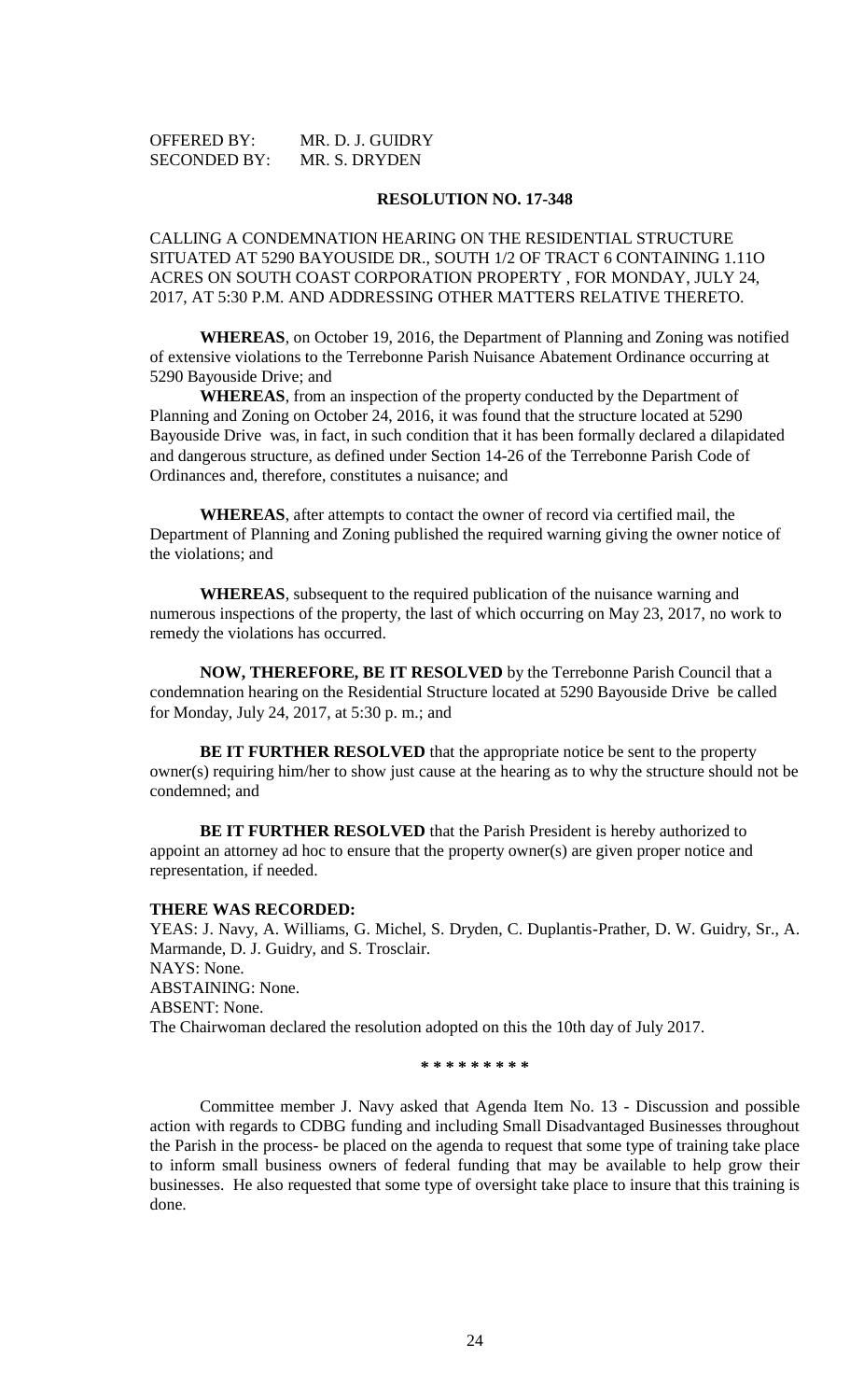Committee member A. Williams stated that there is an influx of new small businesses in Terrebonne Parish that may or may not know what resources are available. She stated that embracing these "mom and pop" businesses will foster economic growth and help the business to sustain itself in the future. Ms. Williams further suggested that Terrebonne Parish Consolidated Government (TPCG), the Terrebonne Levee Conservative District (TLCD), Terrebonne Economic Development Authority (TEDA) and Fletcher Community Technical College could partner together and form a collaborated effort in establishing trainings and workshops.

Mr. J. Navy moved, seconded by Ms. A. Williams, "THAT, the Community Development and Planning Committee instructed staff to prepare a resolution that will request the Parish Administration, along with other parish entities, to hold seminars, mentor programs, trainings programs, etc. that will inform small disadvantaged businesses of CDBG funding that may be available to their businesses."

The Chairman called for the vote on the motion offered by Mr. J. Navy. THERE WAS RECORDED: YEAS: J. Navy, A. Williams, G. Michel, S. Dryden, C. Duplantis-Prather, D. W. Guidry, Sr., A. Marmande, D. J. Guidry and S. Trosclair. NAYS: None. ABSENT: None. The Chairman declared the motion adopted.

Parish Manager A. Levron stated that similar trainings and mentoring programs have been done in the past, but getting businesses certified is the "challenge"; noting to become eligible for federal funding the business has to be certified.

Mr. G. Michel moved, seconded by Ms. A. Williams, "THAT, there being no further business to come before the Community Development & Planning Committee, the meeting be adjourned."

The Chairman called for the vote on the motion offered by Mr. G. Michel. THERE WAS RECORDED: YEAS: J. Navy, A. Williams, G. Michel, S. Dryden, C. Duplantis-Prather, D. W. Guidry, Sr., A. Marmande, D. J. Guidry and S. Trosclair. NAYS: None. ABSENT: None. The Chairman declared the motion adopted and the meeting was adjourned at 6:07 p. m.

Steve Trosclair, Chairman

Tammy E. Triggs, Minute Clerk

Mr. S. Trosclair moved, seconded by Mr. S. Dryden, "THAT the Council accept and ratify the minutes of the Community Development and Planning Committee meeting held on 07/10/17."

The Chairman called for a vote on the motion offered by Mr. S. Trosclair. THERE WAS RECORDED: YEAS: J. Navy, A. Williams, G. Michel, S. Dryden, C. Duplantis-Prather, D. W. Guidry, Sr., A. Marmande, D. J. Guidry, and S. Trosclair. NAYS: None. ABSENT: None. The Chairman declared the motion adopted.

Mr. S. Trosclair moved, seconded by Ms. C. Duplantis-Prather, "THAT the Council approve the following street light list:"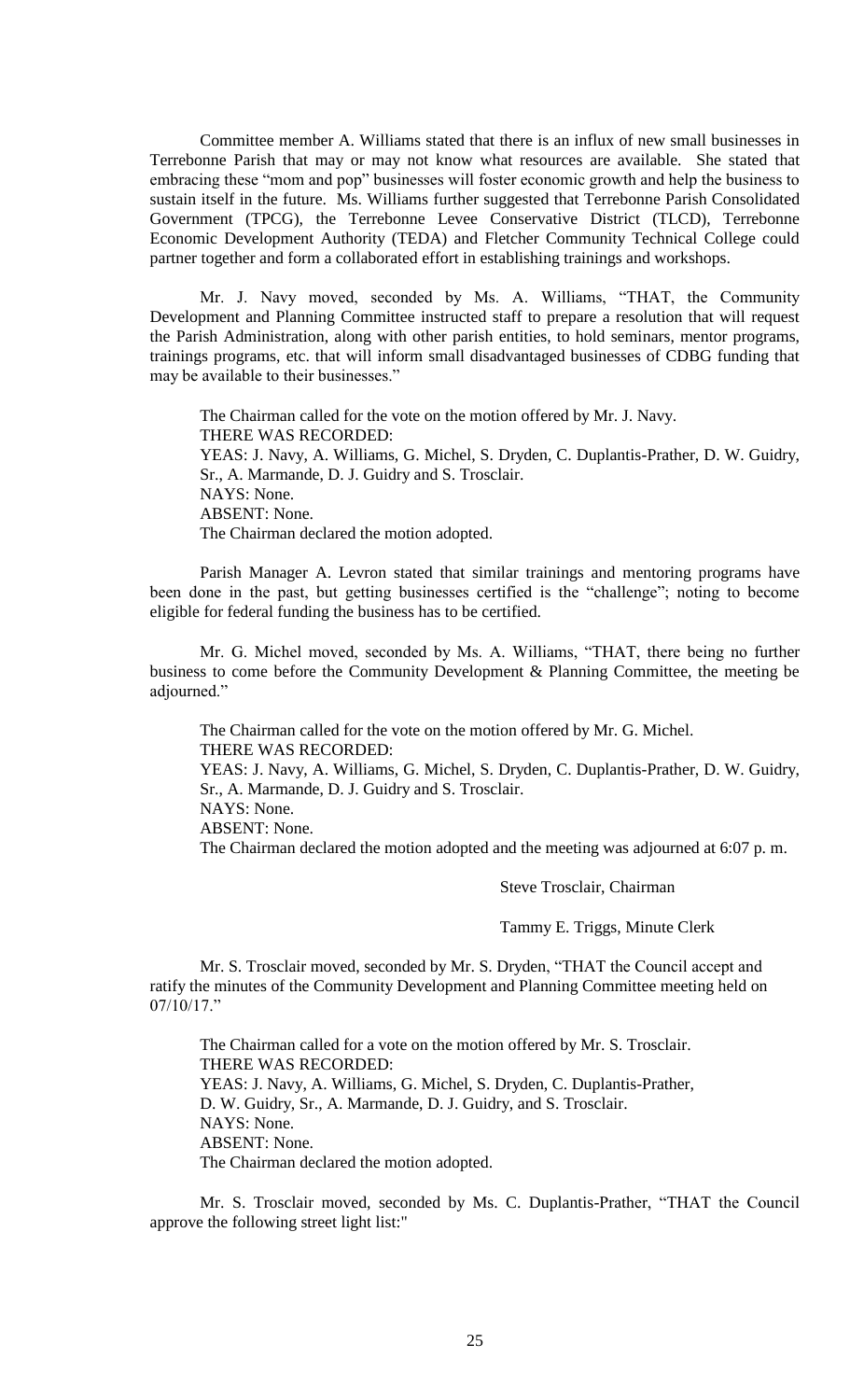## **STREET LIGHT LIST 07-12-17**

## UPGRADE STREET LIGHT TO LED EQUIVALENT AT 816 ELDER ST., TPCG UTILITIES; USD ROAD LIGHTING; CHRISTA DUPLANTIS-PRATHER; DISTRICT 5."

The Chairman called for a vote on the motion offered by Mr. S. Trosclair. THERE WAS RECORDED: YEAS: J. Navy, A. Williams, G. Michel, S. Dryden, C. Duplantis-Prather, D. W. Guidry, Sr., A. Marmande, D. J. Guidry, and S. Trosclair. NAYS: None. ABSENT: None. The Chairman declared the motion adopted.

Mr. D. W. Guidry, Sr. moved, seconded by Ms. C. Duplantis-Prather, "THAT the Council hold nominations open for two weeks for the one unexpired term on the Recreation District #3A Board."

The Chairman called for a vote on the motion offered by Mr. D. W. Guidry, Sr. THERE WAS RECORDED: YEAS: J. Navy, A. Williams, G. Michel, S. Dryden, C. Duplantis-Prather, D. W. Guidry, Sr., A. Marmande, D. J. Guidry, and S. Trosclair. NAYS: None. ABSENT: None. The Chairman declared the motion adopted.

The Chairman announced that there would be one term expiring on August 26, 2017 for the Recreation District #3A Board and one term expiring August 26, 2017 for the Recreation District #10 Board.

Councilman J. Navy led discussion regarding possible action concerning the Governing Authority's oversight of Parish boards that receive tax millages. He specified that his following opinions were specifically toward some recreation districts, not all boards appointed by the Council that receive tax millages. Mr. Navy suggested increasing or improving the oversight over recreation districts, citing inconsistencies in procedure and perceived poor returns on investment for millage funding.

Mr. Navy then announced that, with the Council Chairman's prior permission, a committee would be created that would compile recommendations for addressing issues with the recreation districts and Terrebonne Parish Recreation Department. He then asked that a resolution be prepared to request an Attorney General Opinion regarding the issues as recommended by the Parish Attorney in reference to recreation districts.

He also said that he would be submitting a letter to the District Attorney's office asking that they determine an appropriate agency to conduct an investigation on Recreation District 11.

Ms. Williams said that the issues with Recreation District 11 have been ongoing for many years. She expressed her dissatisfaction with the facilities provided by Recreation District 11 since 2006 compared to the facilities provided by the other Recreation Districts in her district. She then expressed her dissatisfaction with the inequality of representation of her district on the Recreation District 11 board, and said that she supported the actions as proposed by Mr. Navy.

Mr. D. W. Guidry, Sr. voiced his support for action to be taken, then read from a Legal Opinion which explained that the Council has budgetary and fiscal control of the boards they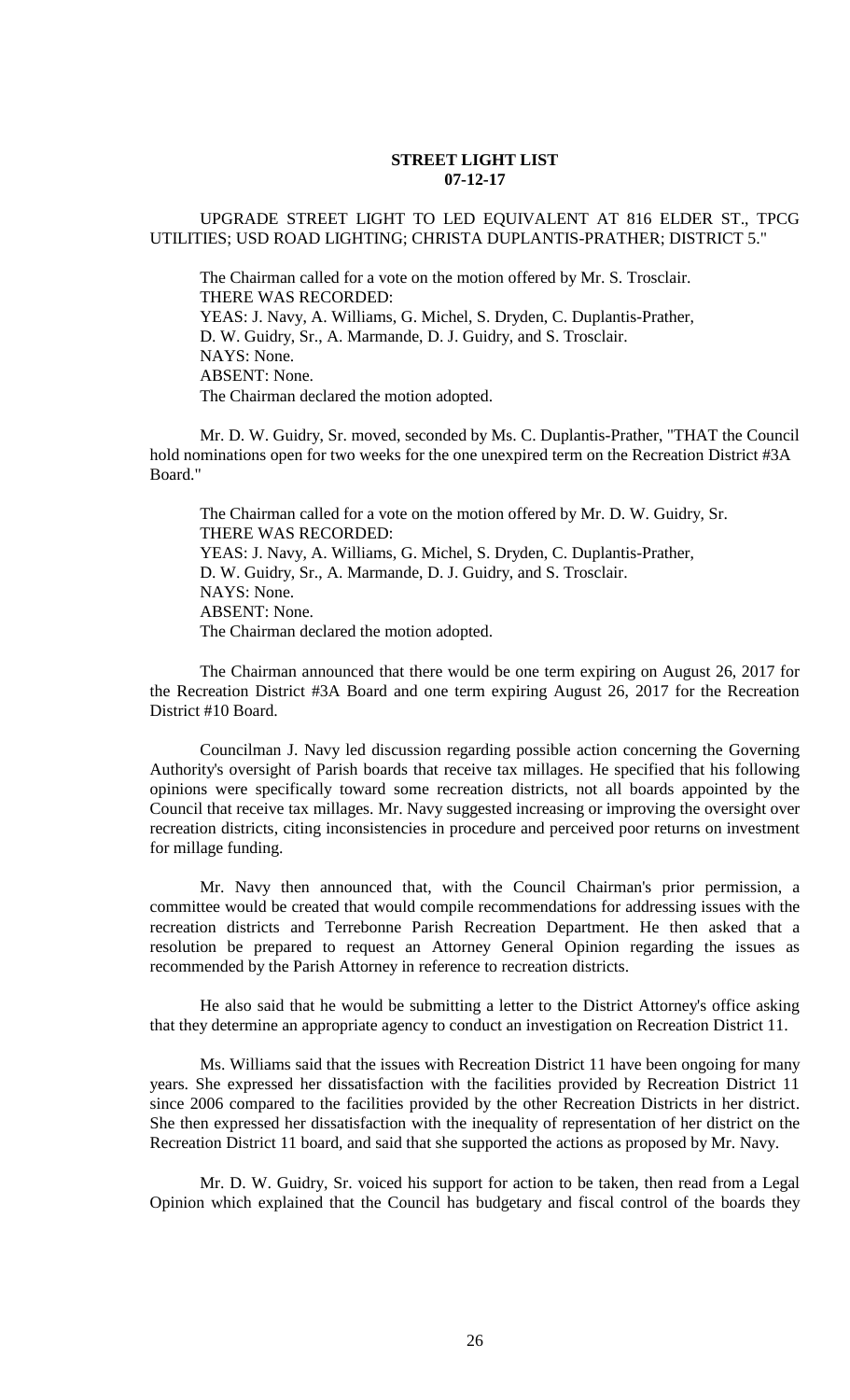create, which includes, but is not limited to, the right to approve budgets and the right to veto or reduce line items on said budgets.

Upon request, Mr. Mitchell Marmande of the Houma-Terrebonne Chamber of Commerce and Chairman of the Chamber's Economic Development and Infrastructure Committee shared his views on recreation district spending and research the Chamber has compiled regarding said spending. He then voiced the Chamber's willingness to participate and that a pending report on the subject, once approved, would be provided to the Council.

Mr. S. Trosclair gave his support for the action and voiced his dissatisfaction with the amount of recreation funding that would ultimately reach the children of the Parish and potential mismanagement with the recreation districts. Mr. Trosclair asked that the Recreation Department also be included in the assessment of issues with the recreation districts should there be any improvements that could be made there as well. He then voiced his resolve to see that the recreation districts provide more for the children they represent.

Mr. G. Michel thanked Mr. Navy for bringing the topic to light and suggested that perhaps the current chairmen of the recreation boards also be included with the committee to foster cooperation and participation with the boards.

Mr. A. Marmande voiced his dissatisfaction with the facilities being provided for the children of the Parish and would like to see changes be made toward improving the recreation districts. He also voiced his support for Mr. Navy and investing in the children of the Parish.

Mr. Navy thanked Mr. Trosclair for the suggestion of including Terrebonne Parish Recreation and gave reasoning for some of the other potential committee members being invited to serve as well. He then gave examples of some inconsistencies across the recreation districts in regards to costs for services. He also voiced concerns about future revenues that are brought in via larger recreation projects not going back to the districts that helped fund the projects.

Ms. C. Duplantis-Prather thanked Mr. Navy for the action being brought and shared her concerns, excerpts, and dissatisfaction with the recreation funding that is applied to parks and the lack of recreational activities available for children. She then offered to any recreation district members present an opportunity to speak to the Council.

Mr. Jonathan Foret, Recreation District 11 member, expressed his opinions regarding the recreation district and plans for future projects of new construction in process, then shared his appreciation and agreement for a potential auditing and committee that would look to improve the recreation district. He then shared with the Council and explained documents detailing the capital expenses of Recreation District 11 over the past five years.

Mr. Navy suggested that the Council not support any new construction of recreation facilities until renovations are completed for facilities that are in disrepair to bring those facilities up to code, as previous attempts to repair issues have not been long-term options.

Upon request, Mr. Randy Galliano, Recreation District 11 Interim Chairman, spoke to the Council regarding issues of certain facilities covered by Recreation District 11 that really need to be repaired and plans for addressing improvements to the policies and procedures of the district.

Several Council members expressed their concerns with not all recreation districts offering adequate recreation for the youth with the property taxes that are collected and offered examples and explanations of other recreation districts and their practices.

A lengthy discussion ensued relative to concerns with Recreation District No. 11 and the inconsistencies with providing adequate recreation facilities in all areas in that district.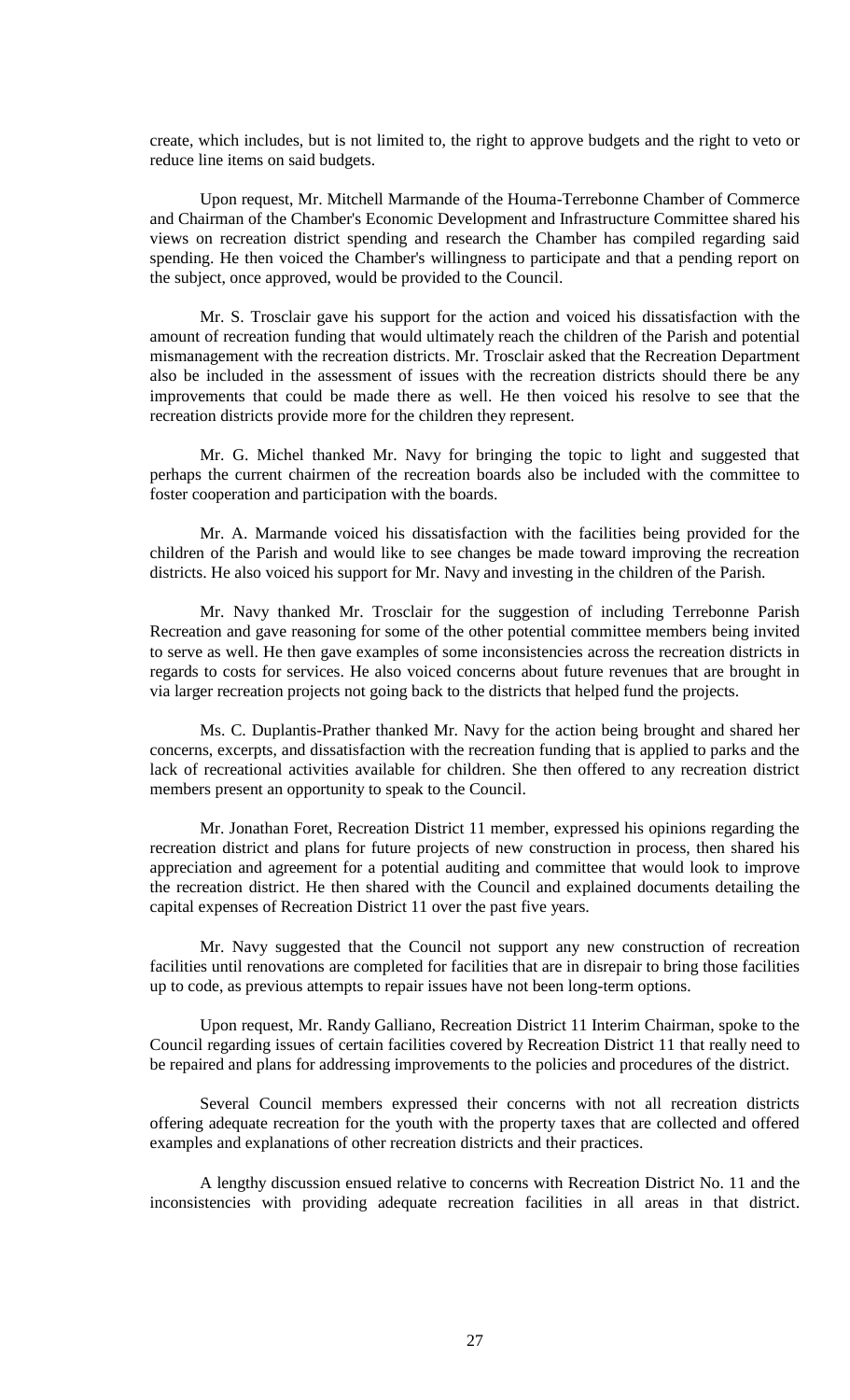Discussion also included the need for the Parish Council to oversee the expenditures of recreation districts to meet the recreation needs of all areas in the Parish.

Councilwoman A. Williams instructed the Council Clerk to request that a copy of the last 5 years of Recreation District No. 11's finances be provided to the Council within the next 30 days.

Councilman J. Navy requested that all of the information from the Parish Attorney and any previous Attorney General Opinions regard recreation districts be included as backup to the Attorney General's office.

Upon request, Council Clerk Venita Chauvin clarified it was her understanding that the motion should be to prepare a written resolution and present it to the Council for consideration to request a formal Attorney General opinion on the two opinions provided previously by Parish Attorney Julius Hebert regarding recreation districts.

Upon request, Parish Attorney Michelle Neil clarified that, to follow the proper procedure, a written resolution is required to request a formal Attorney General opinion because the Attorney General's office would not accept just a motion.

Mr. J. Navy moved, seconded by Mr. D. W. Guidry, Sr. "THAT the Council request a resolution be prepared requesting a formal Attorney General opinion on the following two opinions provided by Parish Attorney Julius Hebert regarding recreation districts and be presented to the Council for consideration:

1. What authority and control does the TPCG (Council and Executive) have over the recreation districts?

2. Do the millage propositions allow the spending of recreation district money to facilitate payment of summer programs for the needy?"

 The Chairman called for a vote on the motion offered by Mr. J. Navy. THERE WAS RECORDED: YEAS: J. Navy, A. Williams, G. Michel, S. Dryden, C. Duplantis-Prather, D. W. Guidry, Sr., A. Marmande, D. J. Guidry, and S. Trosclair. NAYS: None. ABSENT: None. The Chairman declared the motion adopted.

Mr. G. Michel moved, seconded by Mr. S. Trosclair, "THAT, it now being 7:33 p.m., the Council open public hearings."

The Chairman called for a vote on the motion offered by Mr. G. Michel. THERE WAS RECORDED: YEAS: J. Navy, A. Williams, G. Michel, S. Dryden, C. Duplantis-Prather, D. W. Guidry, Sr., A. Marmande, D. J. Guidry, and S. Trosclair. NAYS: None. ABSENT: None. The Chairman declared the motion adopted.

The Chairman recognized the public for comments on the following:

A. A proposed ordinance that will rescind Ordinance No. 5426 and establish a "No Parking Zone" along the south side of Mire Street, from Broadmoor Avenue to "K" Street.

There were no comments from the public on the proposed ordinance.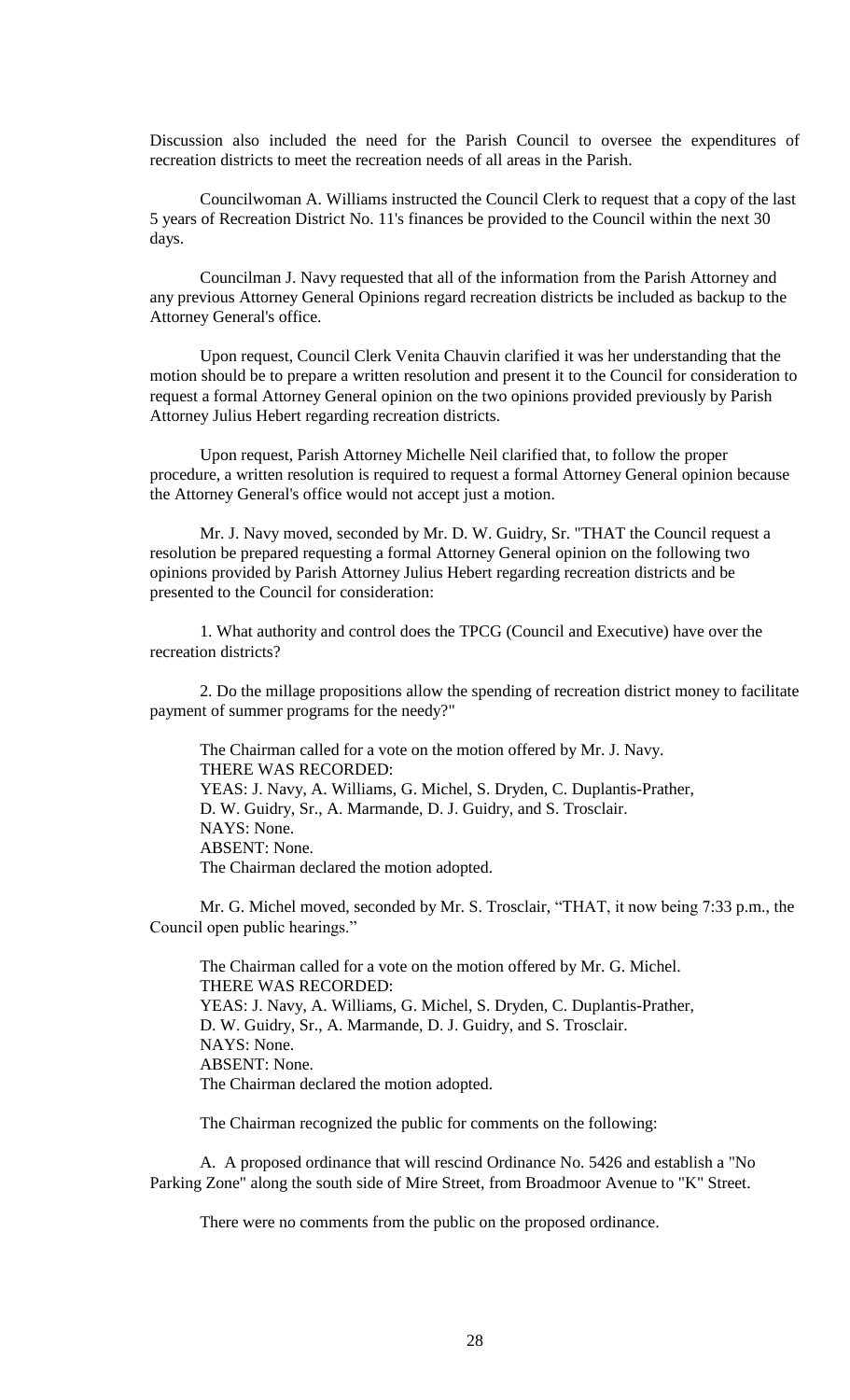Mr. G. Michel moved, seconded by Ms. C. Duplantis-Prather, "THAT the Council close the aforementioned public hearing."

The Chairman called for a vote on the motion offered by Mr. G. Michel. THERE WAS RECORDED: YEAS: G. Michel, S. Dryden, C. Duplantis-Prather, D. W. Guidry, Sr., A. Marmande, D. J. Guidry, and S. Trosclair. NAYS: None. ABSENT: J. Navy, A. Williams. The Chairman declared the motion adopted.

OFFERED BY: MR. GERALD MICHEL SECONDED BY: MS. C. DUPLANTIS-PRATHER

#### **ORDINANCE NO. 8858**

AN ORDINANCE RESCINDING ORDINANCE NO. 5246, ADOPTED MAY 24, 1994, AND AMENDING THE PARISH CODE OF TERREBONNE PARISH, CHAPTER 18. MOTOR VEHICLES AND TRAFFIC, ARTICLE V. STOPPING, STANDING AND PARKING, DIVISION 2. PARISH, SECTION 18-223. "NO PARKING ZONES", TO ESTABLISH A "NO PARKING ZONE" ALONG THE SOUTH SIDE OF MIRE STREET, FROM BROADMOOR AVENUE TO "K" STREET AND TO ADDRESS OTHER MATTERS RELATIVE THERETO.

## **SECTION I**

**BE IT ORDAINED** by the Terrebonne Parish Council, in regular session convened, acting pursuant to the authority invested in it by the Constitution and laws of the State of Louisiana, the Home Rule Charter for a Consolidated Government for Terrebonne Parish, and including, but not limited to, LSA R.S. 33:1368 and other statutes of the State of Louisiana, to amend the Parish Code of Terrebonne Parish, Chapter 18, Article V, Section 18-223 to create a "No Parking Zone" along the south side of Mire Street, from Broadmoor Avenue to "K" Street and to provide for the installation of said signs.

#### **SECTION II**

If any word, clause, phrase, section or other portion of this ordinance shall be declared null, void, invalid, illegal, or unconstitutional, the remaining words, clauses, phrases, sections or other portions of this ordinance shall remain in full force and effect, the provisions of this section hereby being declared to be severable.

#### **SECTION III**

Any ordinance or part thereof in conflict herewith is hereby repealed.

## *SECTION IV*

This ordinance shall become effective upon approval by the Parish President or as otherwise provided in Section 2-13 (b) of the Home Rule Charter for Consolidated Government for Terrebonne Parish, whichever occurs sooner.

This ordinance, having been introduced and laid on the table for at least two weeks, was voted upon as follows:

This ordinance, having been introduced and laid on the table for at least two weeks, was voted upon as follows: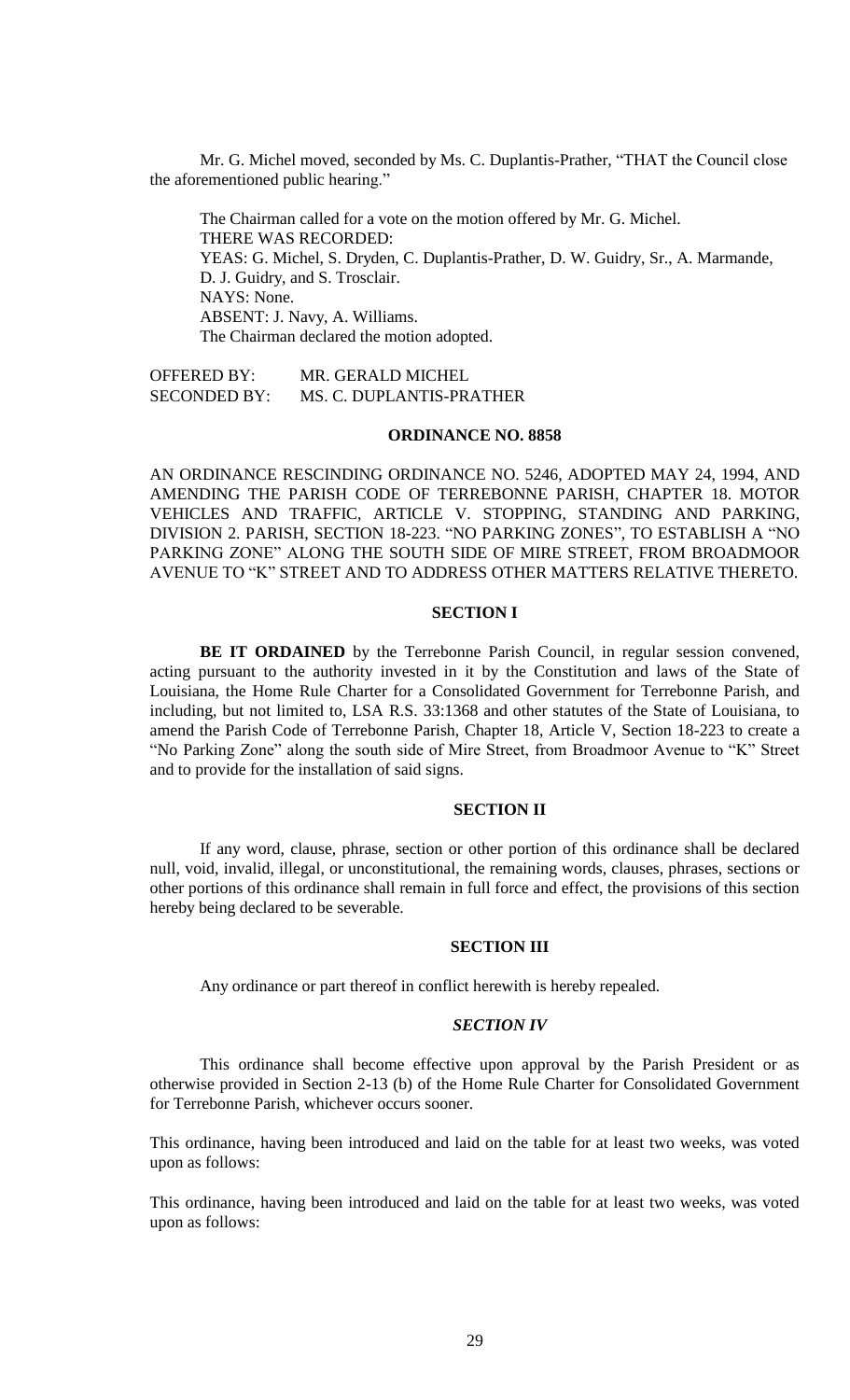THERE WAS RECORDED: YEAS: G. Michel, S. Dryden, C. Duplantis-Prather, D.W. Guidry, Sr., A. Marmande, D.J. Guidry and S. Trosclair. NAYS: None. NOT VOTING: None. ABSTAINING: None. ABSENT: J. Navy and A. Williams. The Chairman declared the ordinance adopted on this, the 12th day July 2017.

The Chairman recognized the public for comments on the following:

B. A proposed ordinance that will amend Parish Code and establish "No Parking Zones" along both sides of Westside Boulevard, between West Main Street and Martin Luther King Boulevard.

There were no comments from the public on the proposed ordinance.

Mr. G. Michel moved, seconded by Ms. C. Duplantis-Prather, "THAT the Council close the aforementioned public hearing."

The Chairman called for a vote on the motion offered by Mr. G. Michel. THERE WAS RECORDED: YEAS: G. Michel, S. Dryden, C. Duplantis-Prather, D. W. Guidry, Sr., A. Marmande, D. J. Guidry, and S. Trosclair. NAYS: None. ABSENT: J. Navy, A. Williams. The Chairman declared the motion adopted.

OFFERED BY: MR. GERALD MICHEL SECONDED BY: MR. D.W. GUIDRY, SR.

#### **ORDINANCE NO. 8859**

AN ORDINANCE AMENDING THE PARISH CODE OF TERREBONNE PARISH, CHAPTER 18. MOTOR VEHICLES AND TRAFFIC, ARTICLE V. STOPPING, STANDING AND PARKING, DIVISION 2. PARISH, SECTION 18-223. "NO PARKING ZONES", TO ESTABLISH A "NO PARKING ZONES" ALONG BOTH SIDES OF WESTSIDE BOULEVARD, BETWEEN WEST MAIN STREET AND MARTIN LUTHER KING BOULEVARD, AND TO PROVIDE FOR THE INSTALLATION OF SAID SIGNS, AND TO ADDRESS OTHER MATTERS RELATIVE THERETO.

## **SECTION I**

BE IT ORDAINED by the Terrebonne Parish Council, in regular session convened, acting pursuant to the authority invested in it by the Constitution and laws of the State of Louisiana, the Home Rule Charter for a Consolidated Government for Terrebonne Parish, and including, but not limited to, LSA R.S. 33:1368 and other statutes of the State of Louisiana, to amend the Parish Code of Terrebonne Parish, Chapter 18, Article V, Section 18-223 to create "No Parking Zones" along both sides of Westside Boulevard, between West Main Street and Martin Luther King Boulevard, and to provide for the installation of said signs.

#### **SECTION II**

If any word, clause, phrase, section or other portion of this ordinance shall be declared null, void, invalid, illegal, or unconstitutional, the remaining words, clauses, phrases, sections or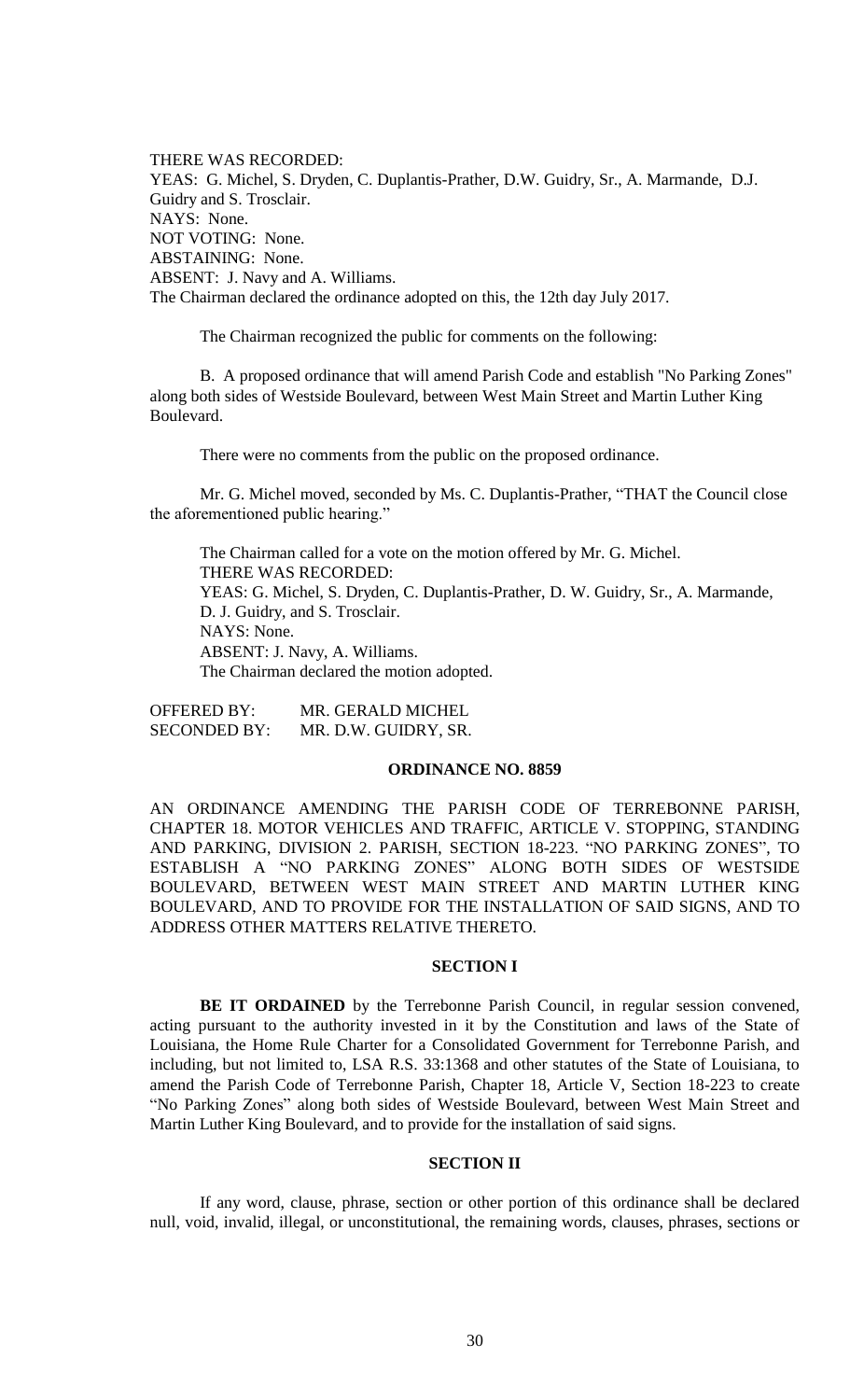other portions of this ordinance shall remain in full force and effect, the provisions of this section hereby being declared to be severable.

## **SECTION III**

Any ordinance or part thereof in conflict herewith is hereby repealed.

## **SECTION IV**

This ordinance shall become effective upon approval by the Parish President or as otherwise provided in Section 2-13 (b) of the Home Rule Charter for Consolidated Government for Terrebonne Parish, whichever occurs sooner.

This ordinance, having been introduced and laid on the table for at least two weeks, was voted upon as follows:

## THERE WAS RECORDED:

YEAS: J. Navy, A. Williams, G. Michel, S. Dryden, C. Duplantis-Prather, D.W. Guidry, Sr., A. Marmande, D.J. Guidry and S. Trosclair. NAYS: None. NOT VOTING: None. ABSTAINING: None. ABSENT: None. The Chairman declared the ordinance adopted on this, the 12th day July 2017.

The Chairman recognized the public for comments on the following:

C. A proposed ordinance that will amend the 2017 Adopted Operating Budget and 5- Year Capital Outlay Budget of the Terrebonne Parish Consolidated Government for the following items and to provide for related matters.

Houma Police Department, \$7,601 Lake Boudreaux Diversion Project, (\$1,155,258) Bayou Black Pump Station, \$4,123,436 Bayou Terrebonne Pump Station, \$100,000 Reclass General Fund accounts, Net effect -0-

There were no comments from the public on the proposed ordinance.

Ms. C. Duplantis-Prather moved, seconded by Mr. D. W. Guidry, Sr., "THAT the Council close the aforementioned public hearing."

The Chairman called for a vote on the motion offered by Ms. C. Duplantis-Prather. THERE WAS RECORDED: YEAS: J. Navy, A. Williams, G. Michel, S. Dryden, C. Duplantis-Prather, D. W. Guidry, Sr., A. Marmande, D. J. Guidry, and S. Trosclair. NAYS: None. ABSENT: None. The Chairman declared the motion adopted.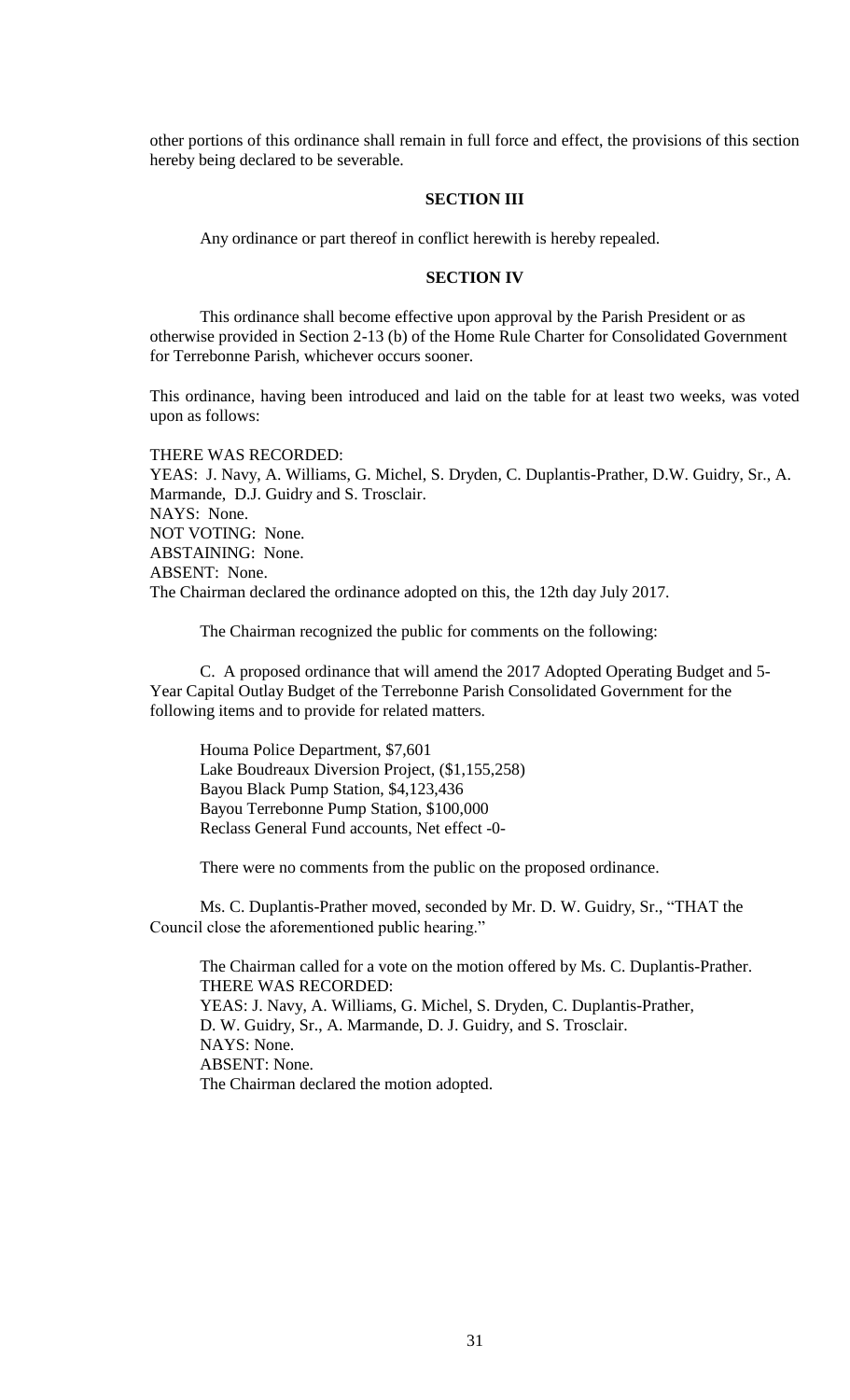## OFFERED BY: MS. C. DUPLANTIS-PRATHER SECONDED BY: MR. D.W. GUIDRY, SR.

#### **ORDINANCE NO. 8860**

AN ORDINANCE TO AMEND THE 2017 ADOPTED OPERATING BUDGET AND 5-YEAR CAPITAL OUTLAY BUDGET OF THE TERREBONNE PARISH CONSOLIDATED GOVERNMENT FOR THE FOLLOWING ITEMS AND TO PROVIDE FOR RELATED MATTERS.

- **I. Houma Police Department, \$7,061**
- **II. Lake Boudreaux Diversion Project, (\$1,155,258)**
- **III. Bayou Black Pump Station, \$4,123,436**
- **IV. Bayou Terrebonne Pump Station, \$100,000**
- **V. Reclass General Fund accounts, Net effect -0-**

### **SECTION I**

**WHEREAS**, the Houma Police Department received a reimbursement of \$7,061 for damages occurred to unit #235, and

**WHEREAS**, this reimbursement needs to be reflected in the Auto and Truck Repairs account for the impending repairs to the vehicle.

**NOW, THEREFORE BE IT ORDAINED**, by the Terrebonne Parish Council, on behalf of the Terrebonne Parish Consolidated Government, that the 2017 Adopted Operating Budget be amended to recognize the reimbursement for damages occurred to the Houma Police Department vehicle. (Attachment A)

## **SECTION II**

**WHEREAS**, the Lake Boudreaux Diversion Project is funded from the Department of Natural Resources (DNR), and

**WHEREAS**, DNR decreased their funding by \$1,155,258 for the Lake Boudreaux Diversion Project.

**NOW, THEREFORE BE IT FURTHER ORDAINED**, by the Terrebonne Parish Council, on behalf of the Terrebonne Parish Consolidated Government, that the 2017 Adopted Operating Budget and 5-Year Capital Outlay Budget be amended for the Lake Boudreaux Diversion Project. (Attachment B)

#### **SECTION III**

**WHEREAS**, funding is needed for the Bayou Black Pump Station Project, and

**WHEREAS**, the funding source is from the Parishwide Drainage Construction Fund for \$4,024,436 and the Capital Projects Control Fund for \$99,000.

**NOW, THEREFORE BE IT FURTHER ORDAINED**, by the Terrebonne Parish Council, on behalf of the Terrebonne Parish Consolidated Government, that the 2017 Adopted Operating Budget and 5-Year Capital Outlay Budget be amended to recognize the funding of the Bayou Black Pump Station Project. (Attachment C).

### **SECTION IV**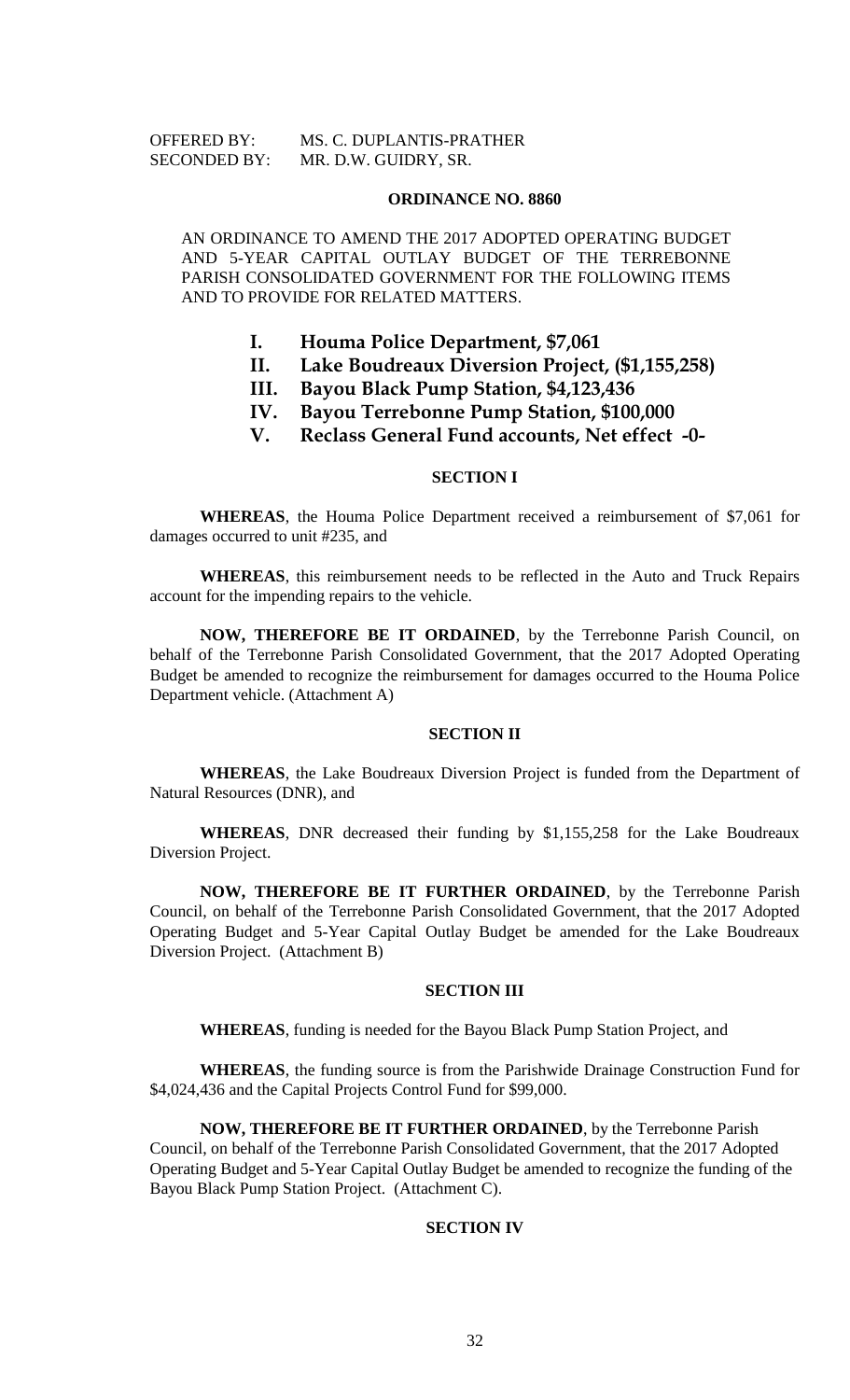**WHEREAS**, funding is needed for the Bayou Terrebonne Pump Station Project, and

**WHEREAS**, the funding source is from the Parishwide Drainage Construction Fund for \$100,000.

**NOW, THEREFORE BE IT FURTHER ORDAINED**, by the Terrebonne Parish Council, on behalf of the Terrebonne Parish Consolidated Government, that the 2017 Adopted Operating Budget and 5-Year Capital Outlay Budget be amended to recognize the funding of the Bayou Terrebonne Pump Station Project. (Attachment D)

#### **SECTION V**

**WHEREAS**, certain grants currently accounted for in General Fund need to be reclassed into a grant fund for accounting purposes, and

**WHEREAS**, the net effect of the change will be zero.

**NOW, THEREFORE BE IT FURTHER ORDAINED**, by the Terrebonne Parish Council, on behalf of the Terrebonne Parish Consolidated Government, that the 2017 Adopted Operating Budget be amended for the reclassification of accounts to a Grant Fund. (Attachment E)

#### **SECTION VI**

If any word, clause, phrase, section or other portion of this ordinance shall be declared null, void, invalid, illegal, or unconstitutional, the remaining words, clauses, phrases, sections and other portions of this ordinance shall remain in full force and effect, the provisions of this ordinance hereby being declared to be severable.

#### **SECTION VII**

This ordinance shall become effective upon approval by the Parish President or as otherwise provided in Section 2-13(b) of the Home Rule Charter for a Consolidated Government for Terrebonne Parish, whichever occurs sooner.

This ordinance, having been introduced and laid on the table for at least two weeks, was voted upon as follows:

THERE WAS RECORDED:

YEAS: J. Navy, A. Williams, G. Michel, S. Dryden, C. Duplantis-Prather, D.W. Guidry, Sr., A. Marmande, D.J. Guidry and S. Trosclair. NAYS: None. NOT VOTING: None. ABSTAINING: None. ABSENT: None. The Chairman declared the ordinance adopted on this, the 12th day July 2017.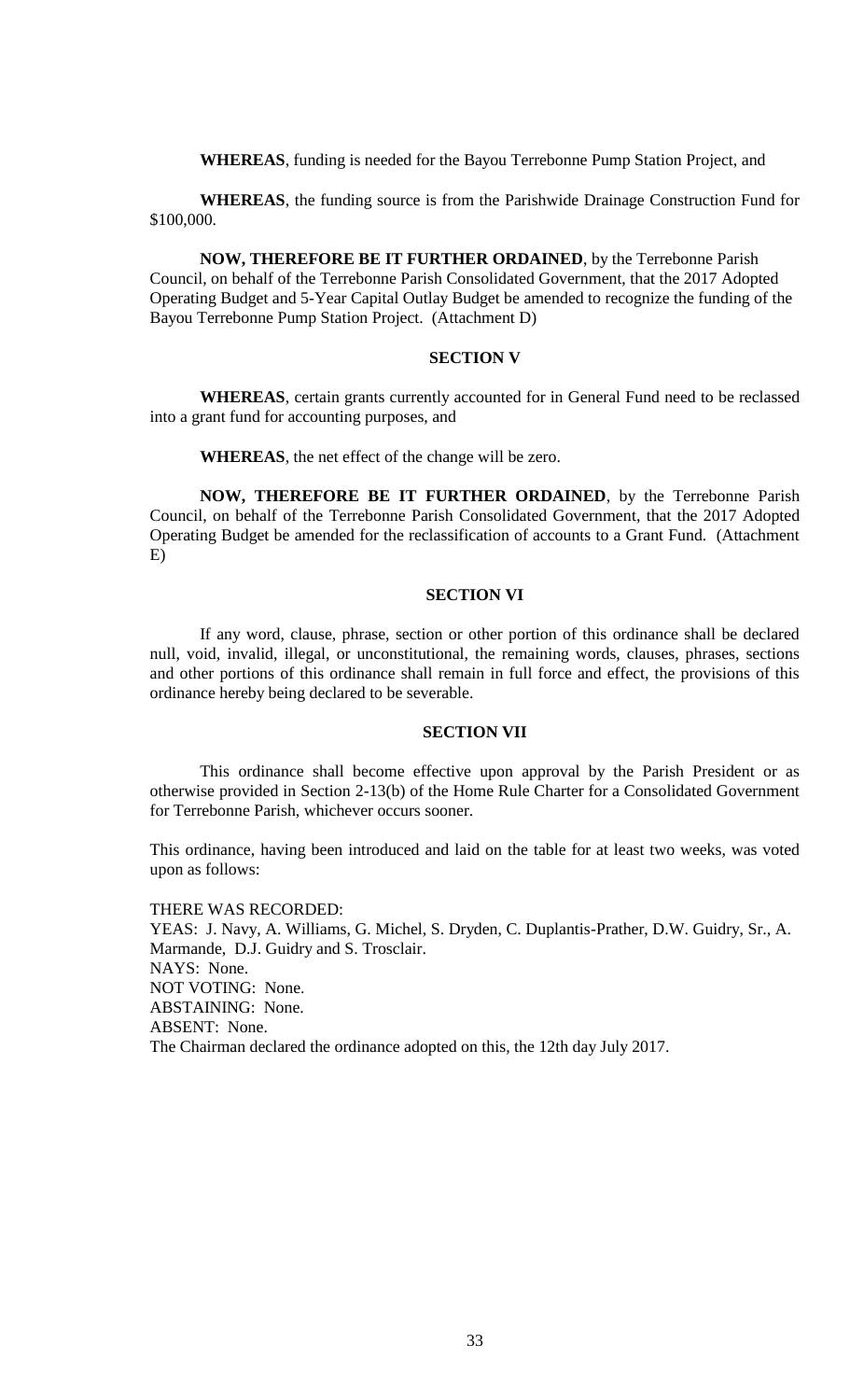## **ATTACHMENT A - Houma Police Department**

|                              | 2017           |               |           |
|------------------------------|----------------|---------------|-----------|
|                              | <b>Adopted</b> | <b>Change</b> | Amended   |
|                              |                |               |           |
| Compensation Property Damage | (24,203)       | (7,061)       | (31, 264) |
| Auto & Truck Repairs         | 52,027         | 7,061         | 59,088    |

## **ATTACHMENT B - Lake Boudreaux Diversion**

|                                     | 2017           |               |           |
|-------------------------------------|----------------|---------------|-----------|
|                                     | <b>Adopted</b> | <b>Change</b> | Amended   |
|                                     |                |               |           |
| <b>DNR-Lake Boudreaux Diversion</b> | (1, 184, 674)  | 1,155,258     | (29, 416) |
| Lake Boudreaux Diversion CWPRA      | 6,857,039      | (1, 155, 258) | 5,701,781 |

# **ATTACHMENT C - Bayou Black Pump Station**

|                                        | 2017           |               |            |
|----------------------------------------|----------------|---------------|------------|
|                                        | <b>Adopted</b> | <b>Change</b> | Amended    |
|                                        |                |               |            |
| Statewide B Blk Pump Station           |                | (950,000)     | (950,000)  |
| Mount Pilgrim 6-3 Humphires Drainage   | 2,313,170      | (500,000)     | 1,813,170  |
| <b>Upper Dularge Levee</b>             | 623,637        | (428, 294)    | 195,343    |
| ML King Drainage Improvement           | 1,399,188      | (1, 399, 188) |            |
| Bayou Terrebonne Clear/Snag            | 846,954        | (746, 954)    | 100,000    |
| Bayou Black Pump Station               |                | 4,123,436     | 4,123,436  |
| Transfer from Capital Projects Control | (225,691)      | (99,000)      | (324, 691) |
| Transfer to P/W Drainage Construction  | 225,691        | 99,000        | 324,691    |
| Whiskey Island                         | 140.718        | (99,000)      | 41,718     |
|                                        |                |               |            |

## **ATTACHMENT D - Bayou Terrebonne Pump Station**

|                               | 2017                     |               |         |
|-------------------------------|--------------------------|---------------|---------|
|                               | <b>Adopted</b>           | <b>Change</b> | Amended |
|                               |                          |               |         |
| Bayou Terrebonne Clear/Snag   | 100,000                  | (100,000)     |         |
| Bayou Terrebonne Pump Station | $\overline{\phantom{0}}$ | 100,000       | 100,000 |

## **ATTACHMENT E - General Fund**

|                                |                | 2017          |          |
|--------------------------------|----------------|---------------|----------|
|                                | <b>Adopted</b> | <b>Change</b> | Amended  |
|                                |                |               |          |
| Non-fed share PDMCPL06LA201203 | (16, 275)      | 16.275        | 0        |
| Transfer to PDMC/RFC Grants    | 20,266         | (16, 275)     | 3,991    |
| Transfer from General Fund     | (20, 266)      | 16.275        | (3,991)  |
| Non-fed share PDMCPL06LA201203 | 0              | (16,275)      | (16,275) |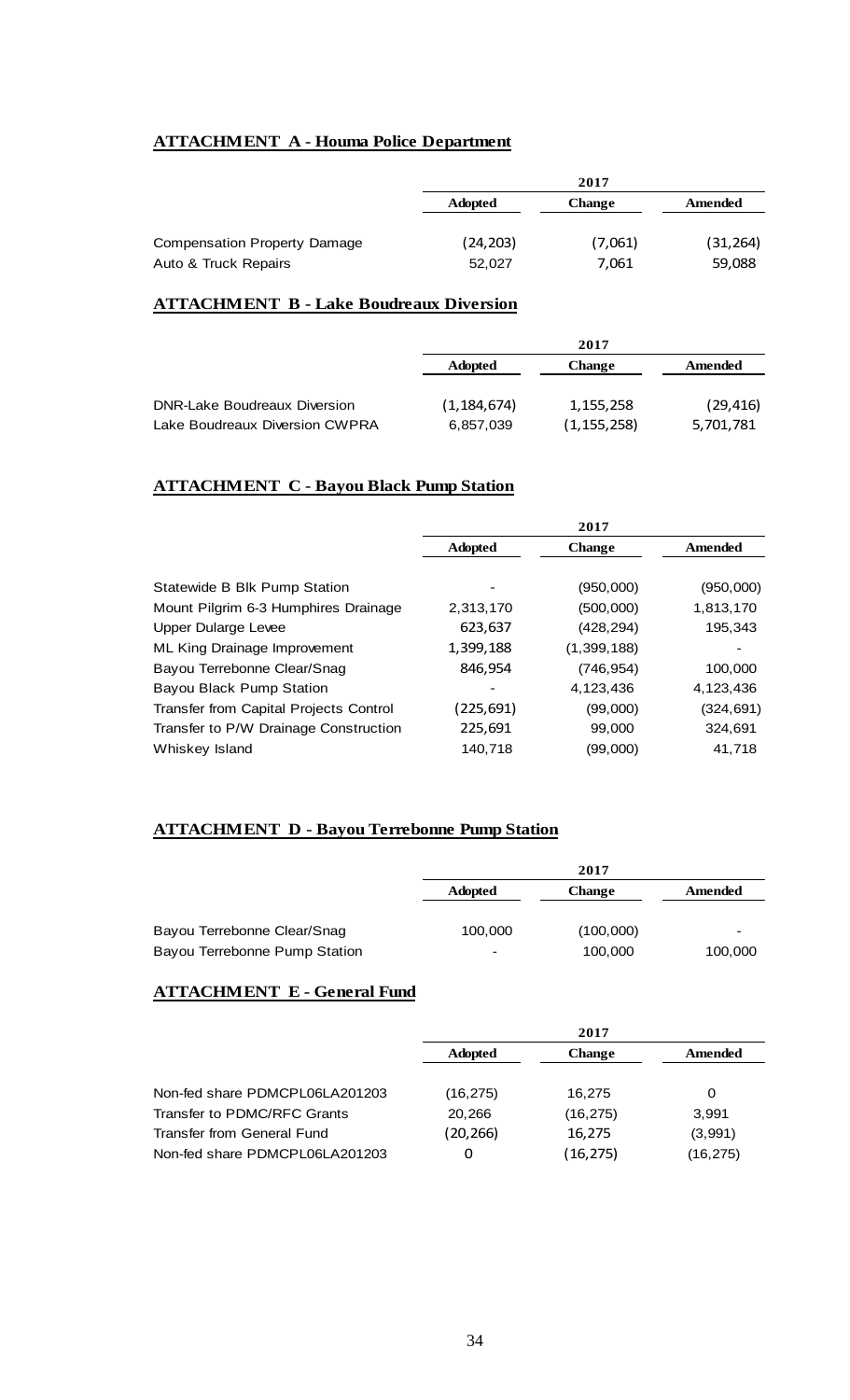The Chairman recognized the public for comments on the following:

D. A proposed ordinance to declare vehicles from the Houma Police Department as surplus.

There were no comments from the public on the proposed ordinance.

Ms. A. Williams moved, seconded by Mr. S. Trosclair, "THAT the Council close the aforementioned public hearing."

The Chairman called for a vote on the motion offered by Ms. A. Williams. THERE WAS RECORDED: YEAS: J. Navy, A. Williams, G. Michel, S. Dryden, C. Duplantis-Prather, D. W. Guidry, Sr., A. Marmande, D. J. Guidry, and S. Trosclair. NAYS: None. ABSENT: None. The Chairman declared the motion adopted.

\*(The ordinance would later be adopted.)

Parish President Gordon Dove announced that the Hanson Canal Pump Station would be moving forward with construction and explained what local areas would be affected by it and the Bayou Terrebonne Pump Station project. He also reported on the work done correcting drainage issues in the Plantation Gardens, Dularge, and Savanne Road areas. He also said that the construction of the Bayou Chene floodgate should begin in twelve to eighteen months to assist the people of Bayou Black and Gibson. He also spoke about future work to take place in the Wallace Thibodaux and Broadmoor subdivisions as well as the Little Caillou area.

Parish President Dove then gave a brief report on the recent audit done by Bourgeois Bennett and announced that the Bourgeois Bennett auditors would be present at the next Council meeting to answer any questions.

Ms. A. Williams called for a point of information at this time noting that the Council had not yet voted on the proposed ordinance declaring vehicles from the Houma Police Department as surplus on this evening's agenda.

## **\*OFFERED BY: MS. A. WILLIAMS SECONDED BY: MS. C. DUPLANTS-PRATHER**

## **ORDINANCE NO. 8861**

An Ordinance to declare vehicles from the Houma Police Department as surplus as described in the attached Exhibit "A" and authorizing said items to be disposed of by public bid, negotiated sale, junked or by any other legally approved method.

## **SECTION I**

NOW THEREFORE BE IT ORDAINED that the Terrebonne Parish Council, on behalf of the Terrebonne Parish Consolidated Government, does hereby declare the attached Exhibit "A" surplus and authorizes the Parish President to dispose of said items by public bid, negotiated sale, junked or by any other legally approved method.

## **SECTION II**

If any word, clause, phrase, section or other portion of this ordinance shall be declared null, void, invalid, illegal, or unconstitutional, the remaining words, clauses, phrases, sections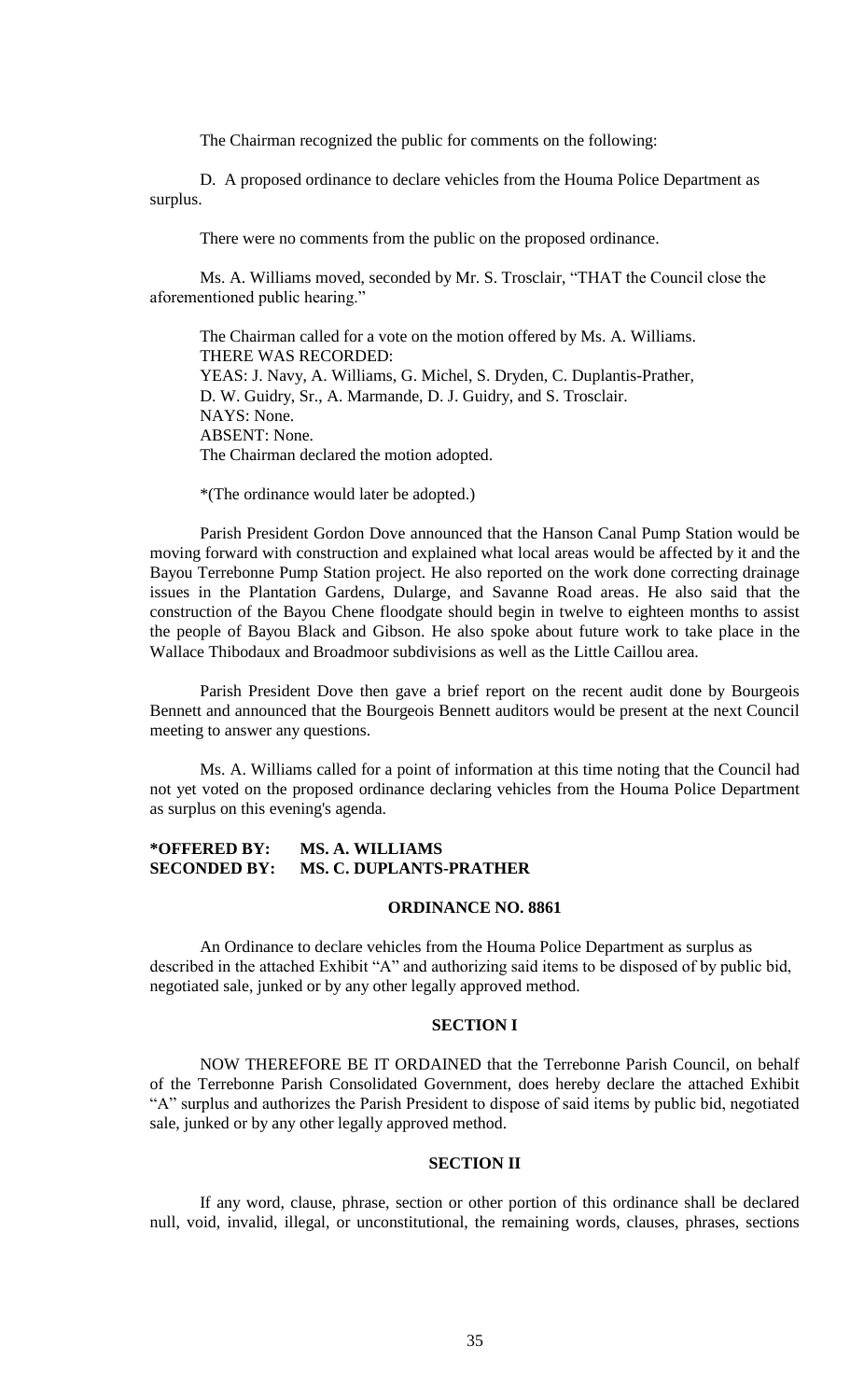and other portions of this ordinance shall remain in full force and effect, the provisions of this ordinance hereby being declared to be severable.

## **SECTION III**

This ordinance shall become effective upon approval by the Parish President or as otherwise provided in Section 2-13(b) of the Home Rule Charter for a Consolidated Government for Terrebonne Parish, whichever occurs sooner.

This ordinance, having been introduced and laid on the table for at least two weeks, was voted upon as follows:

## THERE WAS RECORDED:

YEAS: J. Navy, A. Williams, G. Michel, S. Dryden, C. Duplantis-Prather, D.W. Guidry, Sr., A. Marmande, D.J. Guidry and S. Trosclair. NAYS: None. NOT VOTING: None. ABSTAINING: None. ABSENT: None. The Chairman declared the ordinance adopted on this, the 12th day July 2017.

## **EXHIBIT A**

\_\_\_\_\_\_\_\_\_\_\_\_\_\_\_\_\_\_\_\_\_\_\_\_\_\_\_\_\_\_\_\_\_\_\_\_\_\_

#### **Houma Police Department:**

| 1 ea. 2006 Dodge Charger (Unit 390)       | \$5,000 |
|-------------------------------------------|---------|
| 1 ea. 2006 Ford Crown Victoria (Unit 392) | \$5,000 |
| 1 ea. 2009 Ford Crown Victoria (Unit 298) | \$5,000 |
| 1 ea. 2002 Dodge Van (Unit 344)           | \$5,000 |
| 1 ea. 2008 Ford Crown Victoria (Unit 289) | \$5,000 |
| 1 ea. 2008 Ford Crown Victoria (Unit 288) | \$5,000 |
| 1 ea. Ford Crown Victoria (Unit 376)      | \$5,000 |
| 1ea. 2006 Dodge Charger (Unit 391)        | \$5,000 |
| 1 ea. 2002 Ford Crown Victoria (Unit 355) | \$5,000 |
| 1 ea. 2009 Ford Crown Victoria (Unit 348) | \$5,000 |

\*ORDINANCE NO. 8861: Declaring vehicles from the Houma Police Department as surplus.

Ms. A. Williams moved, seconded by Ms. C. Duplantis-Prather. The ordinance was adopted.

Ms. A. Williams moved, seconded by Ms. C. Duplantis-Prather, "THAT the Council continue with the regular order of business."

The Chairman called for a vote on the motion offered by Ms. A. Williams. THERE WAS RECORDED: YEAS: J. Navy, A. Williams, G. Michel, S. Dryden, C. Duplantis-Prather, D. W. Guidry, Sr., A. Marmande, D. J. Guidry, and S. Trosclair. NAYS: None. ABSENT: None. The Chairman declared the motion adopted.

Councilman A. Marmande thanked Mr. Reggie Dupre, Jr. Terrebonne Parish Levee and Conservation District Director for the tour of Whiskey Island that he provided the Council earlier that week.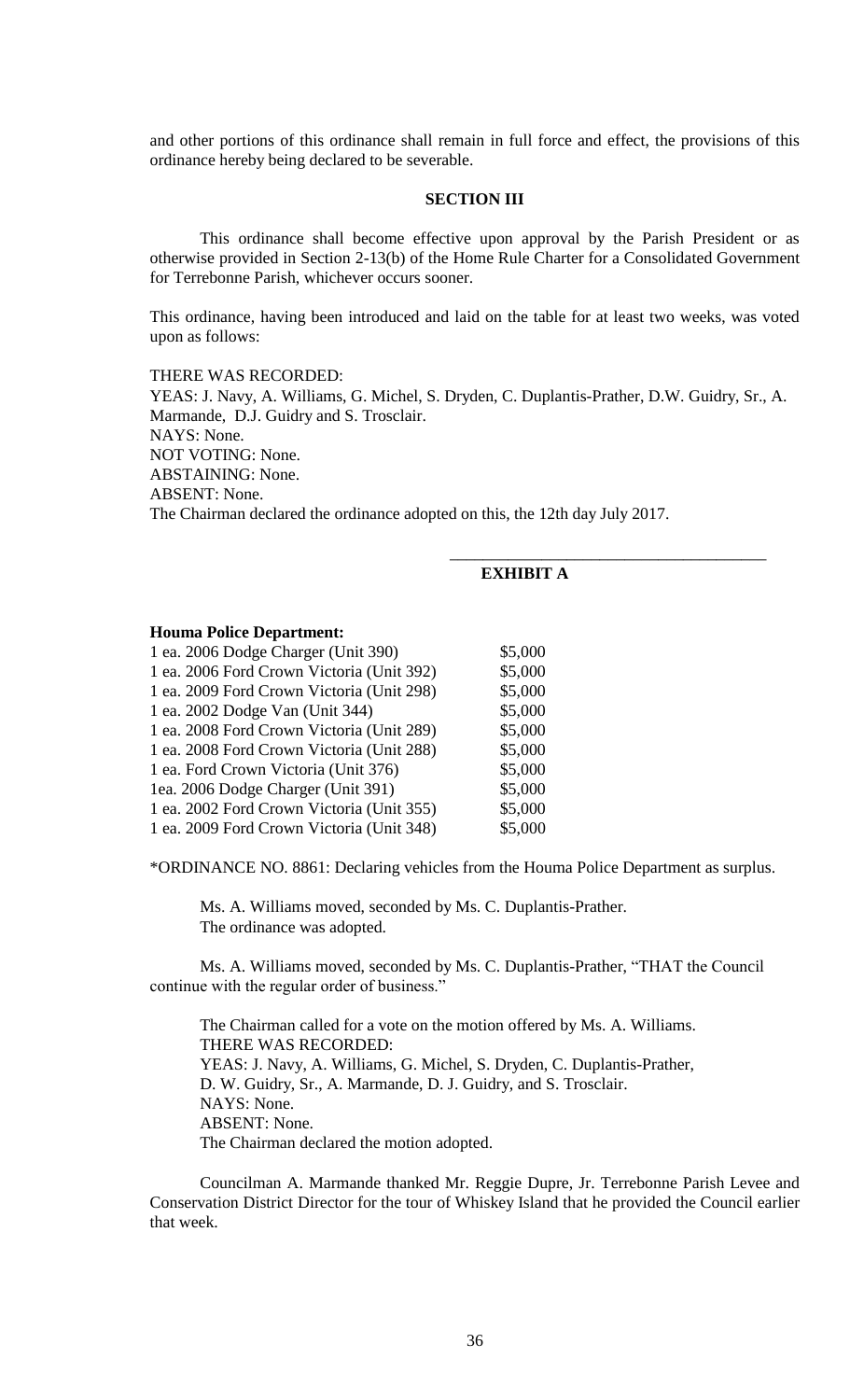Councilman D. W. Guidry, Sr. thanked Parish President Dove for his cooperation in solving recent drainage issues and announced that a Town Hall meeting for the Bayou Black and Gibson areas would be held Wednesday, July 19, 2017 at 6:00 p. m. in the 2nd Floor Council Meeting Room for residents to speak with engineers and Council members regarding upcoming changes for the area regarding flooding and drainage issues.

Councilman G. Michel also thanked Parish President Dove and Coastal Restoration Director Mart Black for making the Whiskey Island tour possible.

Councilwoman C. Duplantis-Prather thanked Admnistration for the work done to repair levees and floodgates and the Council for its proactive position regarding fixing issues. She then encouraged the public to have their pets spayed and neutered and asked that if any pets are found that they be adopted, brought to the animal shelter, or be chip-scanned by a veterinarian in order to be returned to their owner.

Councilman J. Navy asked for prayers on behalf of Ms. A. Williams and her family and congratulated Parish President Dove for his successes in providing infrastructure improvements for the Parish.

Parish President Dove announced the purchase of Kanzler Sandbaggers that would be in place before the next major storm event and the progress for a six-foot deep ditch to be created in the Maple Street area. He also announced that a live auction of Parish surplus equipment would be held on Saturday, July 14th, at 10:00 a. m. at 301 Plant Road in Houma.

The Chairman called for comments on the following add-on:

RESOLUTION: Urging La. DOTD to immediately address safety concerns regarding installing traffic signalization at the intersection of Thompson Road and LA. Highways 56 and 57.

There were no comments from the public on the proposed resolution.

Mr. S. Trosclair moved, seconded by Ms. C. Duplantis-Prather, "THAT the Council close the call for public comments."

The Chairman called for a vote on the motion offered by Mr. S. Trosclair. THERE WAS RECORDED: YEAS: J. Navy, A. Williams, G. Michel, S. Dryden, C. Duplantis-Prather, D. W. Guidry, Sr., A. Marmande, D. J. Guidry, and S. Trosclair. NAYS: None. ABSENT: None. The Chairman declared the motion adopted.

Mr. S. Trosclair moved, seconded by Mr. J. Navy, "THAT the Council add on a resolution urging La. DOTD to immediately address safety concerns regarding installing traffic signalization at the intersection of Thompson Road and LA. Highways 56 and 57."

The Chairman called for a vote on the motion offered by Mr. S. Trosclair. THERE WAS RECORDED: YEAS: J. Navy, A. Williams, G. Michel, S. Dryden, C. Duplantis-Prather, D. W. Guidry, Sr., A. Marmande, D. J. Guidry, and S. Trosclair. NAYS: None. ABSENT: None. The Chairman declared the motion adopted.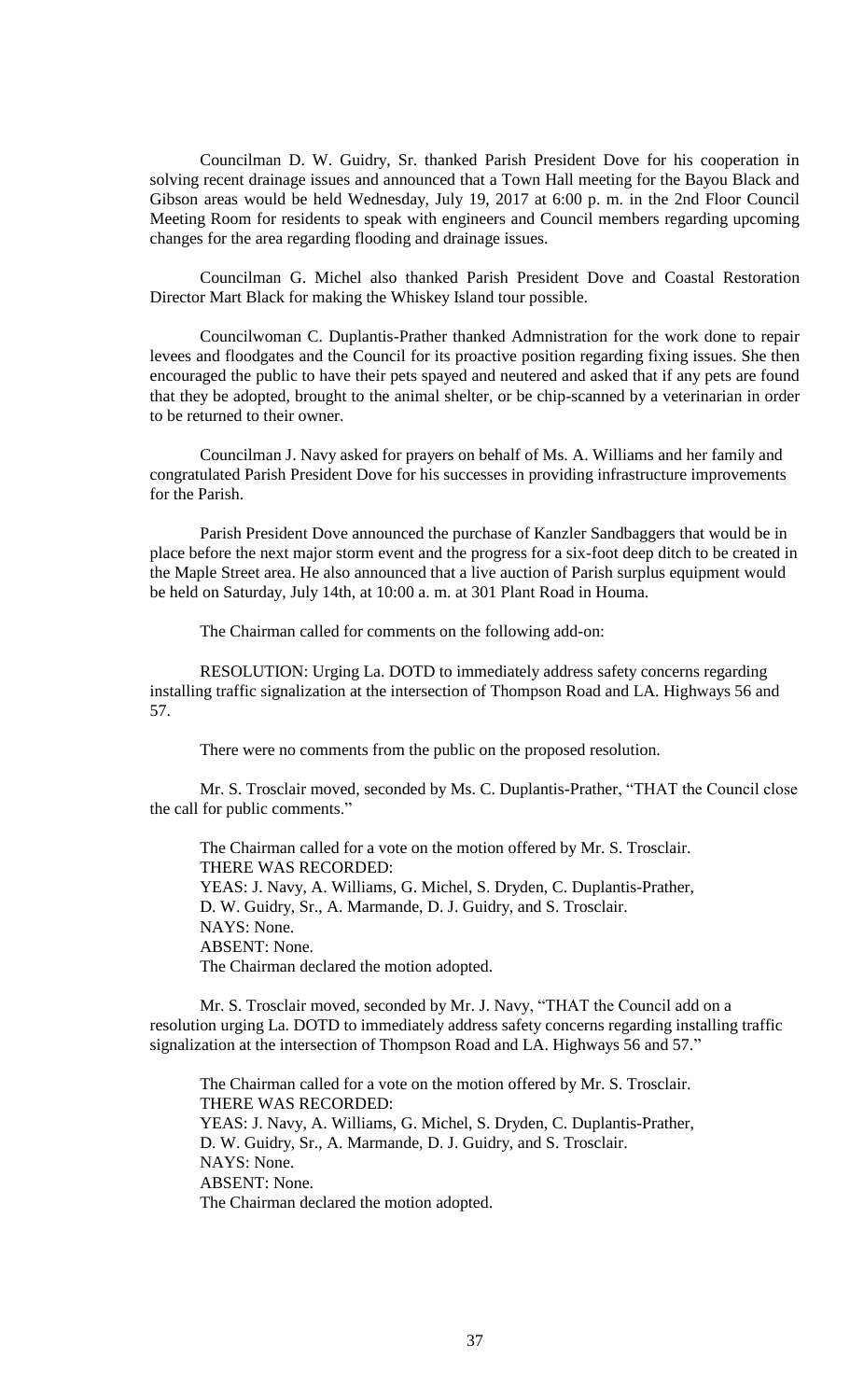| <b>OFFERED BY:</b>  | MR. S. TROSCLAIR |
|---------------------|------------------|
| <b>SECONDED BY:</b> | M. A. MARMANDE   |

RESOLUTION URGING DOTD TO IMMEDIATELY ADDRESS SAFETY CONCERNS REGARDING INSTALL TRAFFIC SIGNALIZATION AT THE INTERSECTION OF THOMPSON ROAD AND LA. HIGHWAYS 56 AND 57.

**WHEREAS**, Terrebonne Parish recently completed the construction of Thompson Road to connect La Highways 56 and 57, and

**WHEREAS**, due to many concerns of motorists who travel LA. Highways 56 and 57, the Parish Council recently adopted a resolution requesting that traffic signals be installed at both the intersections of Thompson Rd. and LA. Hwy 56, as well as Thompson Rd. and LA. Hwy 57,

**WHEREAS**, although the Parish Council believes that traffic signals should be installed at both the intersection of Thompson Rd. and LA Hwy 56, as well as Thompson Rd. and La. Hwy 57, for the safety of the traveling public, in order to expedite addressing safety concerns for motorists, the Parish Council requests LA. DOTD to move the existing traffic signal at Woodlawn Ranch Road and LA. Highway 56 to Thompson Road and LA. Highway 56, and

**WHEREAS,** an additional traffic signal at LA. Highway 57 and Thompson Road still be considered at this intersection.

**NOW, THEREFORE BE IT RESOLVED,** by the Terrebonne Parish Council, on behalf of the Terrebonne Parish Consolidated Government, that the LA. Department of Transportation and Development is requested to move the traffic light from Woodlawn Ranch Road to Thompson Road and LA. Highway 56 to immediately address safety concerns; and that an additional traffic signal at LA. Highway 57 and Thompson Road also be considered.

#### **THERE WAS RECORDED:**

YEAS: J. Navy, A. Williams, G. Michel, S. Dryden, C. Duplantis-Prather, D. W. Guidry, Sr., A. Marmande, D. J. Guidry, and S. Trosclair. NAYS: None. ABSTAINING: None. ABSENT: None. The Chairman declared the resolution adopted on this the 12th day of July 2017.

\* \* \* \* \* \* \* \* \*

Ms. C. Duplantis-Prather moved, seconded by Mr. S. Trosclair, "THAT the Council approve the following Monthly Engineering Reports:

A. Providence Engineering and Design, LLC

B. GIS Engineering, LLC

C. T. Baker Smith, LLC

D. Milford & Associates, Inc.

E. Providence Engineering and Design, LLC

The Chairman called for a vote on the motion offered by Ms. C. Duplantis-Prather. THERE WAS RECORDED: YEAS: J. Navy, A. Williams, G. Michel, S. Dryden, C. Duplantis-Prather, D. W. Guidry, Sr., A. Marmande, D. J. Guidry, and S. Trosclair. NAYS: None.

ABSENT: None.